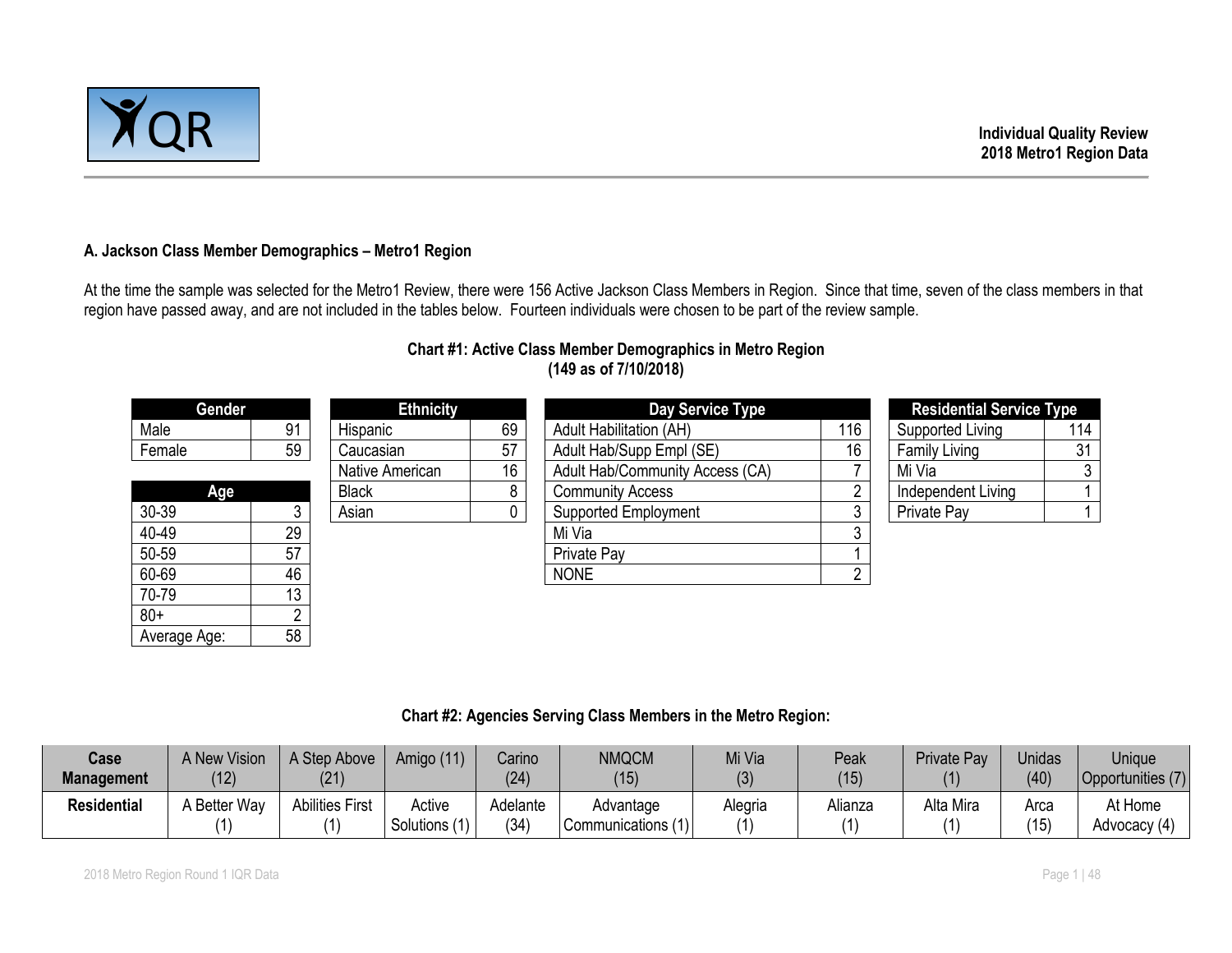|                                               | <b>Bright Horizons</b><br>(5)      | Cornucopia (2)   | Dungarvin<br>(10)            | <b>Expressions</b><br>of Life (7) | Expressions<br>Unlimited (1)    | La Vida<br>Felicidad (1)   | Life Missions<br>(2)      | <b>LLCP</b> (31)              | MaxCare     | Mi Via (3)               |
|-----------------------------------------------|------------------------------------|------------------|------------------------------|-----------------------------------|---------------------------------|----------------------------|---------------------------|-------------------------------|-------------|--------------------------|
|                                               | New Pathways                       | Onyx $(3)$       | OptiHealth<br>(5)            | Private Pay                       | Su Vida (3)                     | The New<br>Beginnings (11) | TLC(2)                    |                               |             |                          |
| Day<br>(some JCMs have  <br>more than one day | A Better Way (4) Ability First (1) |                  | Active<br>Solutions (3)      | Adelante<br>(52)                  | Advantage<br>Communications (1) | Alianza (2)                | Arca $(3)$                | <b>Bright</b><br>Horizons (3) | CFC(9)      | Community<br>Options (1) |
| provider)                                     | Cornucopia (3)                     | Dungarvin<br>(6) | Expressions<br>Unlimited (2) | La Vida $(2)$                     | LifeRoots (4)                   | LLCP(31)                   | Mandy's $(2)$             | MaxCare (1)                   | MiVia $(3)$ | New Pathways<br>(1)      |
|                                               | None $(2)$                         | Onyx $(2)$       | Optihealth                   | Private Pay                       | <b>Share Your Care</b>          | SuVida (4)                 | The New<br>Beginnings (6) |                               |             |                          |

# **B. Most Frequently Identified Findings by Category**

The first round of Metro Region had a total of 262 Findings and Recommendations. The table below shows what categories they fall into.

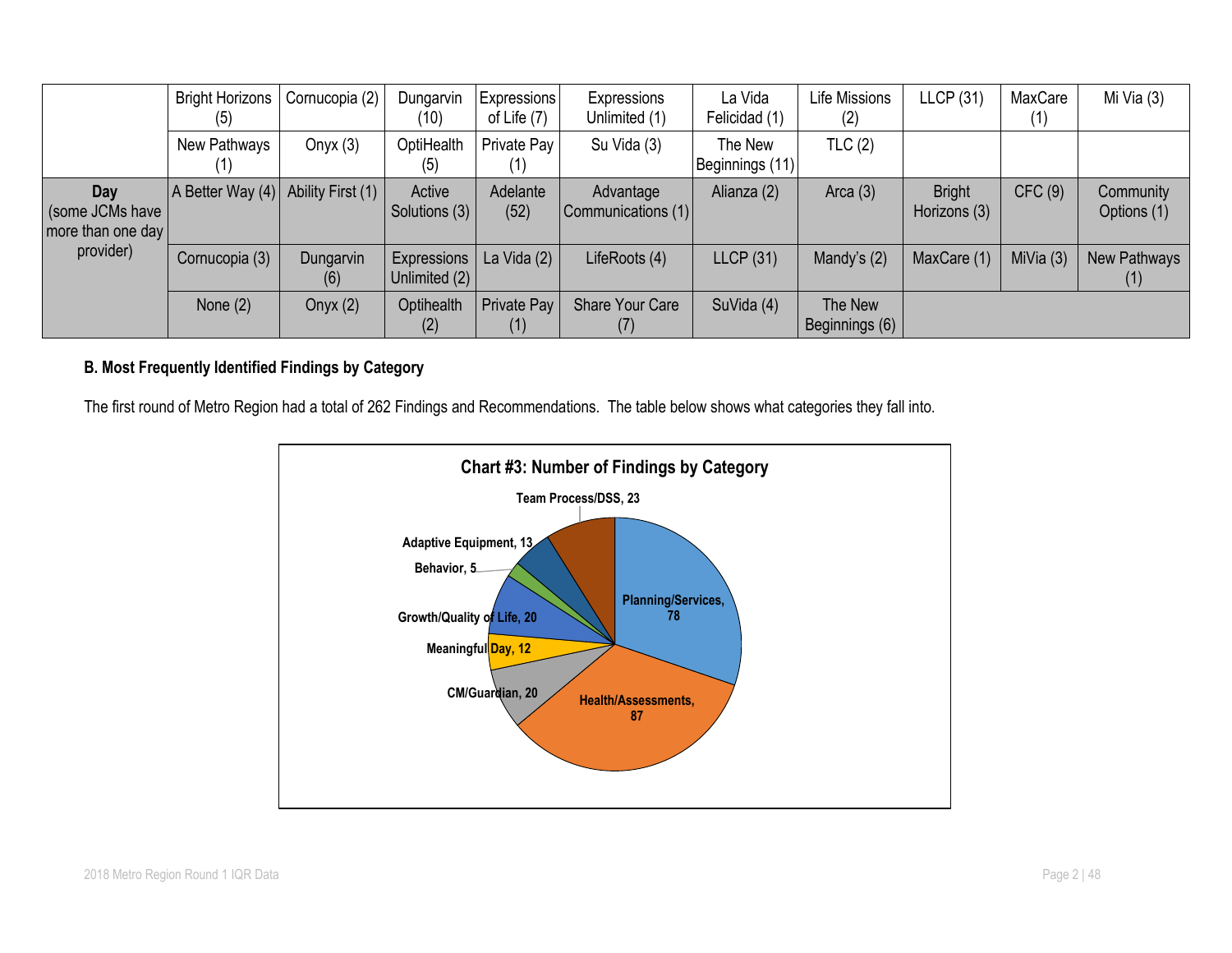## **C. Most Frequently Identified Findings by Category**

IQR Findings include the identification of good and exemplary as well as deficient practice. Findings are developed by the reviewer, reviewed by a Case Judge, the Community Monitor, Regional Office and State DDSD and DHI Staff, the individual and his/her Team before they become final. The expectation is that the identified issue will be resolved not only for the individual but, if applicable, for everyone in that agency, and resolved in a way that is sustainable so that the identified issue remains "fixed".

Of the 262 Findings and Recommendations in the Metro1 Region Review, there were 51 Recommendations that were identified as repeated within the last ten years. The category where the repeats are most frequent is in the area of Planning and Services, followed by Health/Assessments and Case Management/Guardianship.

| Chart #4: Repeat Findings by Area and Residential Provider |                          |              |                 |             |              |  |  |  |
|------------------------------------------------------------|--------------------------|--------------|-----------------|-------------|--------------|--|--|--|
| <b>Area</b>                                                | <b>Ability First (1)</b> | Adelante (9) | <b>ARCA (3)</b> | Alegria (1) | <b>Total</b> |  |  |  |
| Adaptive Equipment / Augmentative Communication            |                          |              |                 |             |              |  |  |  |
| <b>Behavior</b>                                            |                          |              |                 |             |              |  |  |  |
| Case Manager/ Guardian                                     |                          |              |                 |             |              |  |  |  |
| Expectations of Growth/Quality of Life                     |                          |              |                 |             |              |  |  |  |
| Health/Assessments                                         |                          |              |                 |             |              |  |  |  |
| Meaningful Day                                             |                          |              |                 |             |              |  |  |  |
| <b>Planning and Services</b>                               |                          |              |                 |             |              |  |  |  |
| <b>Team Process/DSS</b>                                    |                          |              |                 |             |              |  |  |  |
| <b>TOTAL</b>                                               |                          |              | 14              |             | 51           |  |  |  |

| Chart #5: Repeat Findings by Area and Case Management Agency |  |                                   |           |            |            |                          |              |  |  |
|--------------------------------------------------------------|--|-----------------------------------|-----------|------------|------------|--------------------------|--------------|--|--|
| Area                                                         |  | A New Vision (1) A Step Above (4) | Amigo (2) | Peak $(2)$ | Unidas (4) | <b>Unique</b>            | <b>Total</b> |  |  |
|                                                              |  |                                   |           |            |            | <b>Opportunities (1)</b> |              |  |  |
| Adaptive Equipment / Augmentative Communication              |  |                                   |           |            |            |                          | റ            |  |  |
| <b>Behavior</b>                                              |  |                                   |           |            |            |                          |              |  |  |
| Case Manager/ Guardian                                       |  |                                   |           |            |            |                          |              |  |  |
| Expectations of Growth/Quality of Life                       |  |                                   |           |            |            |                          |              |  |  |
| Health/Assessments                                           |  |                                   |           |            |            |                          | 13           |  |  |
| Meaningful Day                                               |  |                                   |           |            |            |                          | 6            |  |  |
| <b>Planning and Services</b>                                 |  |                                   |           |            |            |                          | 13           |  |  |
| Team Process/DSS                                             |  |                                   |           |            |            |                          |              |  |  |
| <b>TOTAL</b>                                                 |  | 12                                |           |            | 10         |                          | 51           |  |  |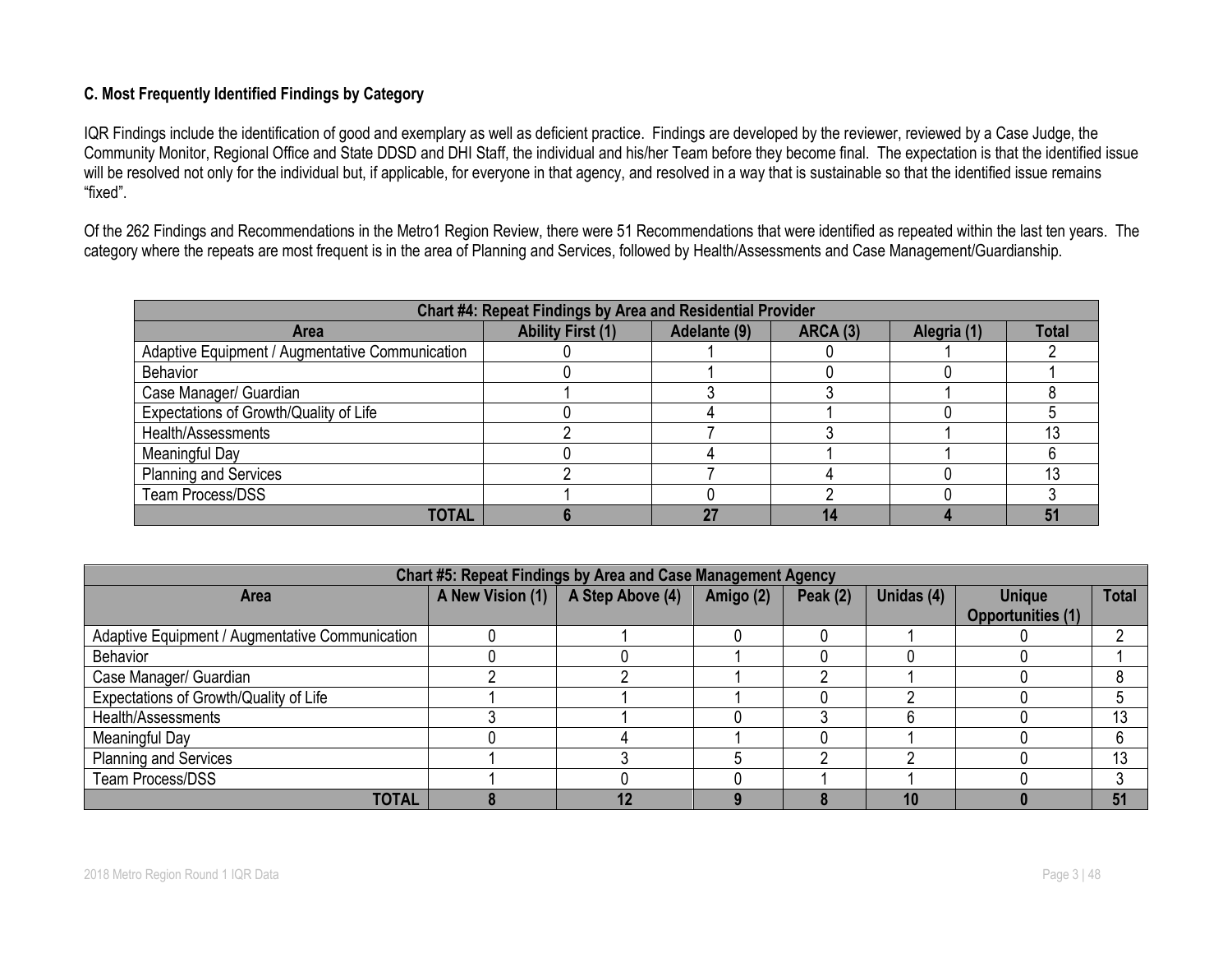#### **D. Immediate and Special Findings**

There were fourteen (14) Class Members reviewed in the Metro Region as part of the 2018 IQR. Four of those fourteen (29% of the sample) were found to have Immediate Needs. Three of those four had issues that triggered Incident Reports, and two of the four also had Special Findings. Three additional individuals (21% of the sample) were found to have Special Needs (there were a total of five individuals with Special Needs). There were a total of five Immediate findings and eight Special findings. Details of the issues of these findings are available in the table below.

Class Members identified as **"***needing immediate attention***"** are persons for whom urgent health, safety, environment and/or abuse/neglect/exploitation issues were identified which the team is not successfully and actively in the process of addressing in a timely fashion.

Class Members identified as **"***needing special attention***"** are individuals for whom issues have been identified that, if not addressed, are likely to become an urgent health and safety concern.

# **Chart #6: Immediate/Special Identified Individual Issues – 2018 IQR Metro1**

#### **DETAILS REGARDING THE SPECIFIC FINDINGS HAVE BEEN REMOVED FOR POSTING ON THE COMMUNITY MONITOR WEBSITE**

| <b>Reg</b> | <b>CM</b>                      | <b>Res</b>                                   | Day      | Immd | <b>Spec</b> | IR |
|------------|--------------------------------|----------------------------------------------|----------|------|-------------|----|
|            | <b>Medication/Side Effects</b> |                                              |          |      |             |    |
| Metro1     | Peak                           | Adelante                                     | Adelante |      | X           |    |
|            |                                | Not following orders/recommendations         |          |      |             |    |
| Metro1     | Peak                           | Adelante                                     | Adelante |      | Χ           |    |
| Metro1     | Peak                           | Abilities<br>First                           | Adelante |      | x           |    |
|            |                                | <b>Symptoms/Issues not being followed up</b> |          |      |             |    |
| Metro1     | A New<br>Vision                | Arca                                         | Adelante |      | Χ           |    |
|            | <b>Aspiration/CARMP Issues</b> |                                              |          |      |             |    |
| Metro1     | Unidas                         | Arca                                         | Adelante |      | χ           |    |
| Metro1     | Peak                           | Adelante                                     | Adelante |      | Χ           |    |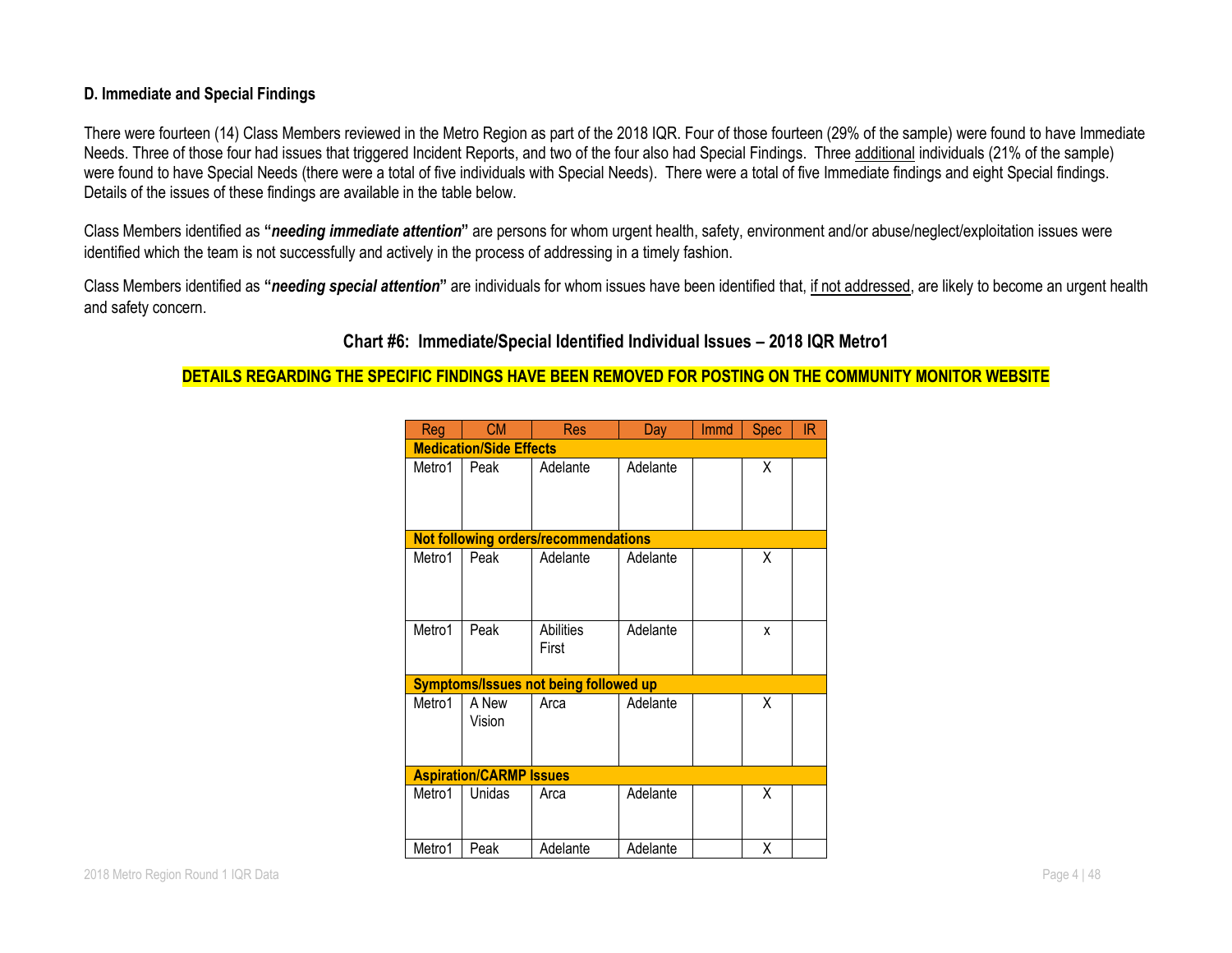| <b>Reg</b> | <b>CM</b>                     | <b>Res</b> | Day             | Immd | <b>Spec</b>             | <b>IR</b>               |
|------------|-------------------------------|------------|-----------------|------|-------------------------|-------------------------|
|            |                               |            |                 |      |                         |                         |
| Metro1     | <b>Unidas</b>                 | Alegria    | A Better<br>Way | X    |                         | X                       |
|            | <b>Falls/Fractures/Safety</b> |            |                 |      |                         |                         |
| Metro1     | A Step<br>Above               | Adelante   | Adelante        | X    |                         |                         |
|            | <b>Equipment Issues</b>       |            |                 |      |                         |                         |
| Metro1     | Unidas                        | Adelante   | Adelante        | X    |                         | X                       |
| Metro1     | Peak                          | Adelante   | Adelante        | X    |                         |                         |
| Metro1     | <b>Unidas</b>                 | Alegria    | A Better<br>Way |      | $\overline{\mathsf{x}}$ |                         |
|            | <b>Missing/Gap in Therapy</b> |            |                 |      |                         |                         |
| Metro1     | Unidas                        | Adelante   | Adelante        | X    |                         | $\overline{\mathsf{x}}$ |
| Metro1     | Unidas                        | Alegria    | A Better<br>Way |      | Χ                       |                         |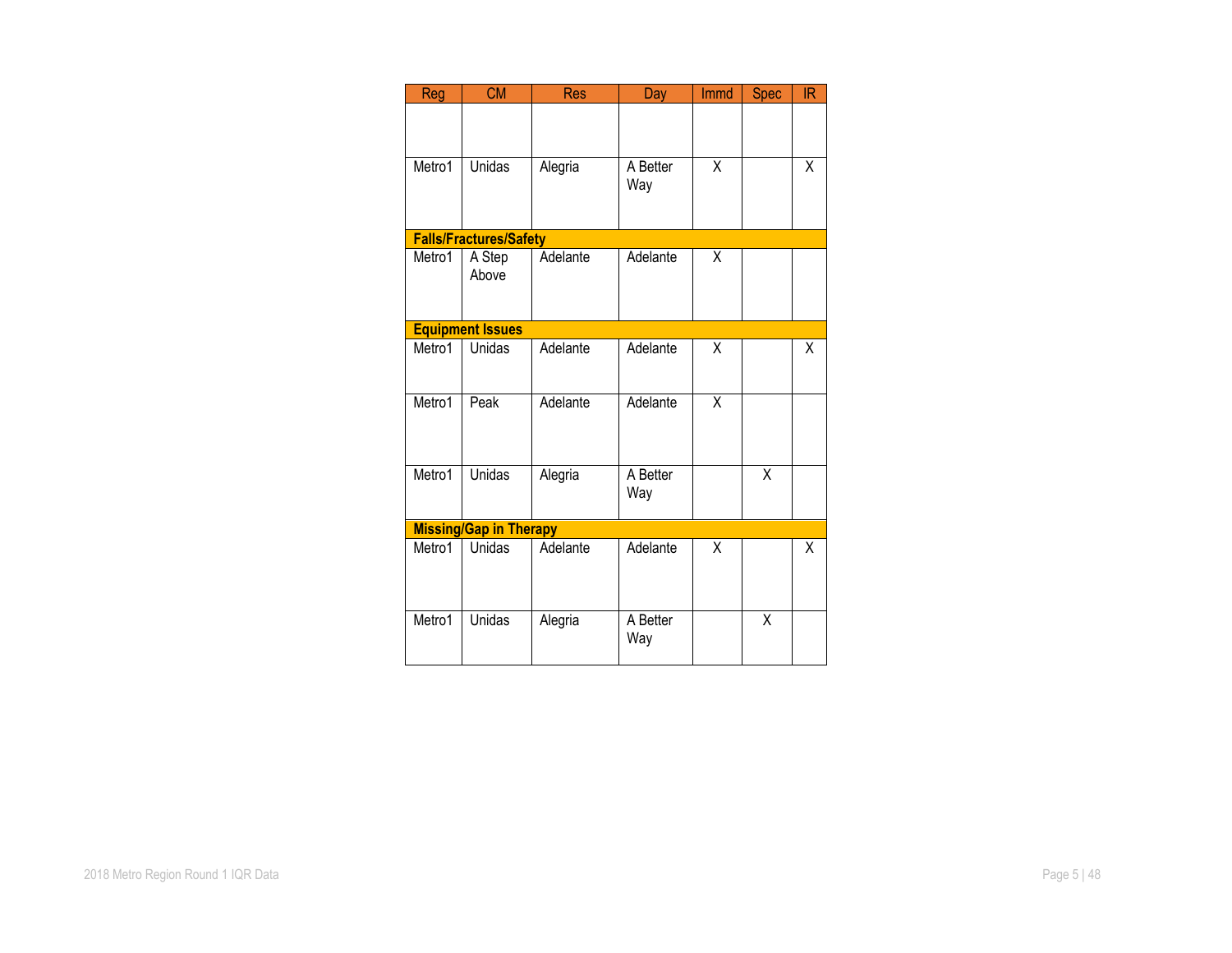#### **E. Health, Assessments and Overall Wellness**

There is a series of scored questions in the IQR protocol that specifically relate to the medical attention received by the class members. The charts which follow details how those questions were scored in the 2018 review.

Question #55: Are all of the individual's needed medical treatments timely received? Question #56: Does the individual receive routine/scheduled medical treatment? Question #57: Does the individual receive medication as prescribed?



Ensuring individuals have the medical treatment they require includes scheduling and obtaining needed assessments, and using the information from those assessments to continue treatment and inform future planning. The IQR also evaluates the assessments needed by the individual and obtained by the teams; those scores are detailed below.

Question #63: Did the team consider what assessment the person needs and would be relevant to the Team's planning efforts?

Question #64: Has the individual received all age and gender appropriate health screenings, in accordance with national best practice and/or as recommended by his/her PCP or other health care professionals?

Question #65: Did the team arrange for and obtain the needed, relevant assessments?

Question #66: Are the assessments adequate for planning?

Question #67: Were the recommendation from assessments used in planning?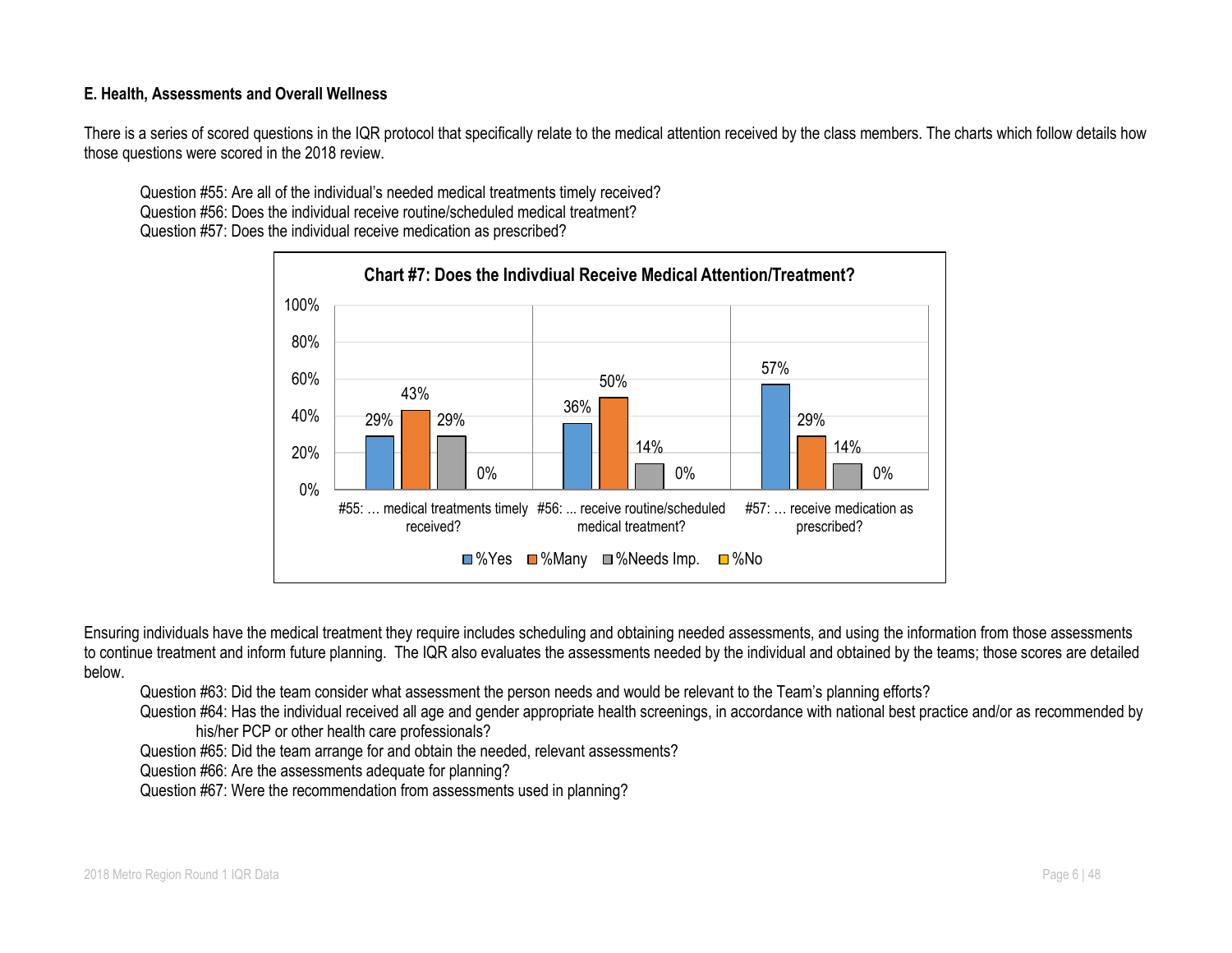

Beyond the protocol questions, a letter of Findings and Recommendations is issued for each class member. This letter is developed by the reviewer, reviewed by the Case Judge, Community Monitor, Regional and State DDSD and DHI staff, the individual and his/her team prior to becoming final. The table below summarizes some of the issues which were identified. It is important to note that the indications are number of issues found; not the number of findings. For example, if one individual was found to have a Medication Administration Record (MAR) which called for the administration of a medication for which a doctors order was not found AND was also found to have been given a medication twice a day when the doctor's order called for one time a day, that might be ONE finding regarding medication but TWO different issues.

| Chart #9: Type of Issues identified by Residential Agency. |  |
|------------------------------------------------------------|--|
|------------------------------------------------------------|--|

| Residential Agency (# in sample):             |                          |              |                 |             |              |  |  |  |
|-----------------------------------------------|--------------------------|--------------|-----------------|-------------|--------------|--|--|--|
| <b>Issue</b>                                  | <b>Ability First (1)</b> | Adelante (9) | <b>ARCA (3)</b> | Alegria (1) | <b>Total</b> |  |  |  |
| AIMS: Not Current/Missing/Inaccurate          |                          |              |                 |             |              |  |  |  |
| Specialty Consult not completed               |                          |              |                 |             |              |  |  |  |
| Audiology/ABR: Not Current/Missing/Inaccurate |                          |              |                 |             |              |  |  |  |
| Vision: Not Current/Missing/Inaccurate        |                          |              |                 |             |              |  |  |  |
| Nutrition: Not Current/Missing/Inaccurate     |                          |              |                 |             |              |  |  |  |
| Bone Density: Not Current/Missing/Inaccurate  |                          |              |                 |             |              |  |  |  |
| Annual Physical not accurate/complete         |                          |              |                 |             |              |  |  |  |
| MERPs/HCPs Not found/not specific/incorrect   |                          |              |                 |             |              |  |  |  |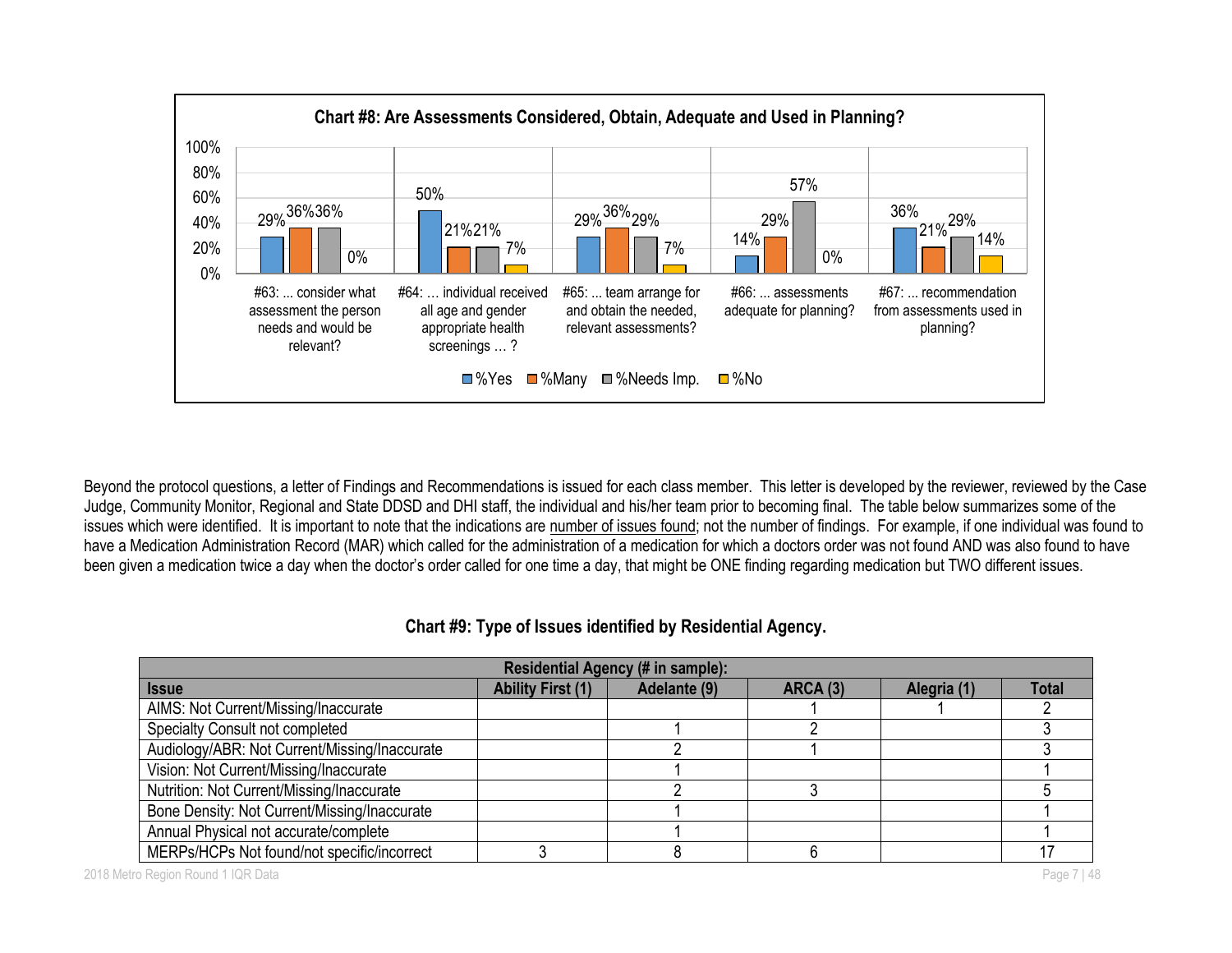| Residential Agency (# in sample):                 |                          |              |                 |             |              |  |  |  |
|---------------------------------------------------|--------------------------|--------------|-----------------|-------------|--------------|--|--|--|
| <b>Issue</b>                                      | <b>Ability First (1)</b> | Adelante (9) | <b>ARCA (3)</b> | Alegria (1) | <b>Total</b> |  |  |  |
| Pap/Pelvic/Well Woman not completed               |                          |              |                 |             |              |  |  |  |
| Mammogram/Breast Exam not completed               |                          |              |                 |             |              |  |  |  |
| MAR/Medication/Dr. Order do not match             |                          |              |                 |             |              |  |  |  |
| eChat incorrect/incomplete                        |                          |              |                 |             | 24           |  |  |  |
| HepC vaccine not done (healthfinder.gov)          |                          |              |                 |             |              |  |  |  |
| Colon cancer screen not done (healthfinder.gov)   |                          |              |                 |             |              |  |  |  |
| Flu vaccine not done (healthfinder.gov)           |                          |              |                 |             |              |  |  |  |
| CARMP inaccurate/incomplete/not current           |                          | 10           |                 |             |              |  |  |  |
| Labs missing (PSA, pre-Physical, pre-Neuro appt.) |                          |              |                 |             |              |  |  |  |
| <b>Totals</b>                                     | 16                       | 45           |                 |             | 83           |  |  |  |

For health care coordination, oversight and monitoring, I/DD services rely heavily on nurses, primary care physicians and referrals to needed specialists. Nurses and the supports they can provide are essential for the protection and healthy living of class members. Relevant scored protocol questions related directly to nursing include:

Question #54: Was the eChat updated timely?

Question #58: Does my nurse provide oversight of health issues (i.e. weight records, vitals, lab reports, PRN medication use, seizure records) in order to ensure accuracy, identify and respond to new issues?

Question #59: Are nursing services provided as needed by the individual?

Question #60: Is the CARMP accurate?

Question #61: Is the CARMP consistently implemented as intended?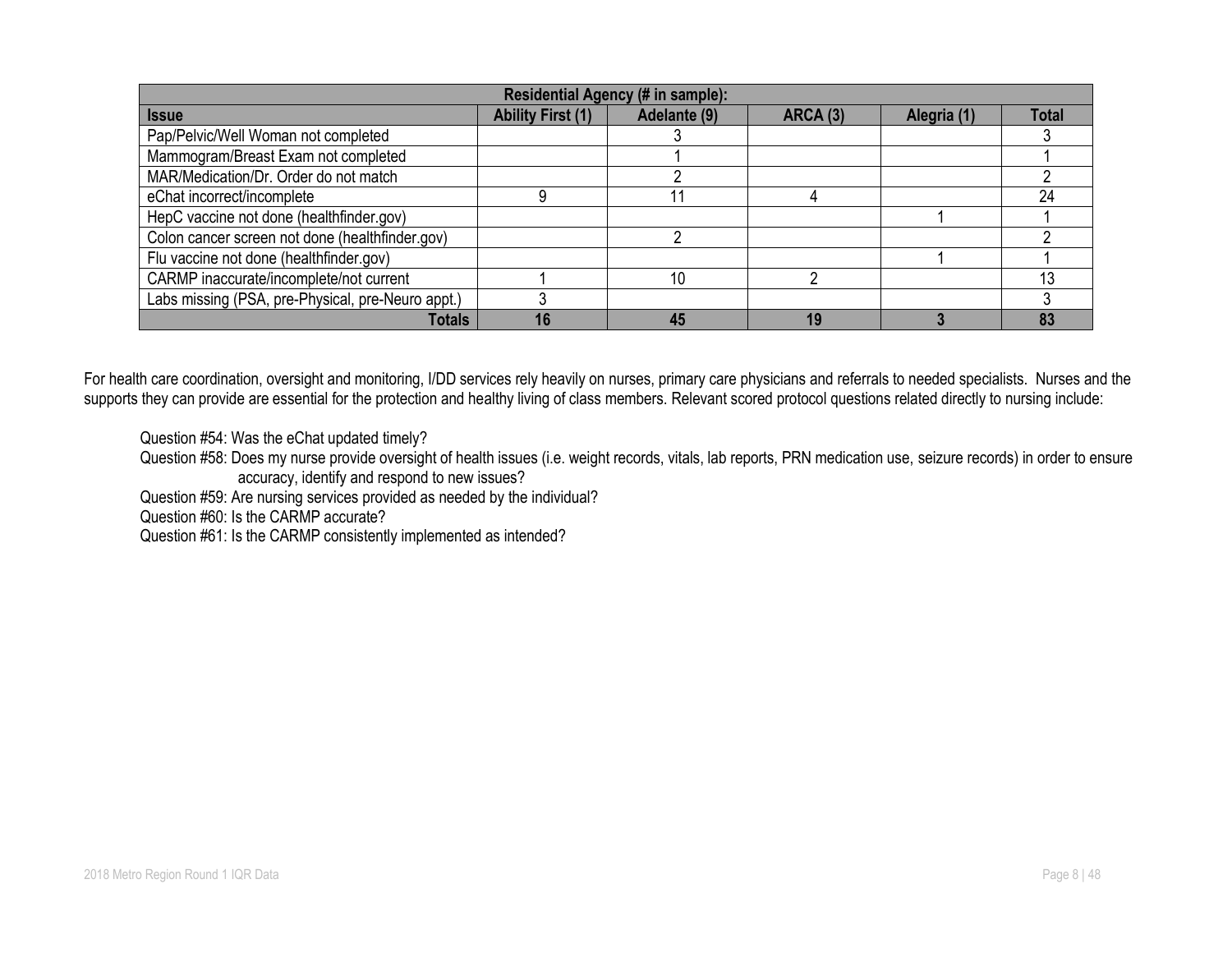

Question #62: Are the person's health supports/needs being adequately addressed?

Oversight provided by nurses is a critical safeguard for Jackson Class Members, direct support professionals and their supervisors. The table below provides specific details, by Residential provider, of nursing related issues identified during the 2018 IQR. Again, this represents the number of issues found; not the number of findings.

| Chart #11: Type of Nursing Related Issues Identified by Residential Provider |
|------------------------------------------------------------------------------|
|------------------------------------------------------------------------------|

|                                               | <b>Residential Agency (# in sample):</b> |              |          |             |       |  |
|-----------------------------------------------|------------------------------------------|--------------|----------|-------------|-------|--|
| <b>Issue</b>                                  | <b>Ability First (1)</b>                 | Adelante (9) | ARCA (3) | Alegria (1) | Total |  |
| Nursing Quarterly report not timely completed |                                          |              |          |             |       |  |
| Nursing Annual not timely                     |                                          |              |          |             |       |  |
| Nurse report not accurate/missing information |                                          |              |          |             |       |  |
| Nurse Assessment not provided for review      |                                          |              |          |             |       |  |
| Nurse not Monitoring as required              |                                          |              |          |             |       |  |
| Nurse needs to increase communication         |                                          |              |          |             |       |  |
| <b>Totals</b>                                 |                                          |              |          |             |       |  |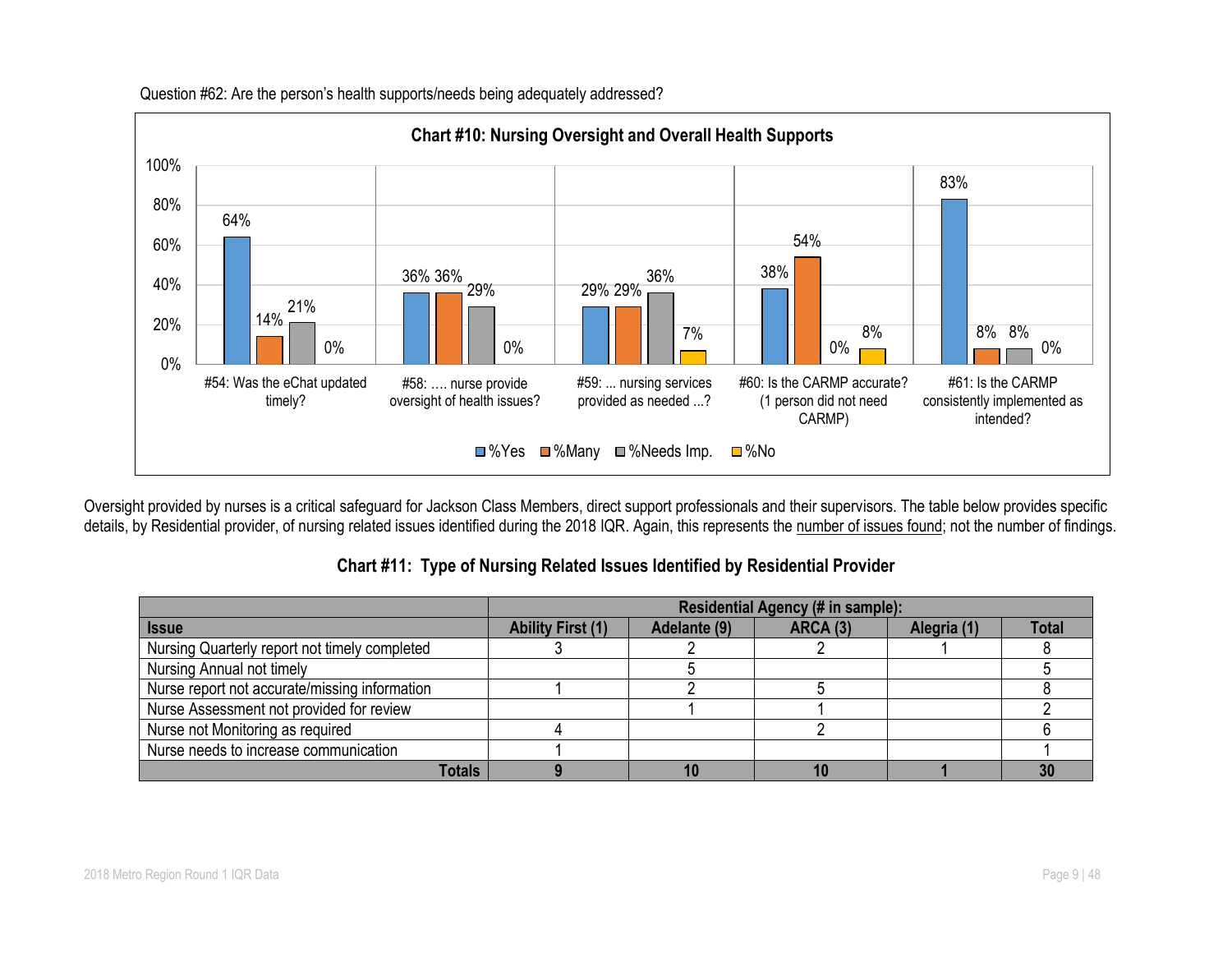In addition to the issues and questions noted above, the individual's nurse is responsible, with the assistance of the rest of the Team, to assure that the documents presented and created for planning, such as the ISP, are accurate and thorough and contain the needed plans and information required. The protocol questions related to ensuring this is done include:

Question #87: If needed, does the ISP contain a specific MERP? Question #88: Does the ISP contain information regarding primary health (medical) care? Question #88a: Does the ISP face sheet contain contact information listed in the ISP? Question #88b: Is the Health Care Coordinator's name and contact information listed in the ISP?



There are many components to ensuring the health and safety of individuals with I/DD. These components vary and are unique to each individual. While the scored protocol questions cannot encompass each and every issue, it does allow for a general score that measures the adequacy of response to the individual's overall health needs. That question is **#62: Are the person's health supports/needs being adequately addressed?**

As noted in the chart below, for the 14 people in the Metro1 review, 1 person did have their health supports/needs adequately addressed (7%). There were four people who had many of their needs addressed (29%), and nine are receiving supports that need improvement (64%).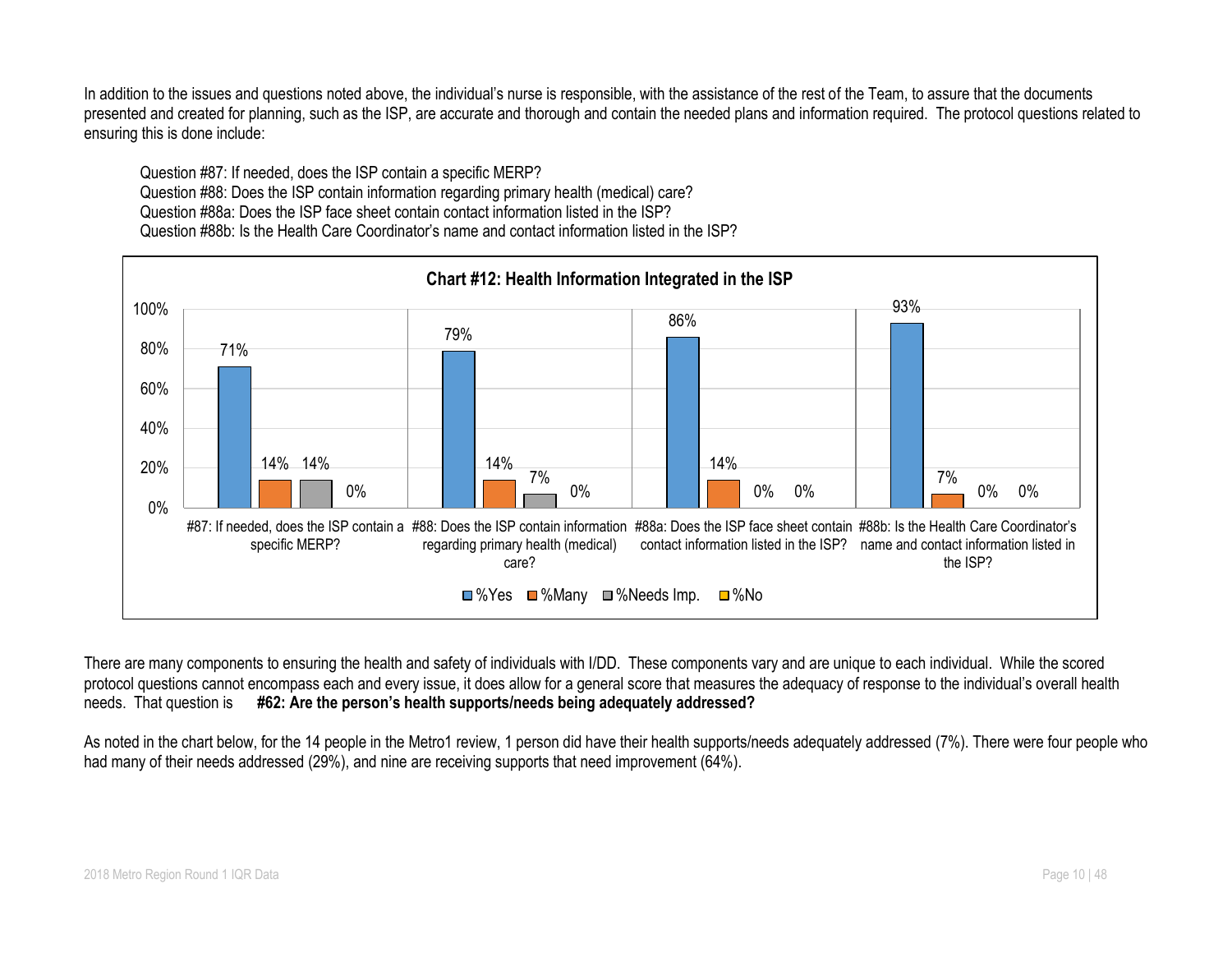

As noted, beyond the scored protocol questions, the Findings Letters issued for each class member in a review provides person-specific detail about the issues which impact the answer to protocol question #62. This includes the adequacy and incorporation of needed care plans (CARMP, MERP, HCPs) into the Team's planning process, and other areas to ensure the health and safety of the individual being reviewed. Again, it is important to note that the indications are number of issues found; not the number of findings in the Findings letters. For example, if one individual had a finding that noted four different inconsistencies in that person's MERP, that would be counted as a "4", for the number of issues, not just a "1" for the individual to whom the findings apply.

|                                                           | <b>Residential Agency (# in sample):</b> |              |          |             |              |
|-----------------------------------------------------------|------------------------------------------|--------------|----------|-------------|--------------|
| <b>Issue</b>                                              | <b>Ability First (1)</b>                 | Adelante (9) | ARCA (3) | Alegria (1) | <b>Total</b> |
| CARMP inaccurate/incomplete                               |                                          |              |          |             |              |
| MERP not created, but needed                              |                                          |              |          |             |              |
| HCP inaccurate/incomplete                                 |                                          |              |          |             |              |
| eChat has errors/inconsistent/needs review                |                                          |              |          |             | 26           |
| ARST not accurate                                         |                                          |              |          |             |              |
| Weight not tracked/inconsistent                           |                                          |              |          |             |              |
| Bowel/bladder/fluid tracking not consistent               |                                          |              |          |             |              |
| PT Report (Annual/Semi) inaccurate/inadequate             |                                          |              |          |             |              |
| OT Eval does not identify baseline/measure progress       |                                          |              |          |             |              |
| SLP Report (Annual/Semi) inaccurate/inadequate            |                                          |              |          |             |              |
| SLP Eval not provided for review/missing                  |                                          |              |          |             |              |
| Behavior Eval does not identify baseline/measure progress |                                          |              |          |             |              |

#### **Chart #14: Issues Found Which Affect the Adequacy of Health Care Provision, by Provider**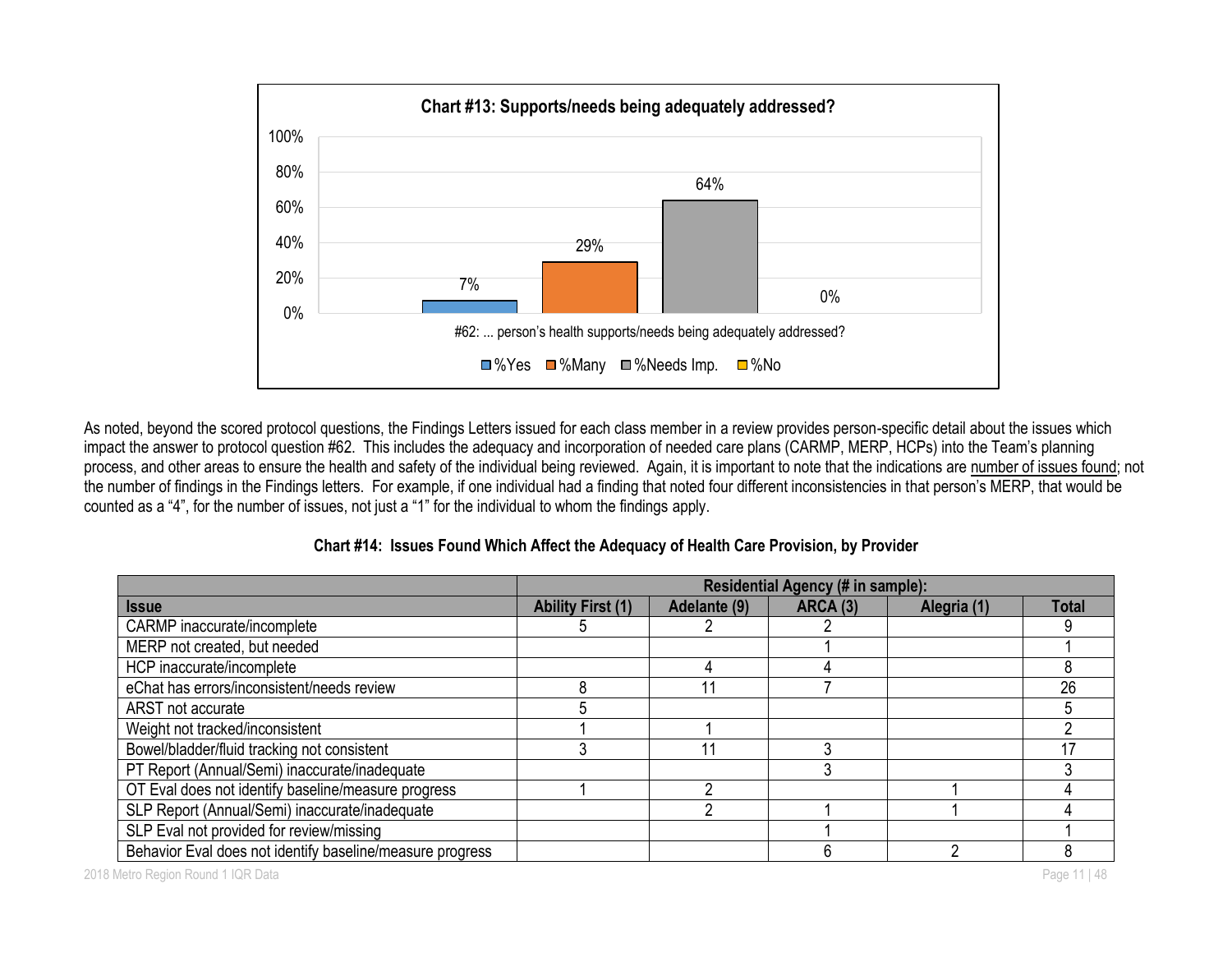|                                                     | Residential Agency (# in sample):                                                   |    |    |  |  |  |  |
|-----------------------------------------------------|-------------------------------------------------------------------------------------|----|----|--|--|--|--|
| <b>Issue</b>                                        | <b>Ability First (1)</b><br>Adelante (9)<br>ARCA (3)<br>Alegria (1)<br><b>Total</b> |    |    |  |  |  |  |
| Behavior Report (Annual/Semi) inaccurate/inadequate |                                                                                     |    |    |  |  |  |  |
| Behavior Eval not provided for review/missing       |                                                                                     |    |    |  |  |  |  |
| Behavior tracking incomplete                        |                                                                                     |    |    |  |  |  |  |
| BSC services/evaluation not provided; is needed     |                                                                                     |    |    |  |  |  |  |
| Total # of Issues                                   |                                                                                     | 34 | 22 |  |  |  |  |

#### **F. Adequacy of Planning, Adequacy of Services, Individual Service Plan**

Before a plan can be implemented, it must first be created. The ISPs that provide details regarding the individuals' visions and outcomes are supposed to be developed by an Interdisciplinary Team that includes the Individual and everyone that supports that person. This includes the Case Manager, Guardian, the Direct Support Staff, Therapists, Nurse, and any additional persons who know and work the person to implement the Plan. The 2018 IQR protocol specifically probes many of the aspects of the planning process, including detail of who participates in plan creation. The chart below details how those questions were scored in the 2018 review.

Question #70: Was the ISP developed by an appropriately constituted IDT?

Question #71: For any team members not physically present at the IDT meeting, is there evidence of their participation of the development of the ISP?

Question #35: Did the [day/employment] direct service staff have input into the person's ISP?

Question #43: Did the [residential] staff have input into the person's ISP?

Question #100: Was the person provided the assistance and support needed to participate meaningfully in the planning process?

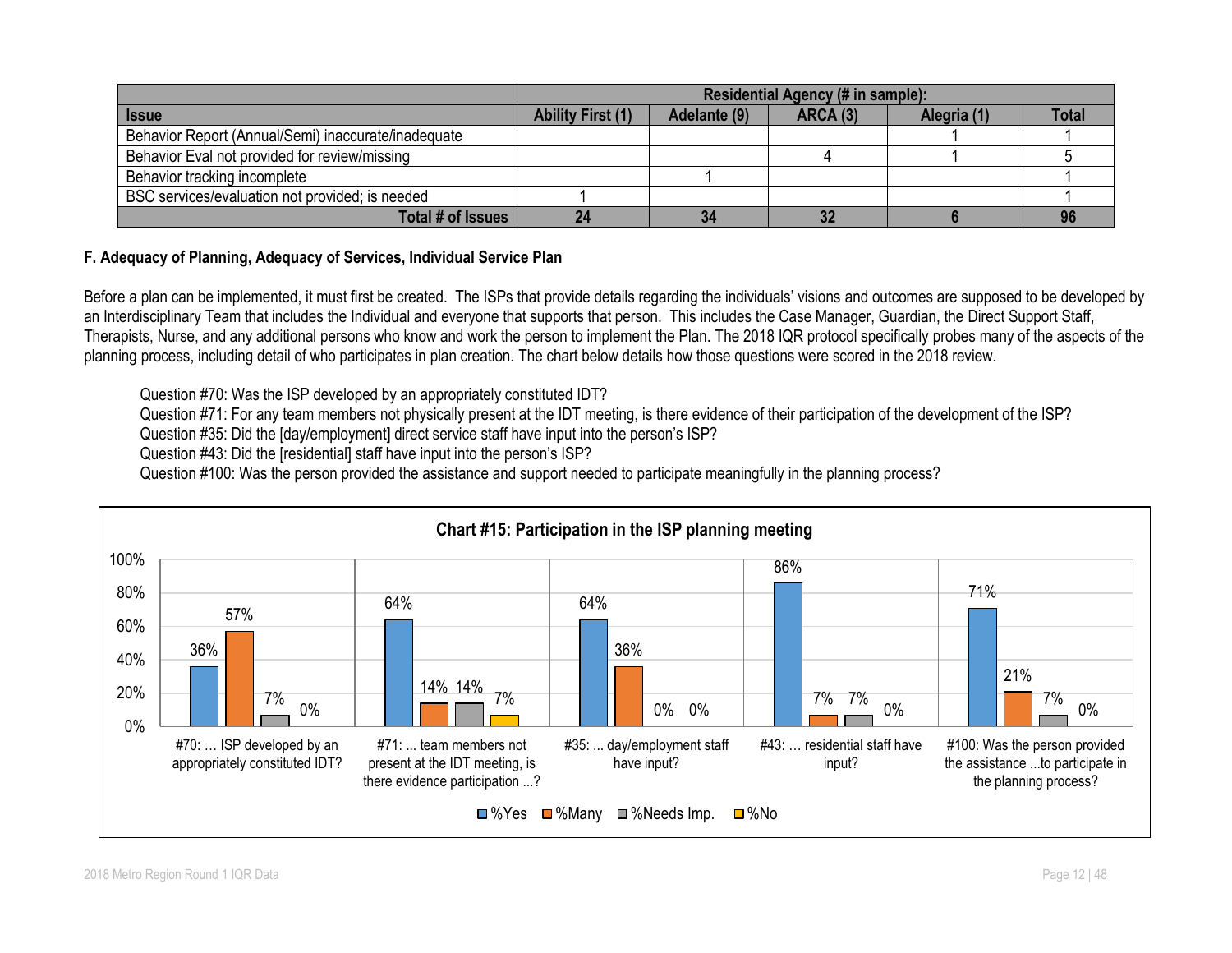|                 |                          | <b>Residential Agency (# in sample):</b> |                 |             |  |  |  |  |
|-----------------|--------------------------|------------------------------------------|-----------------|-------------|--|--|--|--|
| <b>Question</b> | <b>Ability First (1)</b> | Adelante (9)                             | <b>ARCA (3)</b> | Alegria (1) |  |  |  |  |
| Q#70            | 0% Yes                   | 44% Yes                                  | 33% Yes         | 0% Yes      |  |  |  |  |
|                 | 100% Needs Imp           | 56% Many                                 | 67% Many        | 100% Many   |  |  |  |  |
| Q#71            | 100% Yes                 | 56% Yes                                  | 67% Yes         | 100% Yes    |  |  |  |  |
|                 |                          | 11% Many                                 | 33% Many        |             |  |  |  |  |
|                 |                          | 22% Needs Impv                           |                 |             |  |  |  |  |
|                 |                          | 11% No                                   |                 |             |  |  |  |  |
| Q# 35           | 0% Yes                   | 78% Yes                                  | 33% Yes         | 100% Yes    |  |  |  |  |
|                 | 100% Many                | 22% Many                                 | 67% Many        |             |  |  |  |  |
| Q#43            | 100% Yes                 | 78% Yes                                  | 100% Yes        | 100% Yes    |  |  |  |  |
|                 |                          | 11% Many                                 |                 |             |  |  |  |  |
|                 |                          | 11% Needs Impv                           |                 |             |  |  |  |  |
| Q# 100          | 0% Yes                   | 78% Yes                                  | 67% Yes         | 100% Yes    |  |  |  |  |
|                 | 100% No                  | 22% Many                                 | 33% Many        |             |  |  |  |  |

# **Chart #16: ISP Development Participation, by Provider**

**Chart #17: ISP Development Participation, by Case Management Agency**

|          | Case Management Agency (# in sample): |                      |                     |                                     |                                                   |                                           |  |  |
|----------|---------------------------------------|----------------------|---------------------|-------------------------------------|---------------------------------------------------|-------------------------------------------|--|--|
| Question | A New<br>Vision (1)                   | A Step<br>Above (4)  | Amigo (2)           | <b>Peak (2)</b>                     | Unidas (4)                                        | <b>Unique</b><br><b>Opportunities (1)</b> |  |  |
| Q#70     | 100% Yes                              | 75% Yes<br>25% Many  | 50% Yes<br>50% Many | 0% Yes<br>50% Many                  | 0% Yes<br>100% Many                               | 0% Yes<br>100% Many                       |  |  |
| Q#71     | 100% Yes                              | 100% Yes             | 100% Yes            | 50% Needs Impv<br>50% Yes<br>50% No | 25% Yes<br>25% Many                               | 0% Yes<br>100% Many                       |  |  |
| Q# 35    | 0% Yes                                | 75% Yes              | 100% Yes            | 50% Yes                             | 50% Needs Impv<br>50% Yes                         | 100% Yes                                  |  |  |
| Q#43     | 100% Many<br>100% Yes                 | 25% Many<br>100% Yes | 100% Yes            | 50% Many<br>100% Yes                | 50% Many<br>50% Yes<br>25% Many<br>25% Needs Impv | 100% Yes                                  |  |  |
| Q# 100   | 100% Yes                              | 100% Yes             | 50% Yes<br>50% Many | 50% Yes<br>50% No                   | 50% Yes<br>50% Many                               | 100% Yes                                  |  |  |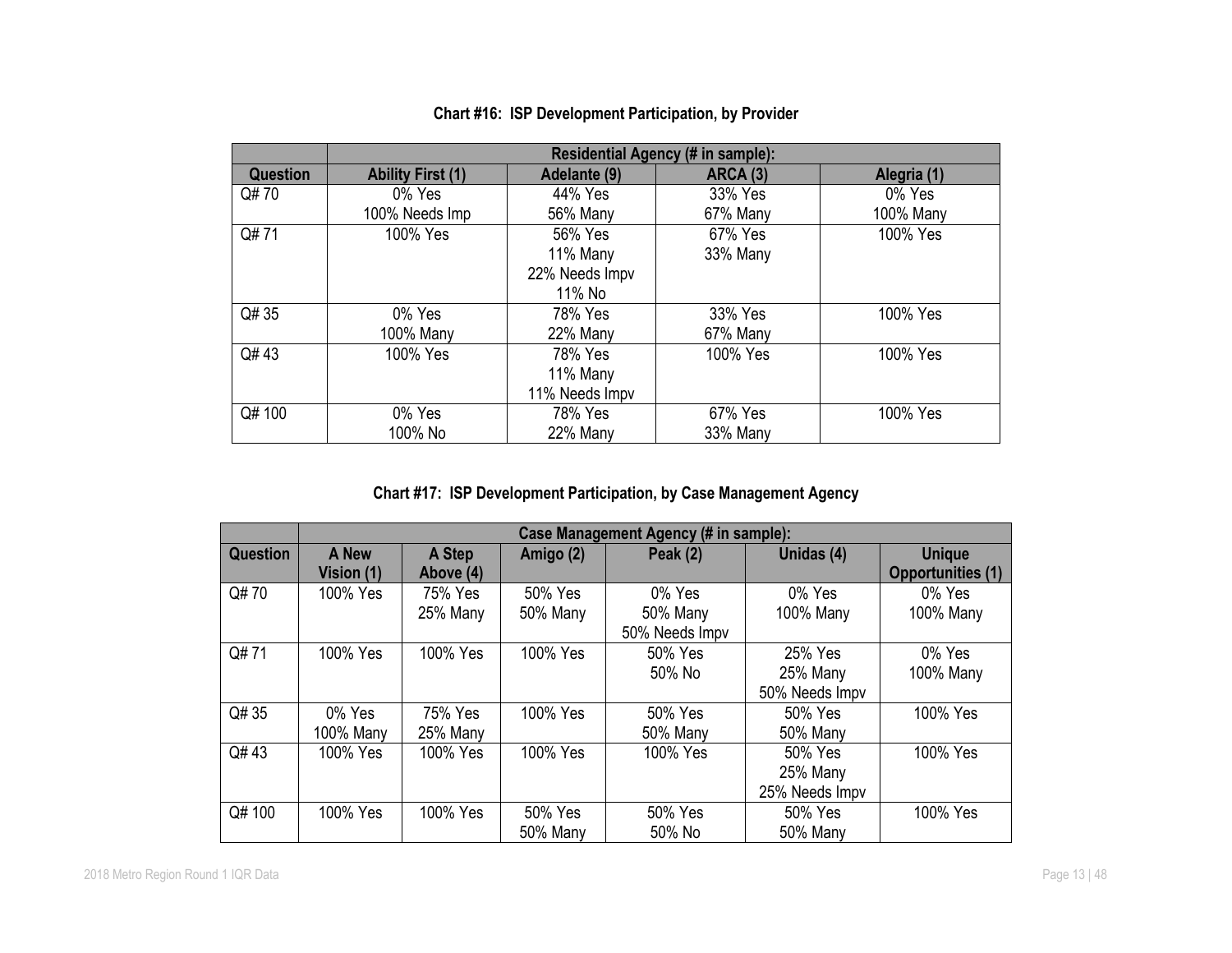One foundational component of an individual's ISP is the Long Term Vision, which summarizes what the individual wants to accomplish in the near future (3 to 5 years) in each life area. To that end, Outcomes are to be developed by the Team in a way that results in an accomplishable path to the visions. The 2018 IQR protocol specifically probes the content of identified visions as well as the content and clarity of related outcomes. The chart below details how those questions were scored in the 2018 review.

Question #73: Overall, does the long term vision show expectations for growth and skill building?

Question #169: Does the person have an ISP that contains a complete Vision Section that is based on a long term view?

Question #74: Overall, does the ISP give adequate guidance to achieving the person's long term vision?

Question #82: Overall, are the ISP outcomes related to achieving the person's long term vision?

Question #83: Overall, do the ISP outcomes address the person's major needs?

Question #81: Overall, do the outcomes in the ISP include criteria by which the team can determine when the outcomes have been achieved?

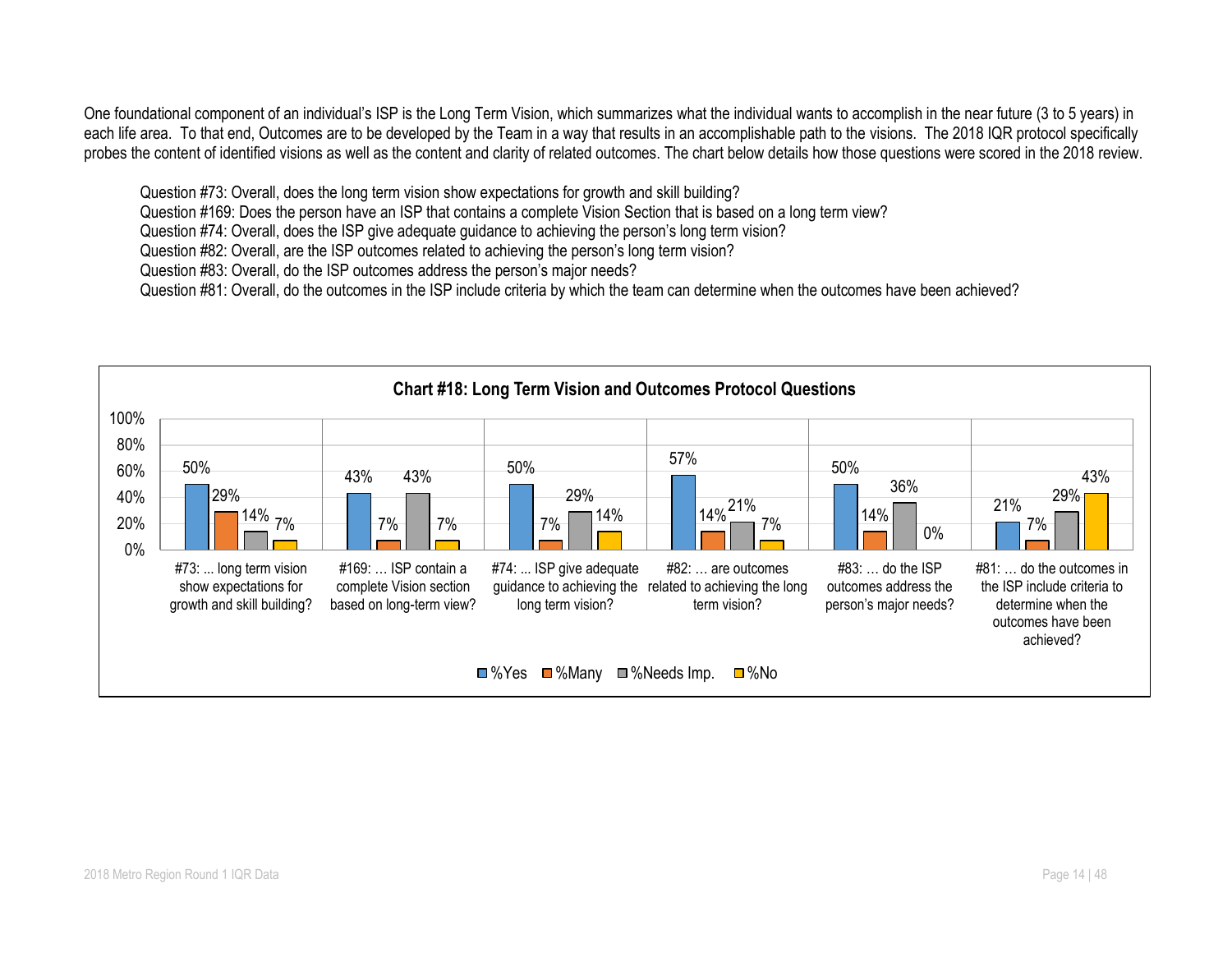|          | <b>Residential Agency (# in sample):</b> |                |                |             |  |  |  |  |
|----------|------------------------------------------|----------------|----------------|-------------|--|--|--|--|
| Question | <b>Ability First (1)</b>                 | Adelante (9)   | ARCA (3)       | Alegria (1) |  |  |  |  |
| Q#73     | 100% Yes                                 | 33% Yes        | 67% Yes        | 100% Yes    |  |  |  |  |
|          |                                          | 44% Many       | 33% Needs Impv |             |  |  |  |  |
|          |                                          | 11% Needs Impv |                |             |  |  |  |  |
|          |                                          | 11% No         |                |             |  |  |  |  |
| Q#169    | 100% Yes                                 | 33%            | 33% Yes        | 100% Yes    |  |  |  |  |
|          |                                          | 11% Many       | 67% Needs Impv |             |  |  |  |  |
|          |                                          | 44% Needs Impv |                |             |  |  |  |  |
|          |                                          | 11% No         |                |             |  |  |  |  |
| Q#74     | 100% Yes                                 | 44% Yes        | 33% Yes        | 100% Yes    |  |  |  |  |
|          |                                          | 33% Needs Impv | 33% Maybe      |             |  |  |  |  |
|          |                                          | 22% No         | 33% Needs Impv |             |  |  |  |  |
| Q#82     | 100% Yes                                 | 56% Yes        | 33% Yes        | 100% Yes    |  |  |  |  |
|          |                                          | 11% Many       | 33% Maybe      |             |  |  |  |  |
|          |                                          | 22% Needs Impv | 33% Needs Impv |             |  |  |  |  |
|          |                                          | 11% No         |                |             |  |  |  |  |
| Q#83     | 100% Yes                                 | 33% Yes        | 67% Yes        | 100% Yes    |  |  |  |  |
|          |                                          | 11% Many       | 33% Maybe      |             |  |  |  |  |
|          |                                          | 56% Needs Impv |                |             |  |  |  |  |
| Q#81     | 100% Yes                                 | 22% Yes        | 0% Yes         | 0% Yes      |  |  |  |  |
|          |                                          | 11% Many       | 100% No        | 100% No     |  |  |  |  |
|          |                                          | 44% Needs Impv |                |             |  |  |  |  |
|          |                                          | 22% No         |                |             |  |  |  |  |

# **Chart #19: Vision and Outcome Scores, by Residential Agency**

# **Chart #20: Vision and Outcome Scores by Case Management Agency**

|          | Case Management Agency (# in sample): |                           |                              |                           |                               |                                           |  |
|----------|---------------------------------------|---------------------------|------------------------------|---------------------------|-------------------------------|-------------------------------------------|--|
| Question | A New Vision (1)                      | A Step Above (4)          | Amigo (2)                    | Peak $(2)$                | Unidas (4)                    | <b>Unique</b><br><b>Opportunities (1)</b> |  |
| Q#73     | 0% Yes<br>100% Needs Impv             | 50% Yes<br>50% Many       | 50% Yes<br>50% Many          | 50% Yes<br>50% Needs Impv | 50% Yes<br>25% Many<br>25% No | 100% Yes                                  |  |
| Q# 169   | 0% Yes<br>100% Needs Impv             | 50% Yes<br>50% Needs Impv | $0\%$ Yes<br>100% Needs Impv | 50% Yes<br>50% Needs Impv | 50% Yes<br>25% Many<br>25% No | 100% Yes                                  |  |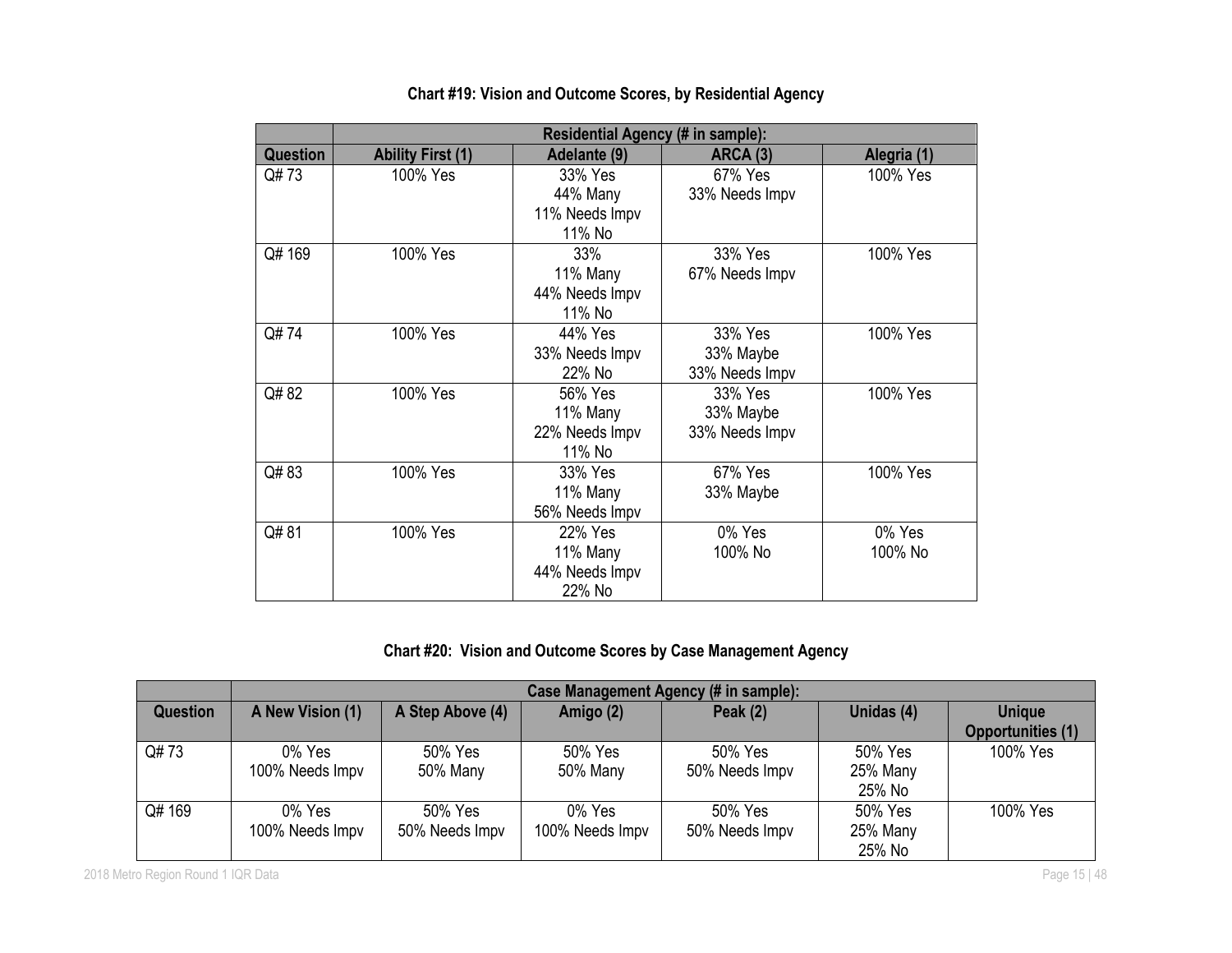|          | Case Management Agency (# in sample): |                  |                 |                |            |                          |  |
|----------|---------------------------------------|------------------|-----------------|----------------|------------|--------------------------|--|
| Question | A New Vision (1)                      | A Step Above (4) | Amigo (2)       | Peak (2)       | Unidas (4) | <b>Unique</b>            |  |
|          |                                       |                  |                 |                |            | <b>Opportunities (1)</b> |  |
| Q#74     | 0% Yes                                | 50% Yes          | 0% Yes          | 50% Yes        | 75% Yes    | 100% Yes                 |  |
|          | 100% Many                             | 50% Needs Impv   | 100% Needs Impv | 50% No         | 25% No     |                          |  |
| Q# 82    | 0% Yes                                | 50% Yes          | 50% Yes         | 100% Yes       | 50% Yes    | 100% Yes                 |  |
|          | 100% Many                             | 50% Needs Impv   | 50% Needs Impv  |                | 25% Many   |                          |  |
|          |                                       |                  |                 |                | 25% No     |                          |  |
| Q#83     | 0% Yes                                | 50% Yes          | 50% Yes         | 50% Yes        | 75% Yes    | 0% Yes                   |  |
|          | 100% Many                             | 50% Needs Impv   | 50% Needs Impv  | 50% Needs Impv | 25% Many   | 100% Needs Impv          |  |
| Q#81     | 0% Yes                                | 50% Yes          | 0% Yes          | 50% Yes        | 0% Yes     | 0% Yes                   |  |
|          | 100% No                               | 50% Needs Impv   | 100% No         | 50% Needs Impv | 25% Many   | 100% Needs Impv          |  |
|          |                                       |                  |                 |                | 75% No     |                          |  |

Additional components of an individual's ISP include Action Steps, which should be written in measurable terms, in sequential order in a way which logically leads to the achievement of the related outcome. The data gathered during the implementation of the Action Steps should also be written in measurable terms, so team members can review them and determine if measurable progress toward the outcome is being made. The chart below details how questions related to action steps and data collection were scored in the 2018 review.

Question #75: Is measureable data kept which verifies the consistent implementation of each of the action steps?

Question #76: Does the data kept identify what the person does so a determination can be made regarding the progress/lack of progress?

Question #77: Is each action step in the ISP implemented at a frequency that enables the person to learn new skills?

Question #78: If the person is not successful in achieving action steps, has the team tried to determine why, and change their approach as needed?

Question #79: If the person achieves action steps, does the team move to the next in a progress of steps or develops a new one?

Question #80: Has the person made measureable progress on action steps during the past year?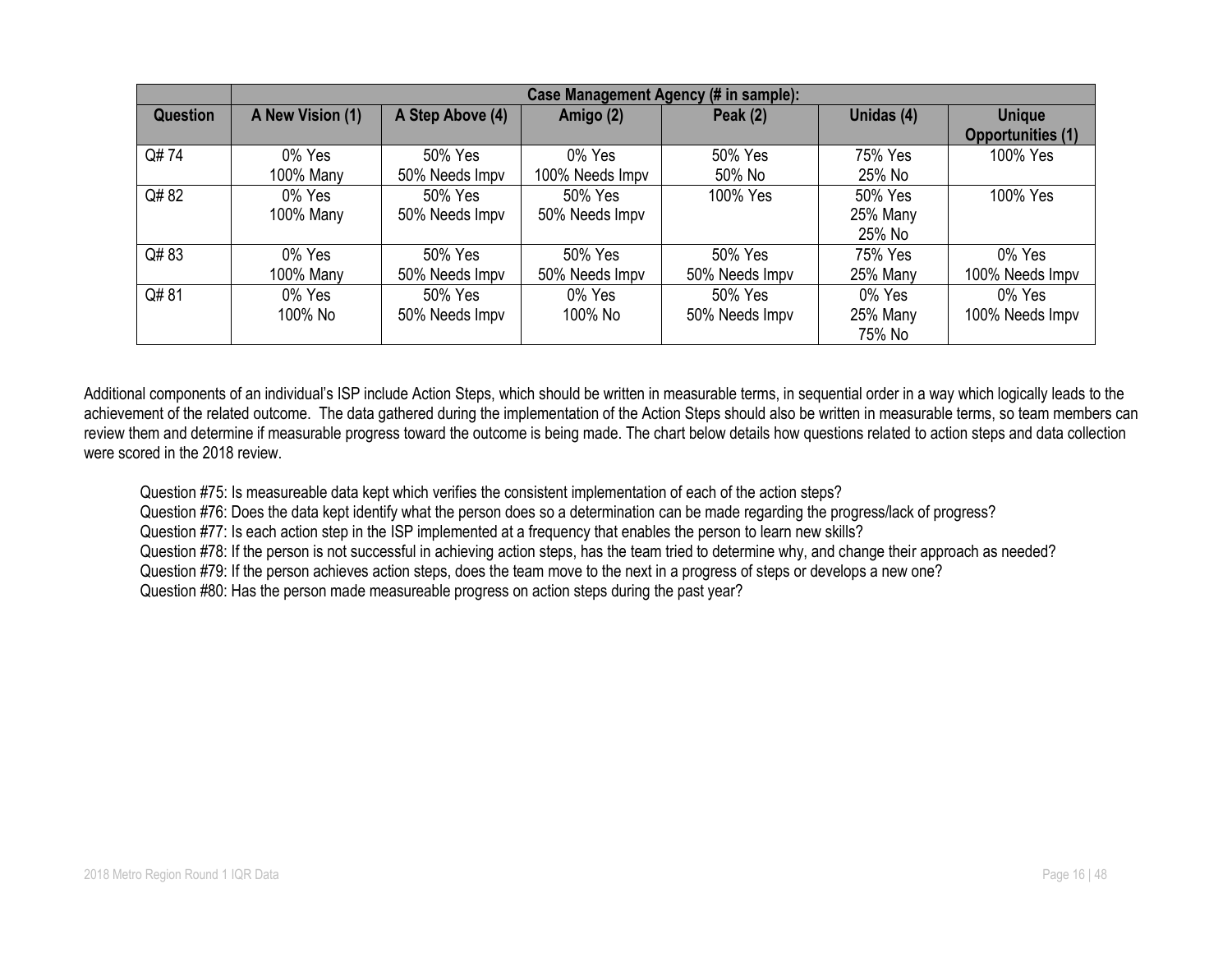

**Chart #22: Data and Related ISP Action Step Scores by Residential Agency**

|          |                          |                | Residential Agency (# in sample): |             |
|----------|--------------------------|----------------|-----------------------------------|-------------|
| Question | <b>Ability First (1)</b> | Adelante (9)   | <b>ARCA (3)</b>                   | Alegria (1) |
| Q# 75    | 0% Yes                   | 11% Yes        | 0% Yes                            | 0% Yes      |
|          | 100% Needs Impv          | 11% Many       | 33% Many                          | 100% Many   |
|          |                          | 67%            | 67% Needs Impv                    |             |
|          |                          | 11% No         |                                   |             |
| Q#76     | 0% Yes                   | 11% Yes        | $0\%$ Yes                         | 0% Yes      |
|          | 100% Needs Impv          | 44% Needs Impv | 33% Many                          | 100% Many   |
|          |                          | 44% No         | 67% Needs Impv                    |             |
| Q#77     | 0% Yes                   | 11% Yes        | 0% Yes                            | 0% Yes      |
|          | 100% Needs Impv          | 22% Many       | 33% Many                          | 100% Many   |
|          |                          | 33% Needs Impv | 67% Needs Impv                    |             |
|          |                          | 33% No         |                                   |             |
| Q#78     | 100% Yes                 | 44% Yes        | 33% Yes                           | 100% Yes    |
|          |                          | 44% Needs Impv | 33% Needs Impv                    |             |
|          |                          | 11% No         | 33% No                            |             |
| Q#79     | 0% Yes                   | 11% Yes        | 33% Yes                           | 0% Yes      |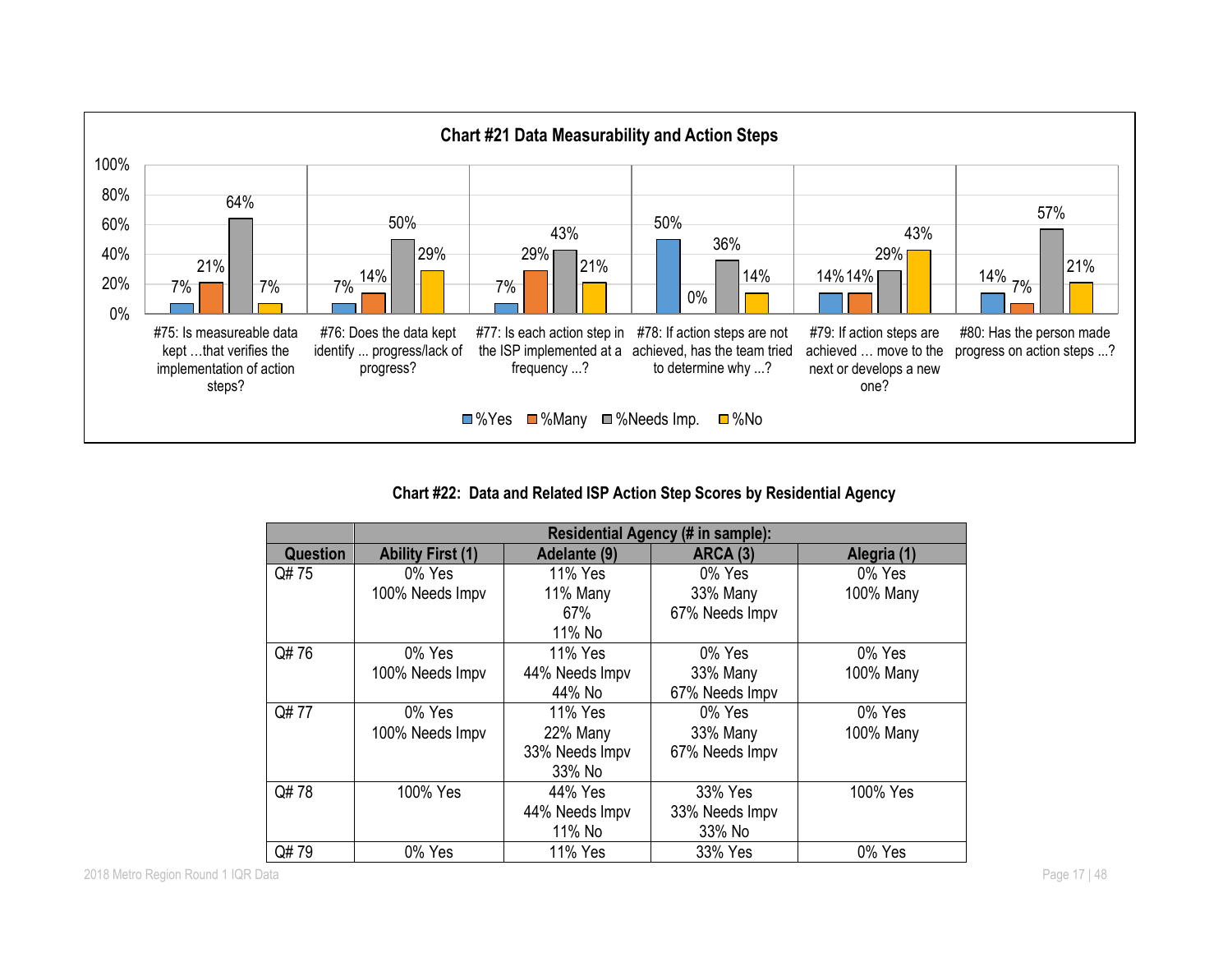|                 | Residential Agency (# in sample): |                |                 |             |  |  |  |
|-----------------|-----------------------------------|----------------|-----------------|-------------|--|--|--|
| <b>Question</b> | <b>Ability First (1)</b>          | Adelante (9)   | <b>ARCA (3)</b> | Alegria (1) |  |  |  |
|                 | 100% No                           | 22% Many       | 33% Needs Impv  | 100% No     |  |  |  |
|                 |                                   | 33% Needs Impv | 33% No          |             |  |  |  |
|                 |                                   | 33% Needs Impv |                 |             |  |  |  |
| Q#80            | 100% Yes                          | 11% Yes        | 0% Yes          | 0% Yes      |  |  |  |
|                 |                                   | 56% Needs Impv | 100% Needs Impv | 100% Many   |  |  |  |
|                 |                                   | 33% No         | 33% No          |             |  |  |  |

#### **Chart #23: Data and Related Action Step Scores by Case Management Agency**

|          | Case Management Agency (# in sample): |                                     |                                    |                                    |                                                |                                           |  |
|----------|---------------------------------------|-------------------------------------|------------------------------------|------------------------------------|------------------------------------------------|-------------------------------------------|--|
| Question | A New Vision (1)                      | A Step Above (4)                    | Amigo (2)                          | Peak $(2)$                         | Unidas (4)                                     | <b>Unique</b><br><b>Opportunities (1)</b> |  |
| Q#75     | 0% Yes<br>100% Needs Impv             | 25% Yes<br>75% Needs Impv           | 0% Yes<br>50% Many<br>50% No       | 0% Yes<br>100% Needs Impv          | 0% Yes<br>50% Many<br>50% Needs Impv           | 0% Yes<br>100% Needs Impv                 |  |
| Q#76     | 0% Yes<br>100% Many                   | 25% Yes<br>50% Needs Impv<br>25% No | 0% Yes<br>50% Needs Impv<br>50% No | 0% Yes<br>100% Needs Impv          | 0% Yes<br>25% Many<br>25% Needs Impv<br>50% No | 0% Yes<br>100% Needs Impv                 |  |
| Q#77     | 0% Yes<br>100% Needs Impv             | 25% Yes<br>50% Needs Impv<br>255 No | 0% Yes<br>50% Many<br>50% No       | 0% Yes<br>100% Needs Impv          | 0% Yes<br>75% Many<br>25% Needs Impv           | 0% Yes<br>100% No                         |  |
| Q#78     | 0% Yes<br>100% Needs Impv             | 50% Yes<br>50% Needs Impv           | 50% Yes<br>50% No                  | 50% Yes<br>50% Needs Impv          | 50% Yes<br>50% Needs Imp<br>50% No             | 100% Yes                                  |  |
| Q#79     | 0% Yes<br>100% Needs Impv             | 0% Yes<br>50% Many<br>50% No        | 50% Yes<br>50% No                  | 0% Yes<br>50% Needs Impv<br>50% No | 0% Yes<br>50% Needs Impv<br>50% No             | 100% Yes                                  |  |
| Q#80     | 0% Yes<br>100% Needs Impv             | 25% Yes<br>75% Needs Impv           | 50% Yes<br>50% Needs Impv          | 50% Yes<br>50% Needs Impv          | 50% Yes<br>50% Needs Impv                      | 0% Yes<br>100% Needs Impv                 |  |

In addition to the components listed above, the Teaching and Support Strategies (TSS) are also an integral part of the ISP. T&SS should be developed by the residential and/or day provider responsible for implementing the T&SS. Input from others such as therapists should be included as needed. WDSIs are developed by therapists as a complement to the T&SS. All T&SS and WDSIs should provide guidance for those direct support professionals who support the person in achieving his/her Vision/Outcomes. The following protocol questions in the 2018 IQR relate to the T&SS and implementation of the ISP.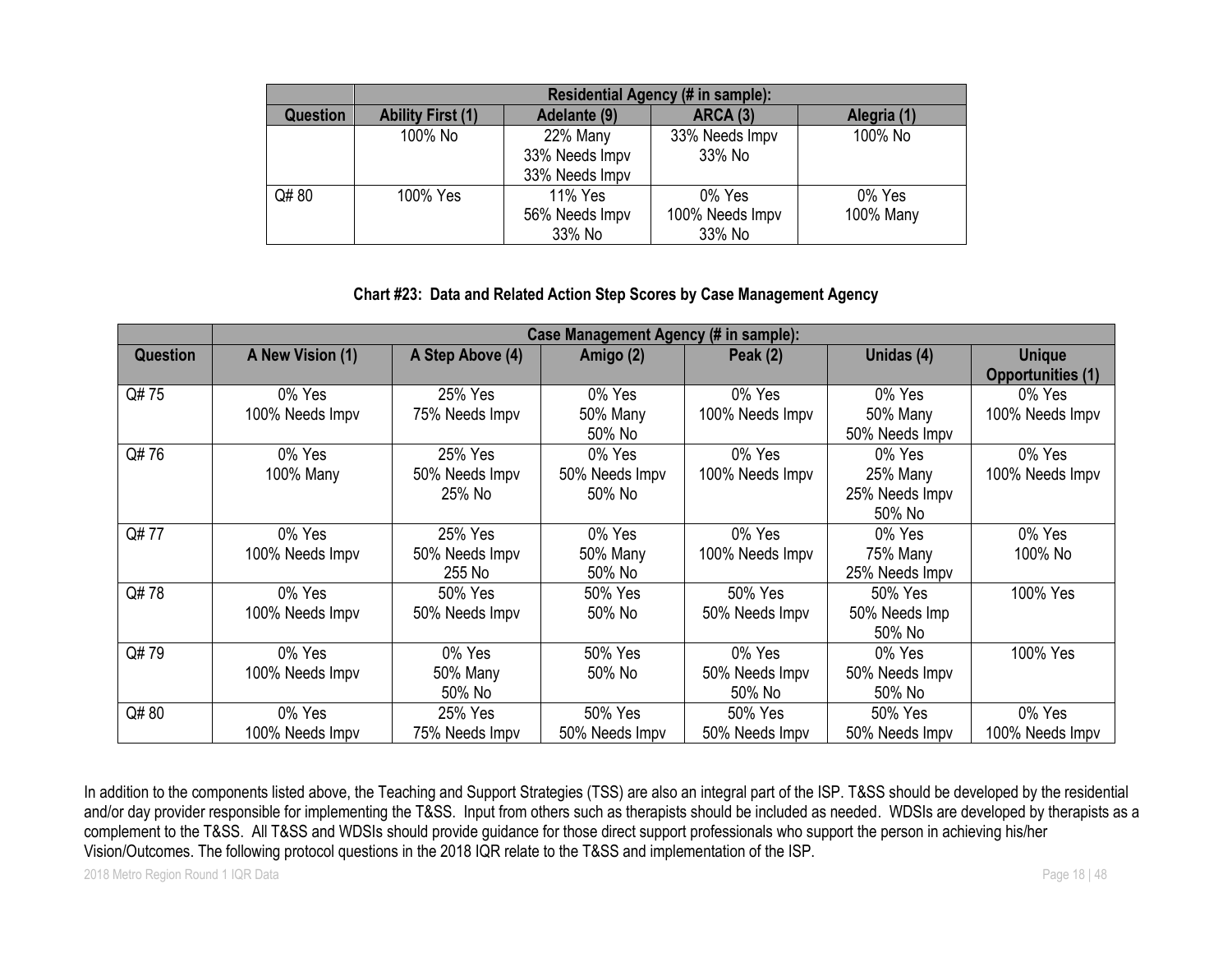Question #84: Overall, are the T&SS sufficient to ensure consistent implementation of the services planned?

Question #85: Overall, are the recommendations and/or objectives/strategies of ancillary provider integrated into the ISP?

Question #97: Overall, do the progress notes or other documentation in the record reflect the status of the outcomes and services of the key life areas stated in the ISP?

Question #96: Overall, were the direct service staff able to describe their responsibilities in providing daily care/supports to the person?

Question #95: Overall, was the direct service staff trained on the implementation of this person's ISP?

Question #93/94a: Is the ISP being implemented?



#### **Chart #25: TSS and ISP Implementation Scores by Residential Agency**

|                 | Residential Agency (# in sample): |                |                 |             |  |  |  |  |
|-----------------|-----------------------------------|----------------|-----------------|-------------|--|--|--|--|
| <b>Question</b> | <b>Ability First (1)</b>          | Adelante (9)   | <b>ARCA (3)</b> | Alegria (1) |  |  |  |  |
| #84             | 100% Yes                          | 11% Yes        | 0% Yes          | 0% Yes      |  |  |  |  |
|                 |                                   | 22% Many       | 33% Many        | 100% No     |  |  |  |  |
|                 |                                   | 56% Needs Impv | 67% Needs Impv  |             |  |  |  |  |
|                 |                                   | 11% No         |                 |             |  |  |  |  |
| #85             | 0% Yes                            | 11% Yes        | 33% Yes         | 0% Yes      |  |  |  |  |
|                 | 100% Many                         | 33% Many       | 33% Many        | 100% No     |  |  |  |  |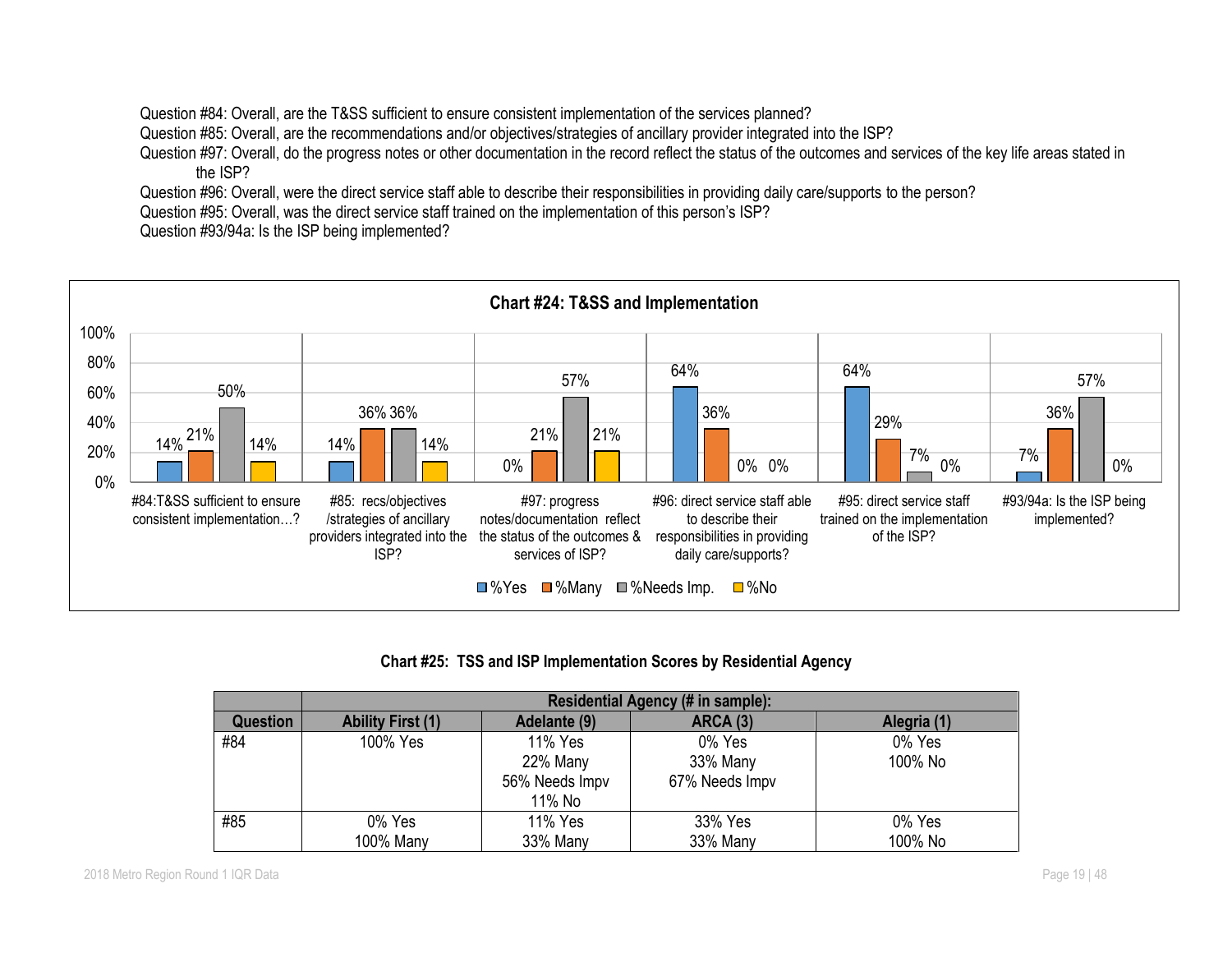|          | <b>Residential Agency (# in sample):</b> |                |                 |                 |  |  |  |
|----------|------------------------------------------|----------------|-----------------|-----------------|--|--|--|
| Question | <b>Ability First (1)</b>                 | Adelante (9)   | <b>ARCA (3)</b> | Alegria (1)     |  |  |  |
|          |                                          | 44% Needs Impv | 33% Needs Impv  |                 |  |  |  |
|          |                                          | 11% No         |                 |                 |  |  |  |
| #97      | 0% Yes                                   | 33% Many       | 0% Yes          | 0% Yes          |  |  |  |
|          | 100% Needs Impv                          | 44% Needs Impv | 67% Needs Impv  | 100% Needs Impv |  |  |  |
|          |                                          | 22% No         | 33% No          |                 |  |  |  |
| #96      | 100% Yes                                 | 78% Yes        | 33% Yes         | 0% Yes          |  |  |  |
|          |                                          | 22% Many       | 67% Many        | 100% Many       |  |  |  |
| #95      | 0% Yes                                   | 78% Yes        | 33% Yes         | 100% Yes        |  |  |  |
|          | 100% Many                                | 22% Many       | 33% Many        |                 |  |  |  |
|          |                                          |                | 33% Needs Impv  |                 |  |  |  |
| #94a     | 0% Yes                                   | 11% Yes        | 0% Yes          | 0% Yes          |  |  |  |
|          | 100% Many                                | 11% Many       | 67% Many        | 100% Many       |  |  |  |
|          |                                          | 78% Needs Impv | 33% Needs Impv  |                 |  |  |  |

# **Chart #26: TSS and ISP Implementation Scores by Case Management Agency**

|                 | Case Management Agency (# in sample): |                  |               |                 |                 |                          |  |
|-----------------|---------------------------------------|------------------|---------------|-----------------|-----------------|--------------------------|--|
| <b>Question</b> | A New Vision (1)                      | A Step Above (4) | Amigo (2)     | Peak $(2)$      | Unidas (4)      | <b>Unique</b>            |  |
|                 |                                       |                  |               |                 |                 | <b>Opportunities (1)</b> |  |
| #84             | 0% Yes                                | 25% Yes          | 0% Yes        | 50% Yes         | 0% Yes          | 0% Yes                   |  |
|                 | 100% Needs Impv                       | 75% Needs Impv   | 50% Many      | 50% Needs Impv  | 50% Many        | 100% Needs Impv          |  |
|                 |                                       |                  | 50% Needs Imp |                 | 50% No          |                          |  |
| #85             | 0% Yes                                | 25% Yes          | 0% Yes        | 0% Yes          | 25% Yes         | 0% Yes                   |  |
|                 | 100% Many                             | 50% Needs Impv   | 50% Many      | 100% Many       | 25% Many        | 100% Needs Impv          |  |
|                 |                                       | 25% No           | 50% Needs Imp |                 | 25% Needs Impv  |                          |  |
|                 |                                       |                  |               |                 | 25% No          |                          |  |
| #97             | 0% Yes                                | 0% Yes           | 0% Yes        | 0% Yes          | 0% Yes          | 0% Yes                   |  |
|                 | 100% Needs Impv                       | 25% Many         | 50% Many      | 50% Many        | 25% Needs Impv  | 100% Needs Impv          |  |
|                 |                                       | 75% Needs Impv   | 50% Needs Imp | 50% Needs Imp   | 75% No          |                          |  |
| #96             | 0% Yes                                | 75% Yes          | 50% Yes       | 100% Yes        | 50% Yes         | 100% Yes                 |  |
|                 | 100% Many                             | 25% Many         | 50% Many      |                 | 50% Many        |                          |  |
| #95             | 0% Yes                                | 75% Yes          | 100% Yes      | 50% Yes         | 50% Yes         | 100% Yes                 |  |
|                 | 100% Needs Impv                       | 25% Many         |               | <b>50% Many</b> | <b>50% Many</b> |                          |  |
| #94a            | 0% Yes                                | 25% Yes          | 0% Yes        | 0% Yes          | 0% Yes          | 0% Yes                   |  |
|                 | 100% Needs Impv                       | 75% Needs Impv   | 50% Many      | 50% Many        | 75% Many        | 100% Needs Impv          |  |
|                 |                                       |                  | 50% Needs Imp | 50% Needs Imp   | 25% Needs Impv  |                          |  |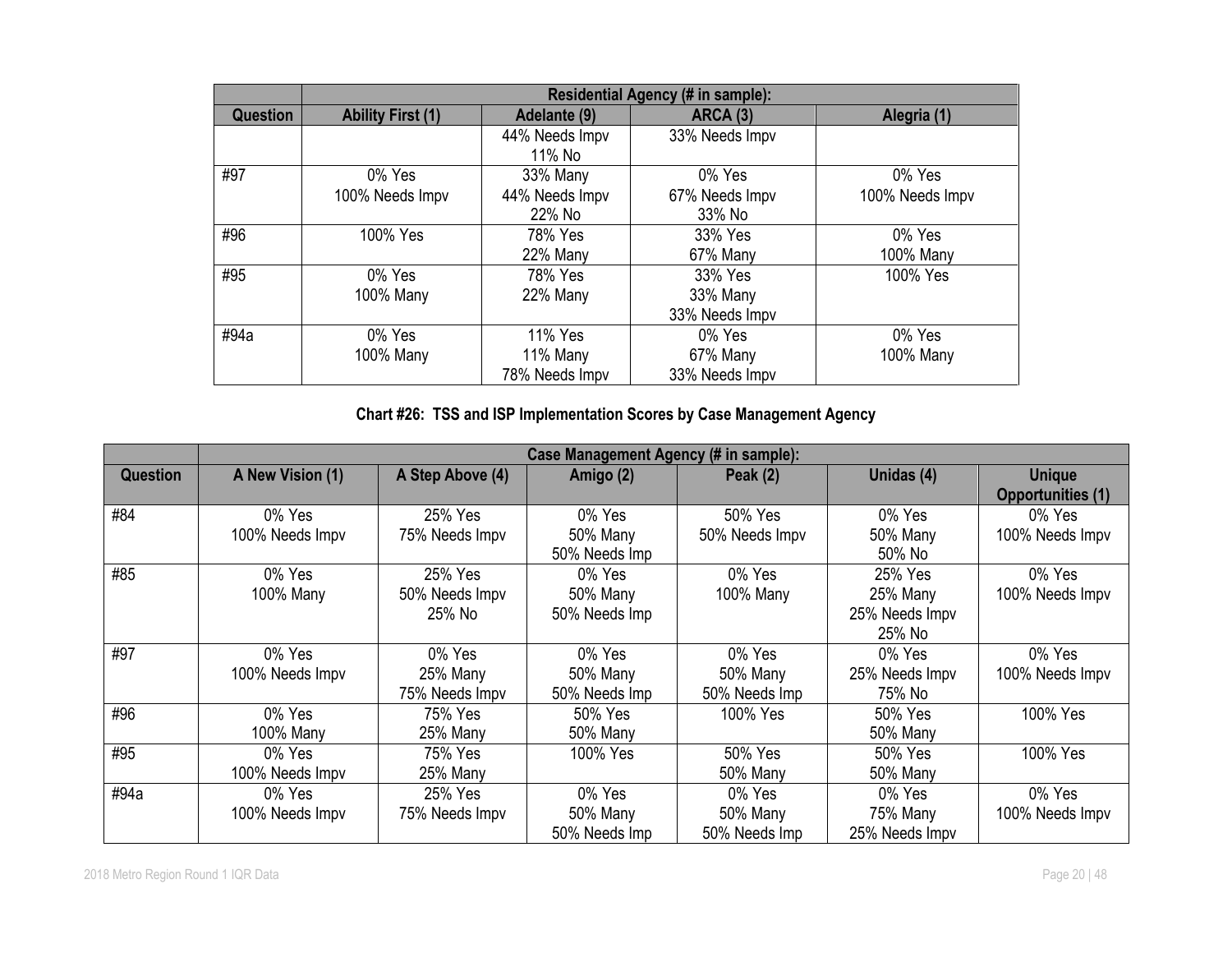As evidenced above, the different components of each person's ISP are evaluated. Based on that analysis, an overview of the adequacy of ISP content as well as implementation and effectiveness of the ISP can be determined. There are multiple questions in the 2018 IQR protocol that probe these items, and the level of intensity of services that these individuals receive.

Question #72: Does my ISP contain current and accurate information?

Question #133: Has the IDT process been adequate for assessing, planning, implementing and monitoring of services for this person?

Question #92/173: Overall, is the ISP adequate to meet the person's needs?

Question #170: Does the person receive services and supports recommended in the ISP?

Question #94b: Are current services adequate to meet the person's needs?

Question #174: Is the total program of the level of intensity adequate to meet this person's needs?



**Chart #28: ISP Content and Adequacy Scores, by Residential Agency**

|          | Residential Agency (# in sample):                                          |                |          |          |  |  |  |  |
|----------|----------------------------------------------------------------------------|----------------|----------|----------|--|--|--|--|
| Question | <b>ARCA (3)</b><br>Adelante (9)<br>Alegria (1)<br><b>Ability First (1)</b> |                |          |          |  |  |  |  |
| #72      | 0% Yes                                                                     | 33% Yes        | 67% Yes  | 100% Yes |  |  |  |  |
|          | 100% Needs Impv                                                            | 22% Many       | 33% Many |          |  |  |  |  |
|          |                                                                            | 44% Needs Impv |          |          |  |  |  |  |
| #133     | 0% Yes                                                                     | 0% Yes         | 0% Yes   | 0% Yes   |  |  |  |  |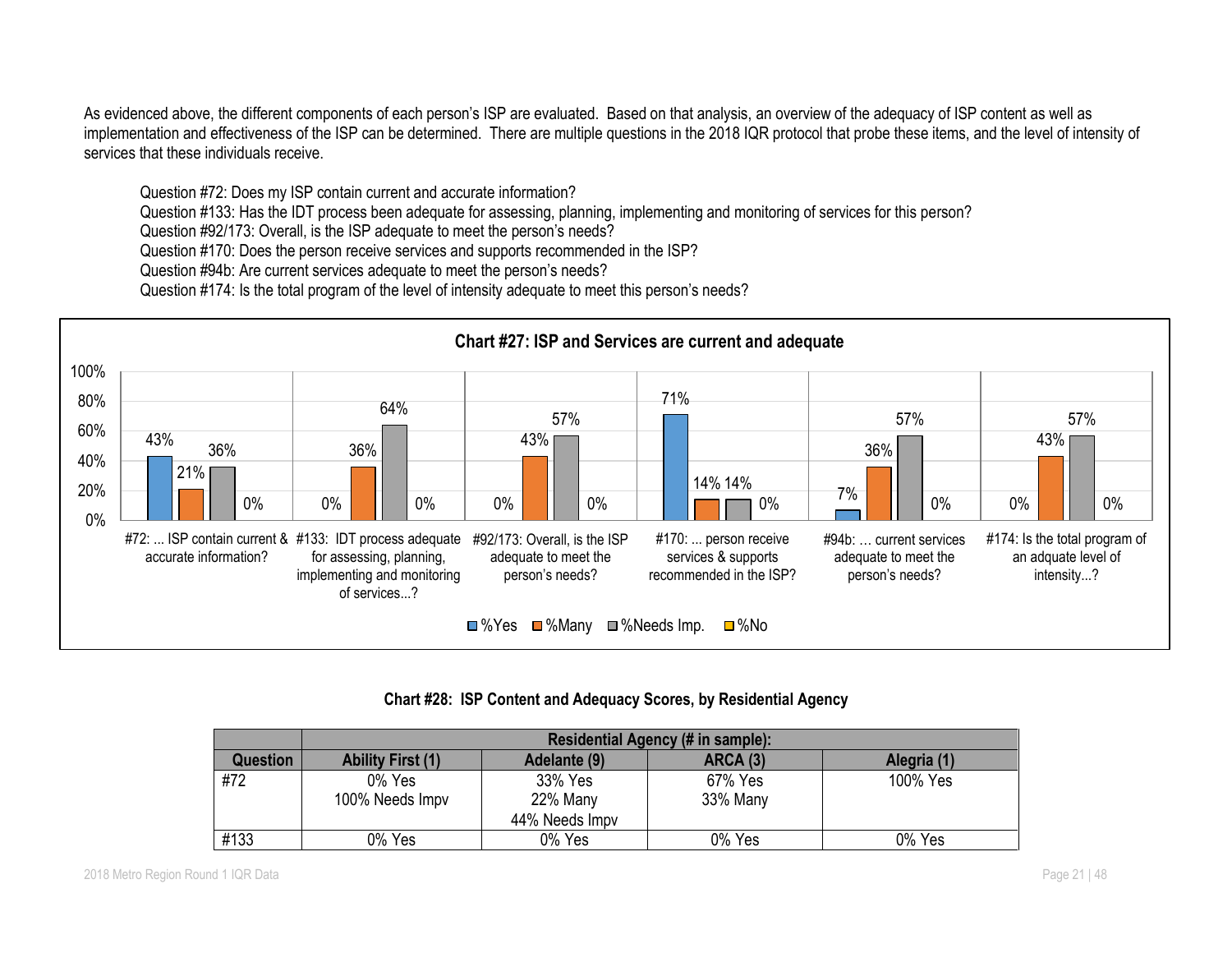|                 | Residential Agency (# in sample): |                |                |                 |  |  |  |
|-----------------|-----------------------------------|----------------|----------------|-----------------|--|--|--|
| <b>Question</b> | <b>Ability First (1)</b>          | Adelante (9)   | ARCA (3)       | Alegria (1)     |  |  |  |
|                 | 100% Many                         | 22% Many       | 33% Many       | 100% Many       |  |  |  |
|                 |                                   | 78% Needs Impv | 67% Needs Impv |                 |  |  |  |
| #92/173         | 0% Yes                            | 0% Yes         | 0% Yes         | 0% Yes          |  |  |  |
|                 | 100% Many                         | 22% Many       | 67% Many       | 100% Many       |  |  |  |
|                 |                                   | 78% Needs Impv | 33% Needs Impv |                 |  |  |  |
| #170            | 0% Yes                            | 78% Yes        | 100% Yes       | 0% Yes          |  |  |  |
|                 | 100% Needs Impv                   | 11% Many       |                | 100% Many       |  |  |  |
|                 |                                   | 11% Needs Impv |                |                 |  |  |  |
| #94b            | 0% Yes                            | 0% Yes         | 33% Yes        | 0% Yes          |  |  |  |
|                 | 100% Needs Impv                   | 33% Many       | 67% Many       | 100% Needs Impv |  |  |  |
|                 |                                   | 67% Needs Impv |                |                 |  |  |  |
| #174            | 0% Yes                            | 0% Yes         | 0% Yes         | 0% Yes          |  |  |  |
|                 | 100% Many                         | 44% Many       | 67% Many       | 100% Many       |  |  |  |
|                 |                                   | 56% Needs Impv | 33% Needs Impv |                 |  |  |  |

# **Chart #29: ISP Content and Adequacy Scores, by Case Management Agency**

|                 |                  | Case Management Agency (# in sample): |                 |                 |                |                                 |  |  |
|-----------------|------------------|---------------------------------------|-----------------|-----------------|----------------|---------------------------------|--|--|
| <b>Question</b> | A New Vision (1) | A Step Above (4)                      | Amigo (2)       | Peak $(2)$      | Unidas (4)     | <b>Unique Opportunities (1)</b> |  |  |
| #72             | 0% Yes           | 75% Yes                               | 50% Yes         | 0% Yes          | 50% Yes        | 0% Yes                          |  |  |
|                 | 100% Many        | 25% Needs Impv                        | 50% Needs Impv  | 50% Many        | 25% Many       | 100% Needs Impv                 |  |  |
|                 |                  |                                       |                 | 50% Needs Impv  | 25% Needs Impv |                                 |  |  |
| #133            | 0% Yes           | 0% Yes                                | 0% Yes          | 0% Yes          | 0% Yes         | 0% Yes                          |  |  |
|                 | 100% Needs Impv  | 25% Many                              | 50% Many        | 50% Many        | 50% Many       | 100% Needs Impv                 |  |  |
|                 |                  | 75% Needs Impv                        | 50% Needs Impv  | 50% Needs Impv  | 50% Needs Impv |                                 |  |  |
| #92/173         | 0% Yes           | 0% Yes                                | 0% Yes          | 0% Yes          | 0% Yes         | 0% Yes                          |  |  |
|                 | 100% Many        | 25% Many                              | 100% Needs Impv | 50% Many        | 75% Many       | 100% Needs Impv                 |  |  |
|                 |                  | 75% Needs Impv                        |                 | 50% Needs Impv  | 25% Needs Impv |                                 |  |  |
| #170            | 100% Yes         | 75% Yes                               | 100% Yes        | 50% Yes         | 75% Yes        | 0% Yes                          |  |  |
|                 |                  | 25% Needs Impv                        |                 | 50% Needs Impv  | 25% Many       | 100% Many                       |  |  |
| #94b            | 0% Yes           | 0% Yes                                | 0% Yes          | 0% Yes          | 25% Yes        | 0% Yes                          |  |  |
|                 | 100% Many        | 25% Many                              | 50% Many        | 100% Needs Impv | 25% Many       | 100% Many                       |  |  |
|                 |                  | 75% Needs Impv                        | 50% Needs Impv  |                 | 50% Needs Impv |                                 |  |  |
| #174            | 0% Yes           | 0% Yes                                | 0% Yes          | 0% Yes          | 0% Yes         | 0% Yes                          |  |  |
|                 | 100% Many        | 50% Many                              | 100% Needs Impv | 100% Many       | 75% Many       | 100% Needs Impv                 |  |  |
|                 |                  | 50% Needs Impv                        |                 |                 | 25% Needs Impv |                                 |  |  |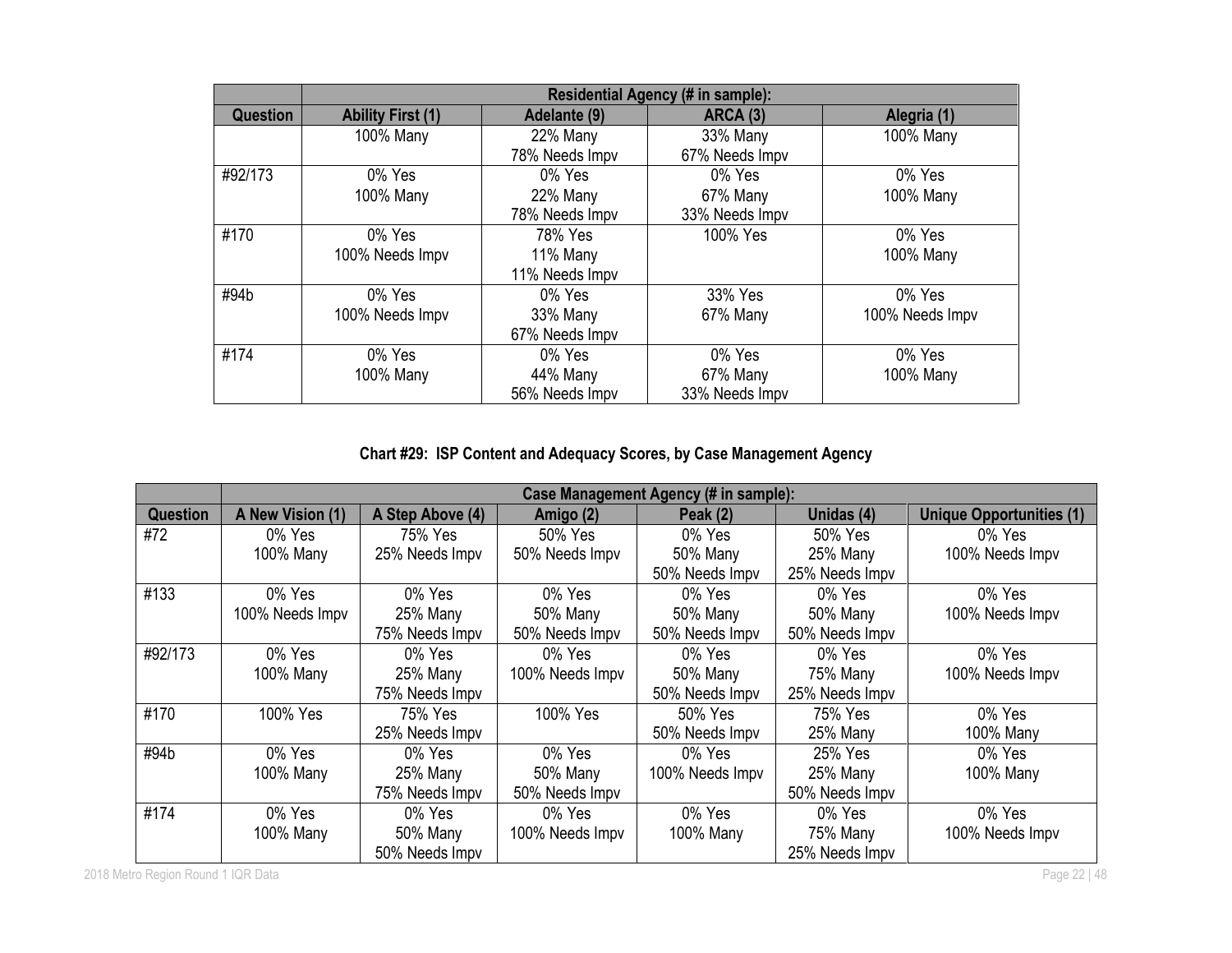## **G. Case Management**

Case Management services are intended to be person-centered and are key to enabling people to pursue their desired life outcomes while gaining independence and access to needed services and supports. While the number of findings in the 2018 Metro1 Region IQR in the Case Management area are the fourth highest of the findings area, the region scored well on some of the case management questions. The charts below detail how the questions are scored.

Question #24: Does the case manager "know" the person?

Question #25: Does the case manager understand his/her role/job?

Question #26: Did the case manager receive training on the topics needed to assist him/her in meeting the needs of this person?

Question #27: Is the case manager available to the person?

Question #28: Was the case manager able to describe the person's health related needs?



# **Chart #31: Case Management Scores, by Case Management Agency**

|                 | Case Management Agency (# in sample):                                         |                |                                           |          |           |          |  |  |
|-----------------|-------------------------------------------------------------------------------|----------------|-------------------------------------------|----------|-----------|----------|--|--|
| <b>Question</b> | Unidas (4)<br>Peak $(2)$<br>A New Vision (1)<br>A Step Above (4)<br>Amigo (2) |                | <b>Unique</b><br><b>Opportunities (1)</b> |          |           |          |  |  |
|                 |                                                                               |                |                                           |          |           |          |  |  |
| Q# 24           | 100% Many                                                                     | 75% Yes        | 50% Yes                                   | 100% Yes | 75% Yes   | 100% Yes |  |  |
|                 |                                                                               | 25% Many       | 50% Many                                  |          | 25% Many  |          |  |  |
| Q# 25           | 0% Yes                                                                        | 50% Yes        | 100% Yes                                  | 0% Yes   | 0% Yes    | 100% Yes |  |  |
|                 | 100% Needs Impv                                                               | 50% Needs Impv |                                           | 50% Many | 100% Many |          |  |  |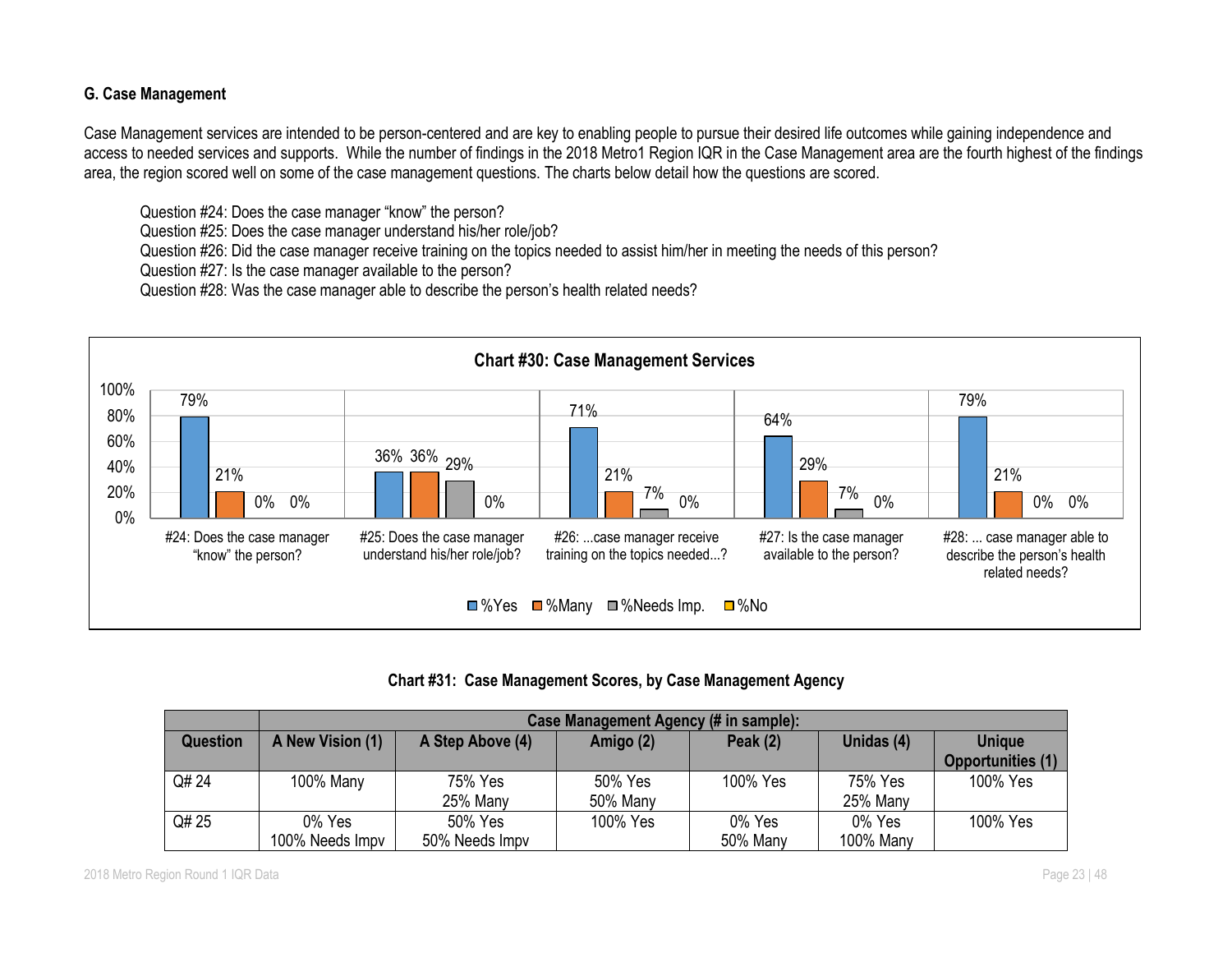|          | Case Management Agency (# in sample): |                     |                     |                                      |                     |                                           |  |  |
|----------|---------------------------------------|---------------------|---------------------|--------------------------------------|---------------------|-------------------------------------------|--|--|
| Question | A New Vision (1)                      | A Step Above (4)    | Amigo (2)           | Peak $(2)$                           | Unidas (4)          | <b>Unique</b><br><b>Opportunities (1)</b> |  |  |
|          |                                       |                     |                     | 50% Needs Impv                       |                     |                                           |  |  |
| Q# 26    | 0% Yes<br>100% Needs Impv             | 75% Yes<br>25% Many | 100% Yes            | 100% Yes                             | 50% Yes<br>50% Many | 100% Yes                                  |  |  |
| Q# 27    | 100% Yes                              | 100% Yes            | 50% Yes<br>50% Many | 0% Yes<br>50% Many<br>50% Needs Impv | 50% Yes<br>50% Many | 100% Yes                                  |  |  |
| Q# 28    | 100% Yes                              | 50% Yes<br>50% Many | 100% Yes            | 100% Yes                             | 75% Yes<br>25% Many | 100% Yes                                  |  |  |

Question #29: Does the case manager have an appropriate expectation of growth for this person?

Question #30: Does the case management record contain documentation that the case manager is monitoring and tracking the delivery of services as outlined in the ISP?

Question #31: Does the case manager provide case management services at the level needed by this person?

Question #32: Does the case manager receive the type of level of support needed to do his/her job?



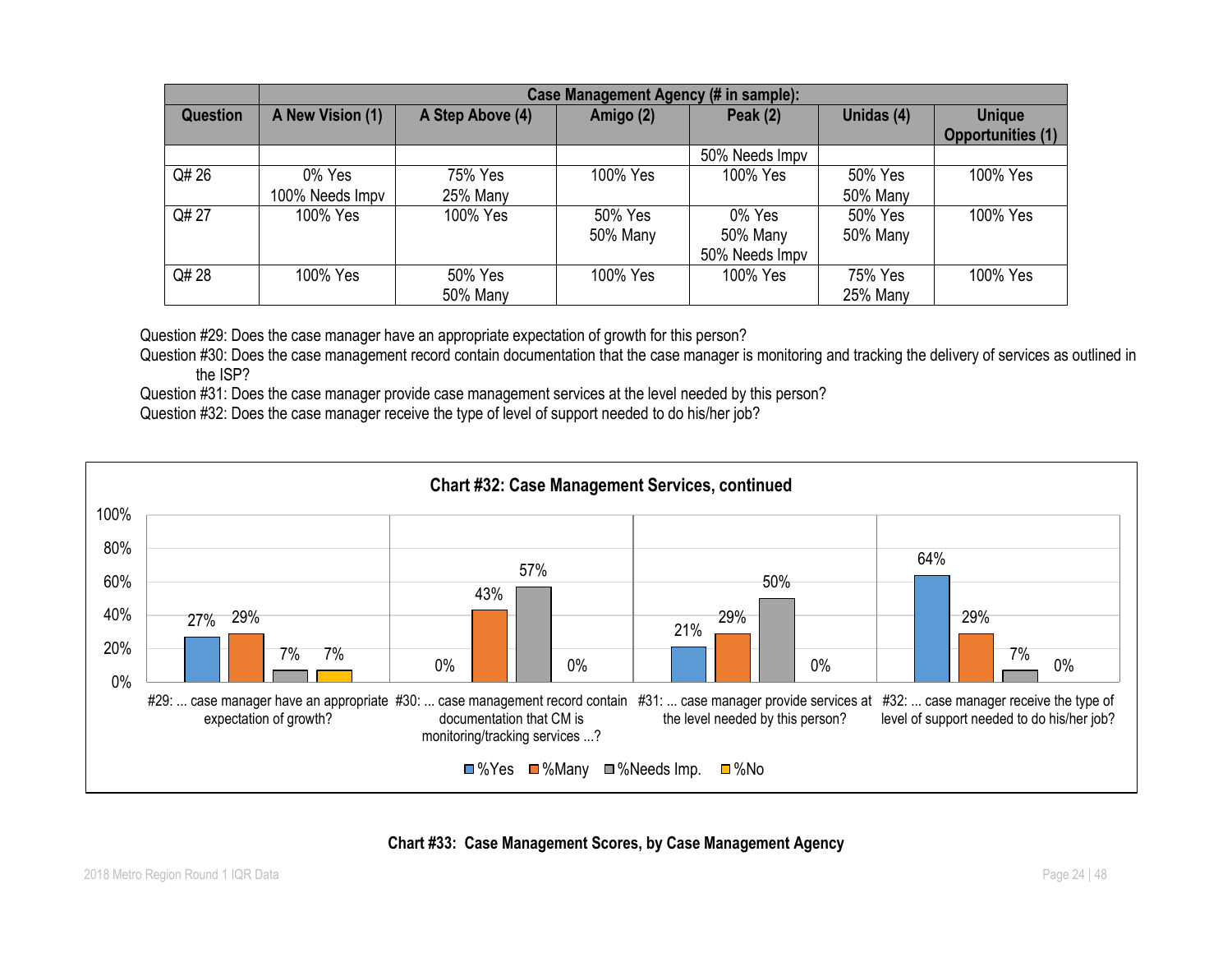|                 | Case Management Agency (# in sample): |                                      |                                      |                                      |                                       |                                              |  |  |
|-----------------|---------------------------------------|--------------------------------------|--------------------------------------|--------------------------------------|---------------------------------------|----------------------------------------------|--|--|
| <b>Question</b> | A New Vision (1)                      | A Step Above (4)                     | Amigo (2)                            | Peak $(2)$                           | Unidas (4)                            | <b>Unique</b><br><b>Opportunities</b><br>(1) |  |  |
| Q# 29           | 0% Yes<br>100% No                     | 50% Yes<br>50% Many                  | 100% Yes                             | 50% Yes<br><b>50% Many</b>           | 75% Yes<br>25% Needs Impv             | 0% Yes<br>100% Many                          |  |  |
| Q# 30           | 0% Yes<br>100% Needs Impv             | 0% Yes<br>25% Many<br>75% Needs Impv | 0% Yes<br>50% Many<br>50% Needs Impv | 0% Yes<br>50% Many<br>50% Needs Impv | 0% Yes<br>50% Many<br>50% Needs Impv  | 0% Yes<br>100% Many                          |  |  |
| Q#31            | 0% Yes<br>100% Many                   | 25% Yes<br>75% Needs Impv            | 0% Yes<br>100% Needs Impv            | 0% Yes<br>100% Many                  | 25% Yes<br>25% Many<br>50% Needs Impv | 100% Yes                                     |  |  |
| Q# 32           | 0% Yes<br>100% Many                   | 50% Yes<br>50% Many                  | 100% Yes                             | 100% Yes                             | 50% Yes<br>25% Many<br>25% Needs Impv | 100% Yes                                     |  |  |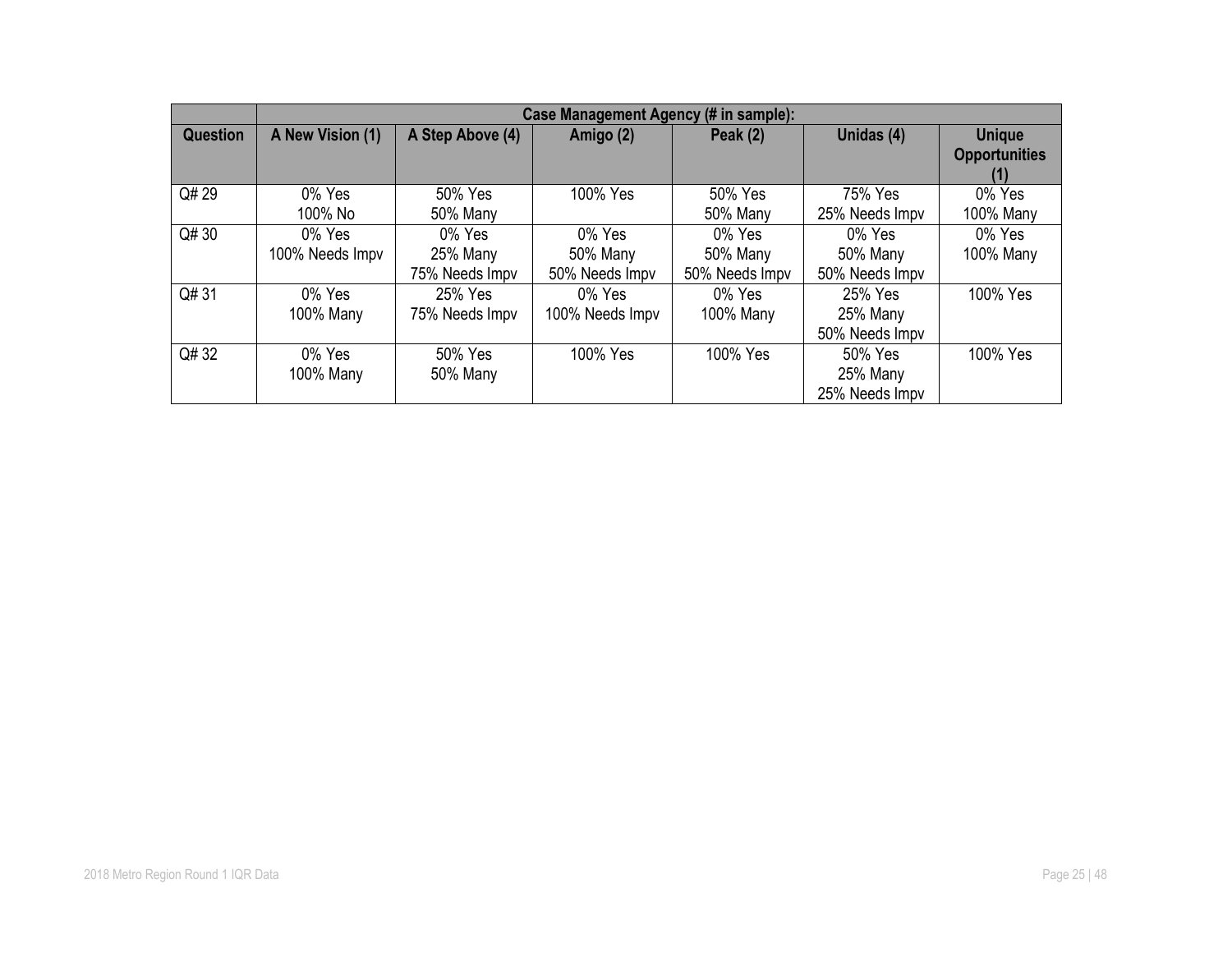#### **H. Supported Employment**

Access to competitive integrated employment enables an individual to engage in community life, control personal resources, increase self-sufficiency and receive services in the community. Employment should be the first consideration. If someone does not choose employment, the decision should be based on informed choice. Making an informed choice about employment is an individualized process. All people have unique histories and backgrounds, which means that some people may have limited experiences and will require more information to make a decision about employment while others may have a rich and varied employment history and can make an informed choice based on that history.

There are multiple components that make up the process of ensuring Informed Choice. These are probed as part of the Individual Quality Review, and detailed in the tables below. The questions in this section have been updated for 2018 IQR Protocol and reflect questions negotiated with the Parties. Provided in the charts below is the information regarding the participation of the Jackson Class Members in the Metro1 2018 IQR in Supported Employment related areas.

#### **1. Components of Informed Choice: Assessment**

Question #134. Does (Name) have a current Person Centered Assessment? Question #135. Did this assessment address vocational interests, abilities and needs? Question #136. Did the individual participate personally in the Person Centered Assessment? Question #137. Did the Guardian participate in the Person Centered Assessment? Question #138. Is the individual engaged in the Informed Choice Project?

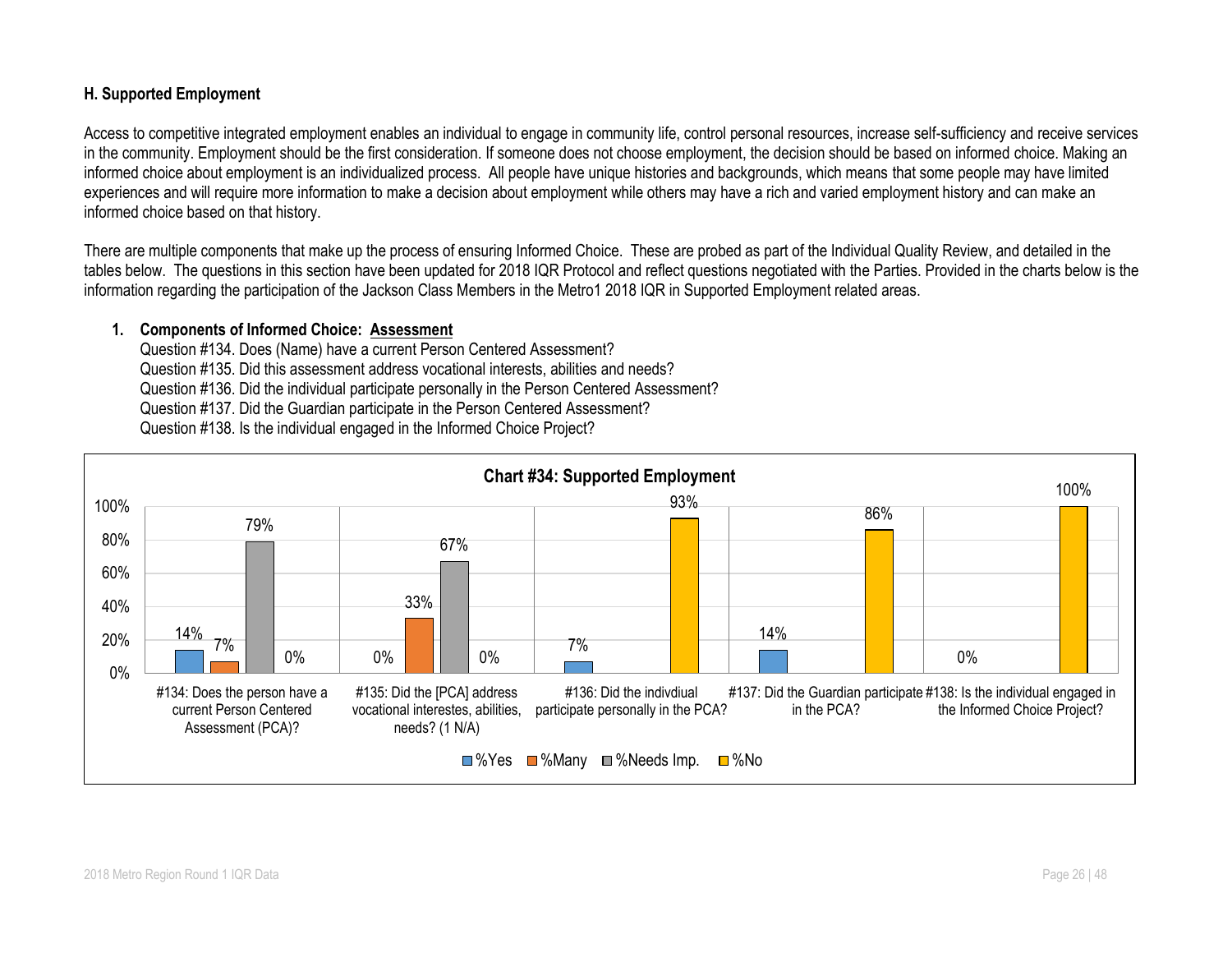|                 | Residential Agency (# in sample): |                |                 |                 |  |  |  |  |  |  |
|-----------------|-----------------------------------|----------------|-----------------|-----------------|--|--|--|--|--|--|
| <b>Question</b> | <b>Ability First (1)</b>          | Adelante (9)   | <b>ARCA (3)</b> | Alegria (1)     |  |  |  |  |  |  |
| #134            | 100% Yes                          | 0% Yes         | 33% Yes         | 0% Yes          |  |  |  |  |  |  |
|                 |                                   | 11% Many       | 67% Needs Impv  | 100% Needs Impv |  |  |  |  |  |  |
|                 |                                   | 89% Needs Impv |                 |                 |  |  |  |  |  |  |
| #135            | $0\%$ Yes                         | 0% Yes         | 0% Yes          | 0% Yes          |  |  |  |  |  |  |
|                 | 100% No                           | 25% Needs Impv | 33% Needs Impv  | 100% Needs Impv |  |  |  |  |  |  |
|                 |                                   | 75% No         | 67% No          |                 |  |  |  |  |  |  |
|                 |                                   | (1 N/A)        |                 |                 |  |  |  |  |  |  |
| #136            | 0% Yes                            | 0% Yes         | 0% Yes          | 100% Yes        |  |  |  |  |  |  |
|                 | 100% No                           | 100% No        | 100% No         |                 |  |  |  |  |  |  |
| #137            | 0% Yes                            | 11% Yes        | 0% Yes          | 100% Yes        |  |  |  |  |  |  |
|                 | 100% No                           | 89% No         | 100% No         |                 |  |  |  |  |  |  |
| #138            | 0% Yes                            | 0% Yes         | 0% Yes          | 0% Yes          |  |  |  |  |  |  |
|                 | 100% No                           | 100% No        | 100% No         | 100% No         |  |  |  |  |  |  |

## **Chart #35: Supported Employment Scores by Provider Agency**

### **Chart #36: Supported Employment Scores by Case Management Agency**

|                 | Case Management Agency (# in sample): |                  |                 |                |                |                                 |  |  |  |  |  |
|-----------------|---------------------------------------|------------------|-----------------|----------------|----------------|---------------------------------|--|--|--|--|--|
| <b>Question</b> | A New Vision (1)                      | A Step Above (4) | Amigo (2)       | Peak $(2)$     | Unidas (4)     | <b>Unique Opportunities (1)</b> |  |  |  |  |  |
| #134            | 100% Yes                              | $0\%$ Yes        | $0\%$ Yes       | 50% Yes        | 0% Yes         | 0% Yes                          |  |  |  |  |  |
|                 |                                       | 100% Needs Impv  | 100% Needs Impv | 50% Needs Impv | 25% Many       | 100% Needs Impv                 |  |  |  |  |  |
|                 |                                       |                  |                 |                | 75% Needs Impv |                                 |  |  |  |  |  |
| #135            | 0% Yes                                | 0% Yes           | 0% Yes          | 0% Yes         | 0% Yes         | 0% Yes                          |  |  |  |  |  |
|                 | 100% No                               | 25% Needs Impv   | 100% No         | 100% No        | 75% Needs Impv | 100% No                         |  |  |  |  |  |
|                 |                                       | 75% No           |                 | (1 N/A)        | 25% No         |                                 |  |  |  |  |  |
| #136            | 0% Yes                                | 0% Yes           | 0% Yes          | 0% Yes         | 25% Yes        | 0% Yes                          |  |  |  |  |  |
|                 | 100% No                               | 75% No           | 100% No         | 100% No        | 75% No         | 100% No                         |  |  |  |  |  |
| #137            | 0% Yes                                | 25% Yes          | 0% Yes          | 0% Yes         | 25% Yes        | 0% Yes                          |  |  |  |  |  |
|                 | 100% No                               | 100% No          | 100% No         | 100% No        | 75% No         | 100% No                         |  |  |  |  |  |
| #138            | 0% Yes                                | 0% Yes           | 0% Yes          | 0% Yes         | 0% Yes         | 0% Yes                          |  |  |  |  |  |
|                 | 100% No                               | 100% No          | 100% No         | 100% No        | 100% No        | 100% No                         |  |  |  |  |  |

# 2. **Components of Informed Choice: Experience**

Question #139. Has the individual been offered the opportunity to participate in work or job exploration including volunteer work and/or trial work opportunities? Question #140. If #139 is Yes, are these new experiences clearly documented in the ISP Work, Education and/or Volunteer History section?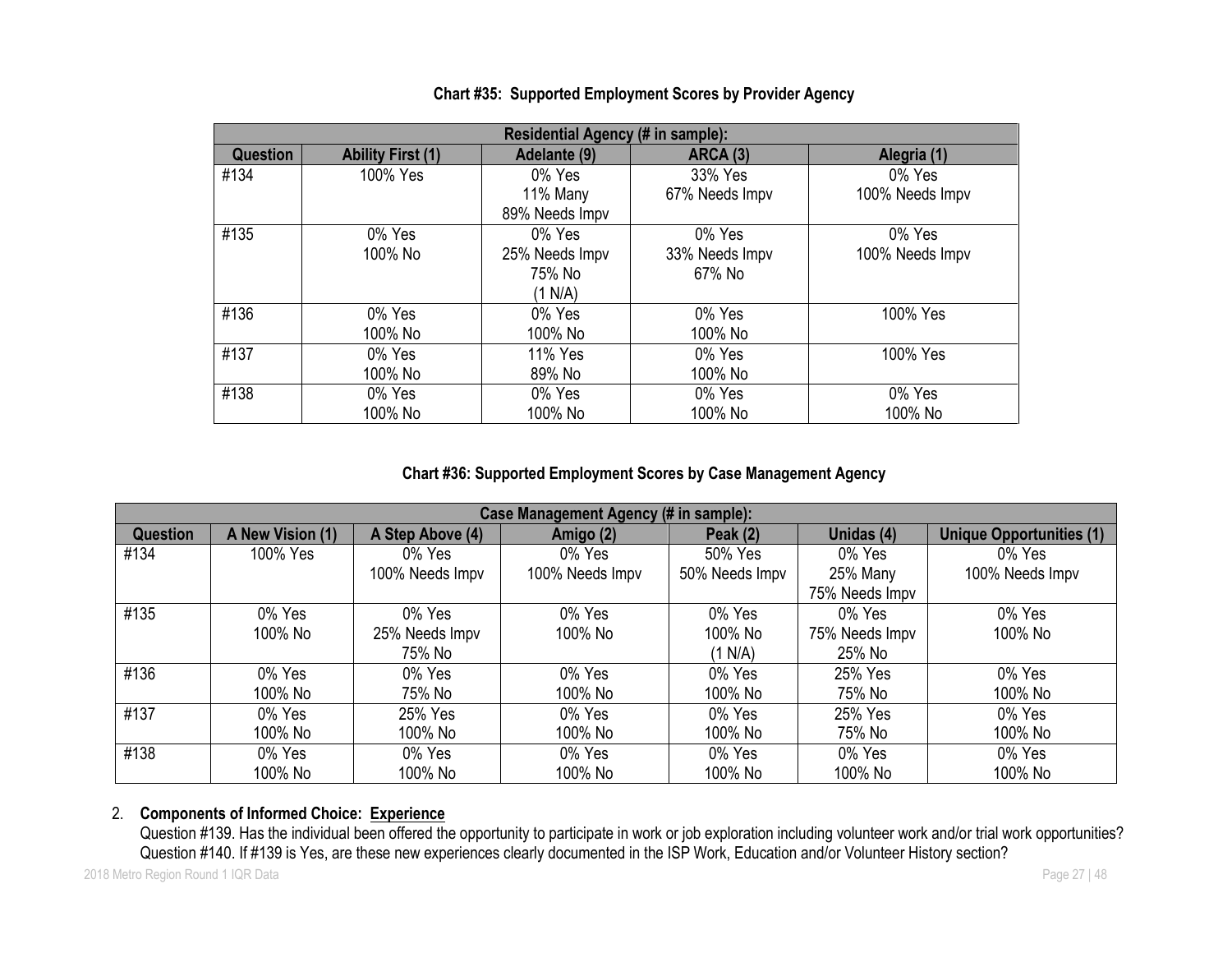Question #141. If #139 is No, is the individual trying new discovery experiences in the community to determine interests, abilities, skills and needs?

Question #142. Has the Guardian had the opportunity to gain information on how the individual responded during job exploration activities such as volunteering and/or trial work experiences?

Question #143. Has the individual received information regarding the range of employment options available to him/her?

Question #144. Has the Guardian received information regarding the range of employment options available for the individual?



#### **Chart #38: Supported Employment Scores by Provider Agency**

| Residential Agency (# in sample): |                          |                                              |                   |                   |  |  |  |  |  |
|-----------------------------------|--------------------------|----------------------------------------------|-------------------|-------------------|--|--|--|--|--|
| <b>Question</b>                   | <b>Ability First (1)</b> | Adelante (9)                                 | <b>ARCA (3)</b>   | Alegria (1)       |  |  |  |  |  |
| #139                              | (1 N/A)                  | 38% Yes<br>63% No<br>(1 N/A)                 | 0% Yes<br>100% No | 0% Yes<br>100% No |  |  |  |  |  |
| #140                              | (1 N/A)                  | 0% Yes<br>67% Needs Imp<br>33% No<br>(6 N/A) | (3 N/A)           | (1 N/A)           |  |  |  |  |  |
| #141                              | (1 N/A)                  | 0% Yes<br>100% No                            | 0% Yes<br>100% No | 0% Yes<br>100% No |  |  |  |  |  |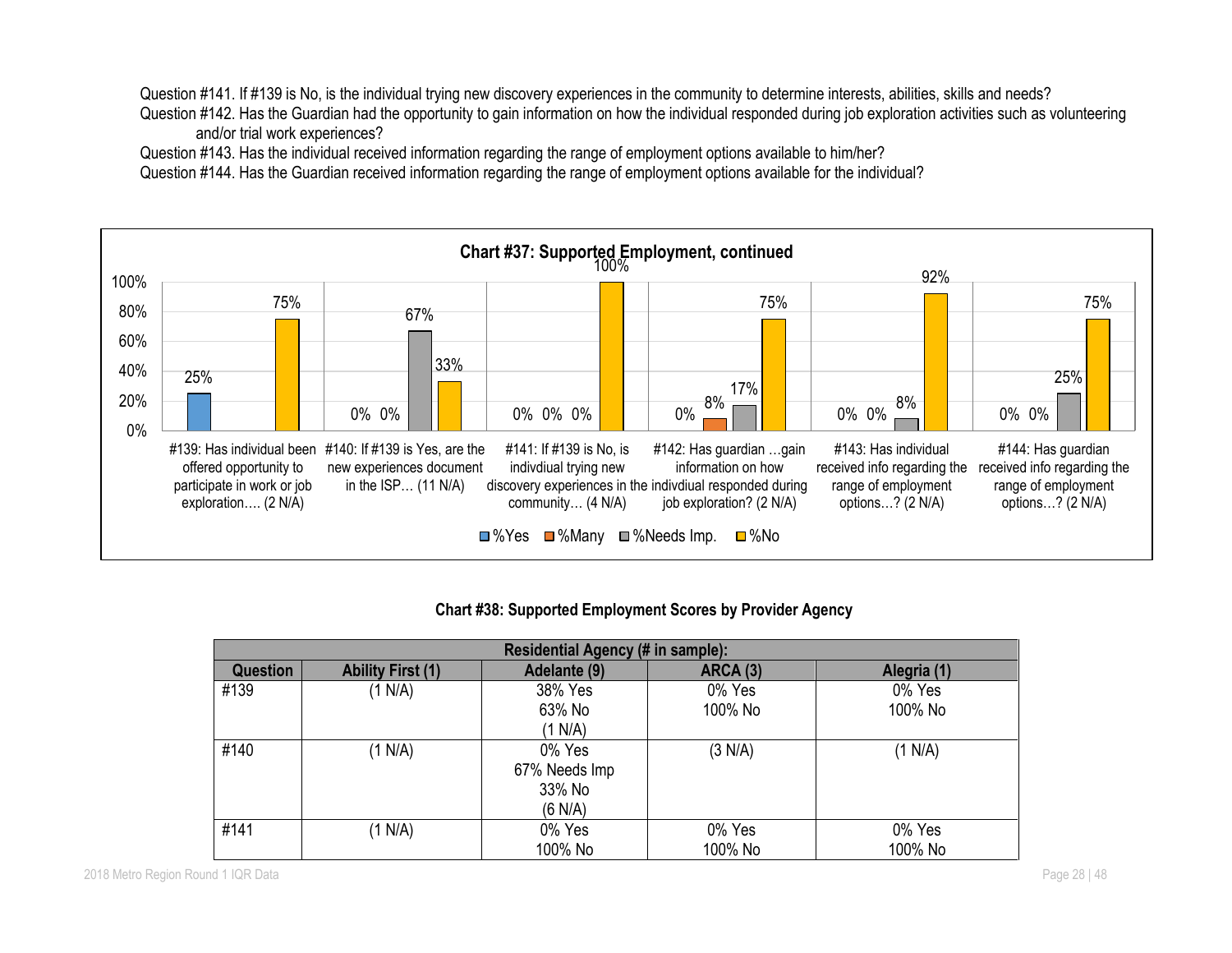|                 | Residential Agency (# in sample): |                |          |                 |  |  |  |  |  |
|-----------------|-----------------------------------|----------------|----------|-----------------|--|--|--|--|--|
| <b>Question</b> | <b>Ability First (1)</b>          | Adelante (9)   | ARCA (3) | Alegria (1)     |  |  |  |  |  |
|                 |                                   | (3 N/A)        |          |                 |  |  |  |  |  |
| #142            | (1 N/A)                           | 0% Yes         | 0% Yes   | 0% Yes          |  |  |  |  |  |
|                 |                                   | 38% Needs Impv | 100% No  | 100% Many       |  |  |  |  |  |
|                 |                                   | 63% No         |          |                 |  |  |  |  |  |
|                 |                                   | (1 N/A)        |          |                 |  |  |  |  |  |
| #143            | (1 N/A)                           | 0% Yes         | 0% Yes   | 0% Yes          |  |  |  |  |  |
|                 |                                   | 100% No        | 100% No  | 100% Needs Impv |  |  |  |  |  |
|                 |                                   | (1 N/A)        |          |                 |  |  |  |  |  |
| #144            | (1 N/A)                           | 0% Yes         | 0% Yes   | 0% Yes          |  |  |  |  |  |
|                 |                                   | 25% Needs Impv | 100% No  | 100% Needs Impv |  |  |  |  |  |
|                 |                                   | 75% No         |          |                 |  |  |  |  |  |
|                 |                                   | (1 N/A)        |          |                 |  |  |  |  |  |

# **Chart #39: Supported Employment Scores by Case Management Agency**

|                 | Case Management Agency (# in sample): |                                              |                                    |            |                                    |                                           |  |  |  |
|-----------------|---------------------------------------|----------------------------------------------|------------------------------------|------------|------------------------------------|-------------------------------------------|--|--|--|
| <b>Question</b> | A New Vision (1)                      | A Step Above (4)                             | Amigo (2)                          | Peak $(2)$ | Unidas (4)                         | <b>Unique</b><br><b>Opportunities (1)</b> |  |  |  |
| #139            | 0% Yes<br>100% No                     | 50% Yes<br>50% No                            | 0% Yes<br>100% No                  | (2 N/A)    | 0% Yes<br>100% No                  | 100% Yes                                  |  |  |  |
| #140            | (1 N/A)                               | 0% Yes<br>50% Needs Imp<br>50% No<br>(2 N/A) | (2 N/A)                            | (2 N/A)    | (4 N/A)                            | 0% Yes<br>100% Needs Impv                 |  |  |  |
| #141            | 0% Yes<br>100% No                     | 0% Yes<br>100% No<br>(2 N/A)                 | 0% Yes<br>100% No                  | (2 N/A)    | 0% Yes<br>100% No                  | 0% Yes<br>100% No                         |  |  |  |
| #142            | 0% Yes<br>100% No                     | 0% Yes<br>25% Needs Impv<br>75% No           | 0% Yes<br>100% No                  | (2 N/A)    | 0% Yes<br>25% Many<br>75% No       | 0% Yes<br>100% Needs Impv                 |  |  |  |
| #143            | 0% Yes<br>100% No                     | 0% Yes<br>100% No                            | 0% Yes<br>100% No                  | (2 N/A)    | 0% Yes<br>25% Needs Impv<br>75% No | 0% Yes<br>100% No                         |  |  |  |
| #144            | 0% Yes<br>100% No                     | 0% Yes<br>25% Needs Impv<br>75% No           | 0% Yes<br>50% Needs Impv<br>50% No | (2 N/A)    | 0% Yes<br>25% Needs Impv<br>75% No | 0% Yes<br>100% No                         |  |  |  |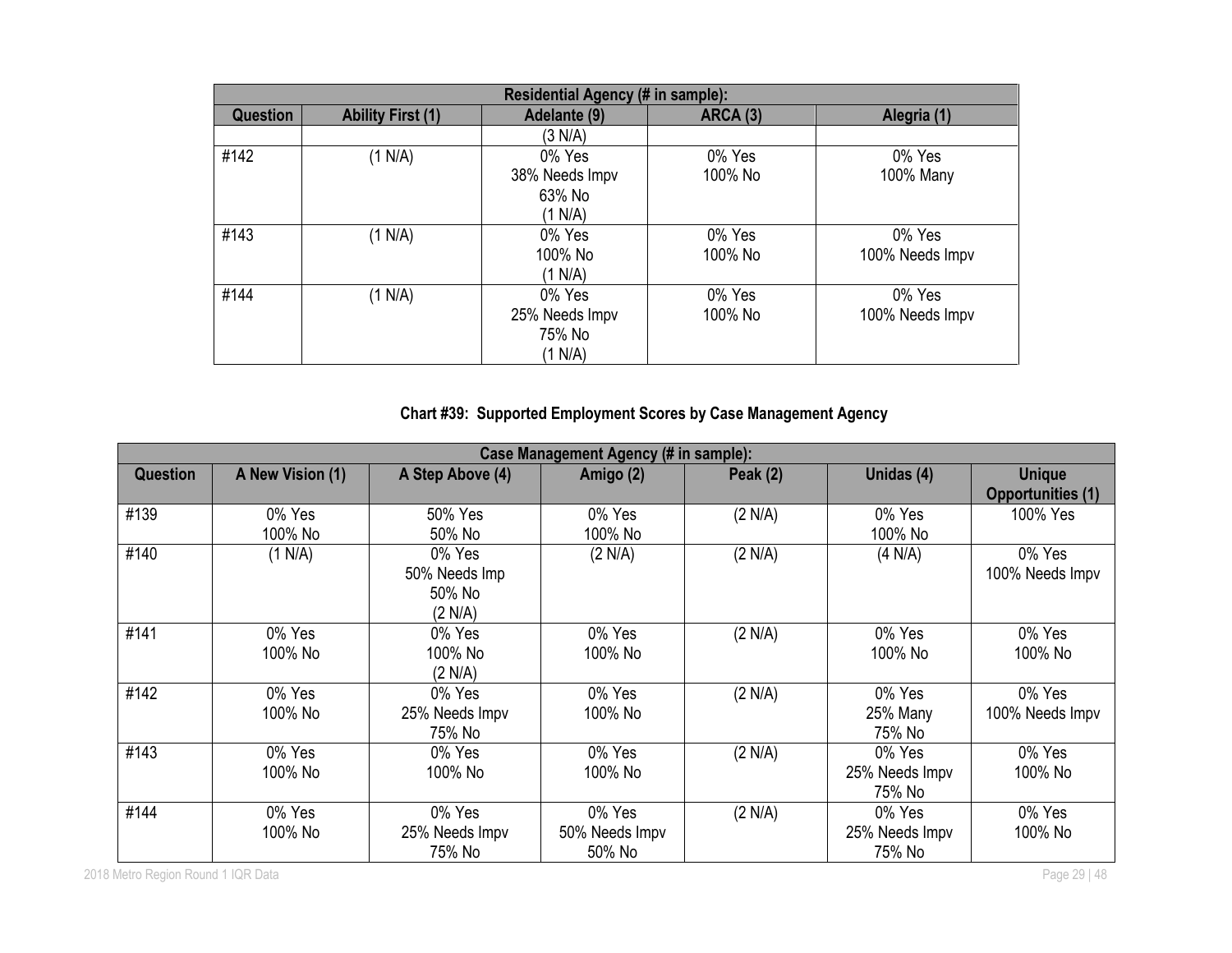# 3. **Components of Informed Choice**: **Employment Barriers**

Question #145. If there are barriers to employment, has the Team, including the individual, addressed how to overcome those barriers to employment and integrating clinical info, AT, & therapies as necessary...

Question #146. If there are barriers to employment, has the Team addressed with the Guardian how to overcome those barriers to employment and integrating clinical info, AT, & therapies as necessary...?

Question #147. Has the individual participated in work or volunteer activities during the past year?

Question #148. Has the individual identified what type of work or volunteer activities he/she would like to do?

Question #149. Does the Guardian support him/her working?



#### **Chart #41: Supported Employment Scores by Provider Agency**

| Residential Agency (# in sample): |                          |                              |                   |                           |
|-----------------------------------|--------------------------|------------------------------|-------------------|---------------------------|
| <b>Question</b>                   | <b>Ability First (1)</b> | Adelante (9)                 | <b>ARCA (3)</b>   | Alegria (1)               |
| #145                              | (1 N/A)                  | 0% Yes<br>100% No<br>(1 N/A) | 0% Yes<br>100% No | 0% Yes<br>100% Needs Impv |
| #146                              | (1 N/A)                  | 0% Yes<br>100% No<br>(1 N/A) | 0% Yes<br>100% No | 0% Yes<br>100% Many       |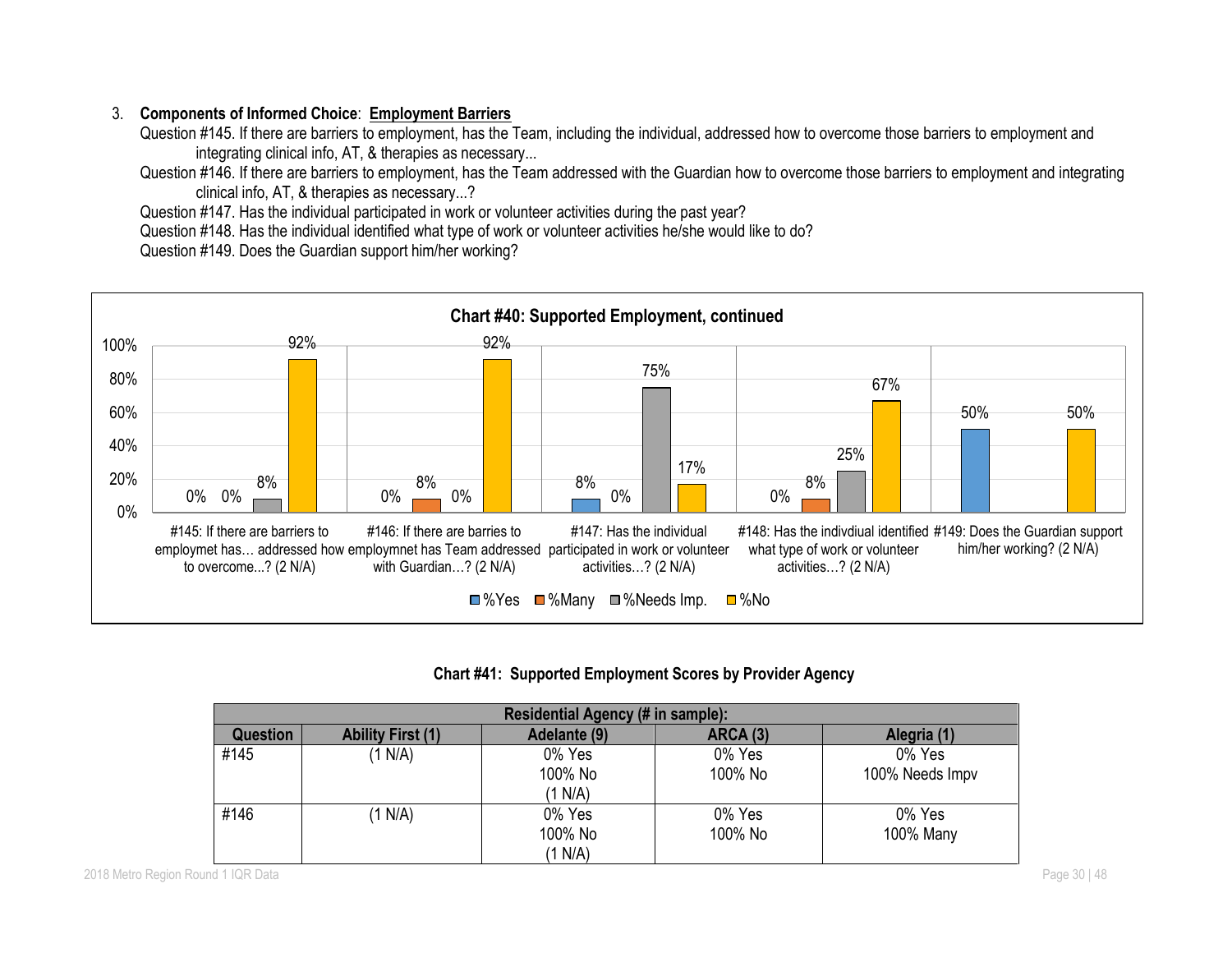| Residential Agency (# in sample): |                          |                                                           |                                    |                           |
|-----------------------------------|--------------------------|-----------------------------------------------------------|------------------------------------|---------------------------|
| <b>Question</b>                   | <b>Ability First (1)</b> | Adelante (9)                                              | <b>ARCA (3)</b>                    | Alegria (1)               |
| #147                              | (1 N/A)                  | 13% Yes<br>75% Needs Impv<br>13% No<br>(1 N/A)            | 0% Yes<br>67% Needs Impv<br>33% No | 0% Yes<br>100% Needs Impv |
| #148                              | (1 N/A)                  | 0% Yes<br>13% Many<br>13% Needs Impv<br>75% No<br>(1 N/A) | 0% Yes<br>33% Needs Impv<br>67% No | 0% Yes<br>100% Needs Impv |
| #149                              | (1 N/A)                  | 50% Yes<br>50% No<br>(1 N/A)                              | 33% Yes<br>67% No                  | 100% Yes                  |

# **Chart #42: Supported Employment Scores by Case Management Agency**

| Case Management Agency (# in sample): |                  |                  |                 |                 |                |                                 |
|---------------------------------------|------------------|------------------|-----------------|-----------------|----------------|---------------------------------|
| <b>Question</b>                       | A New Vision (1) | A Step Above (4) | Amigo (2)       | <b>Peak (2)</b> | Unidas (4)     | <b>Unique Opportunities (1)</b> |
| #145                                  | 0% Yes           | 0% Yes           | 0% Yes          | (2 N/A)         | 0% Yes         | 0% Yes                          |
|                                       | 100% No          | 100% No          | 100% No         |                 | 25% Needs Impv | 100% No                         |
|                                       |                  |                  |                 |                 | 75% No         |                                 |
| #146                                  | 0% Yes           | 0% Yes           | 0% Yes          | (2 N/A)         | 0% Yes         | 0% Yes                          |
|                                       | 100% No          | 100% No          | 100% No         |                 | 25% Many       | 100% No                         |
|                                       |                  |                  |                 |                 | 75% No         |                                 |
| #147                                  | 0% Yes           | 25% Yes          | 0% Yes          | (2 N/A)         | $0\%$ Yes      | 0% Yes                          |
|                                       | 100% Needs Impv  | 50% Needs Impv   | 100% Needs Impv |                 | 75% Needs Impv | 100% Needs Impv                 |
|                                       |                  | 25% No           |                 |                 | 25% No         |                                 |
| #148                                  | 0% Yes           | 0% Yes           | 0% Yes          | (2 N/A)         | 0% Yes         | 0% Yes                          |
|                                       | 100% Needs Impv  | 25% Many         | 100% No         |                 | 25% Needs Impv | 100% No                         |
|                                       |                  | 25% Needs Impv   |                 |                 | 75% No         |                                 |
|                                       |                  | 50% NO           |                 |                 |                |                                 |
| #149                                  | 0% Yes           | 50% Yes          | 100% Yes        | (2 N/A)         | 50% Yes        | 0% Yes                          |
|                                       | 100% No          | 50% No           |                 |                 | 50% No         | 100% No                         |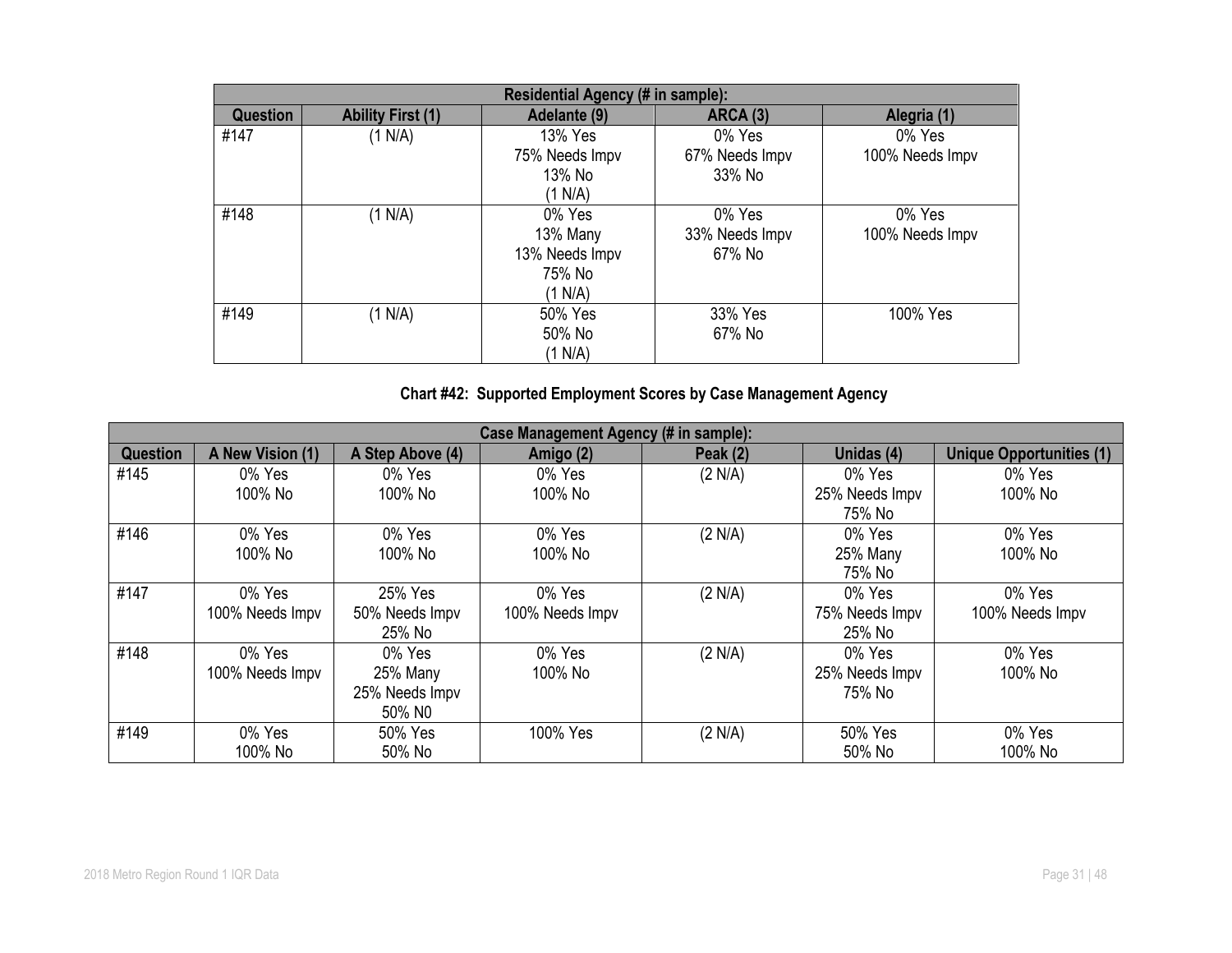#### **4. JCMs Involved in Supported Employment**

Question #150. Is (Name) is involved in the DVR Outreach Project? Question #151. Is the individual engaged in Supported Employment? Question #152. Is the individual working in accordance with the following? Question #153. Does the person have a Career Development Plan?



**Chart #44: Supported Employment Scores by Provider Agency**

| Residential Agency (# in sample): |                          |              |                 |             |
|-----------------------------------|--------------------------|--------------|-----------------|-------------|
| Question                          | <b>Ability First (1)</b> | Adelante (9) | <b>ARCA (3)</b> | Alegria (1) |
| #150                              | 0% Yes                   | 0% Yes       | 0% Yes          | 0% Yes      |
|                                   | 100% No                  | 100% No      | 100% No         | 100% No     |
| #151                              | (1 N/A)                  | 0% Yes       | 100% Yes        | 0% Yes      |
|                                   |                          | 100% No      |                 | 100% No     |
|                                   |                          | (1 N/A)      |                 |             |
| #152                              | (1 N/A)                  | 0% Yes       | 0% Yes          | 0% Yes      |
|                                   |                          | 100% No      | 100% No         | 100% No     |
|                                   |                          | (1 N/A)      |                 |             |
| #153                              | (1 N/A)                  | 0% Yes       | 0% Yes          | (3 N/A)     |
|                                   |                          | 100% No      | 100% No         |             |
|                                   |                          | (8 N/A)      |                 |             |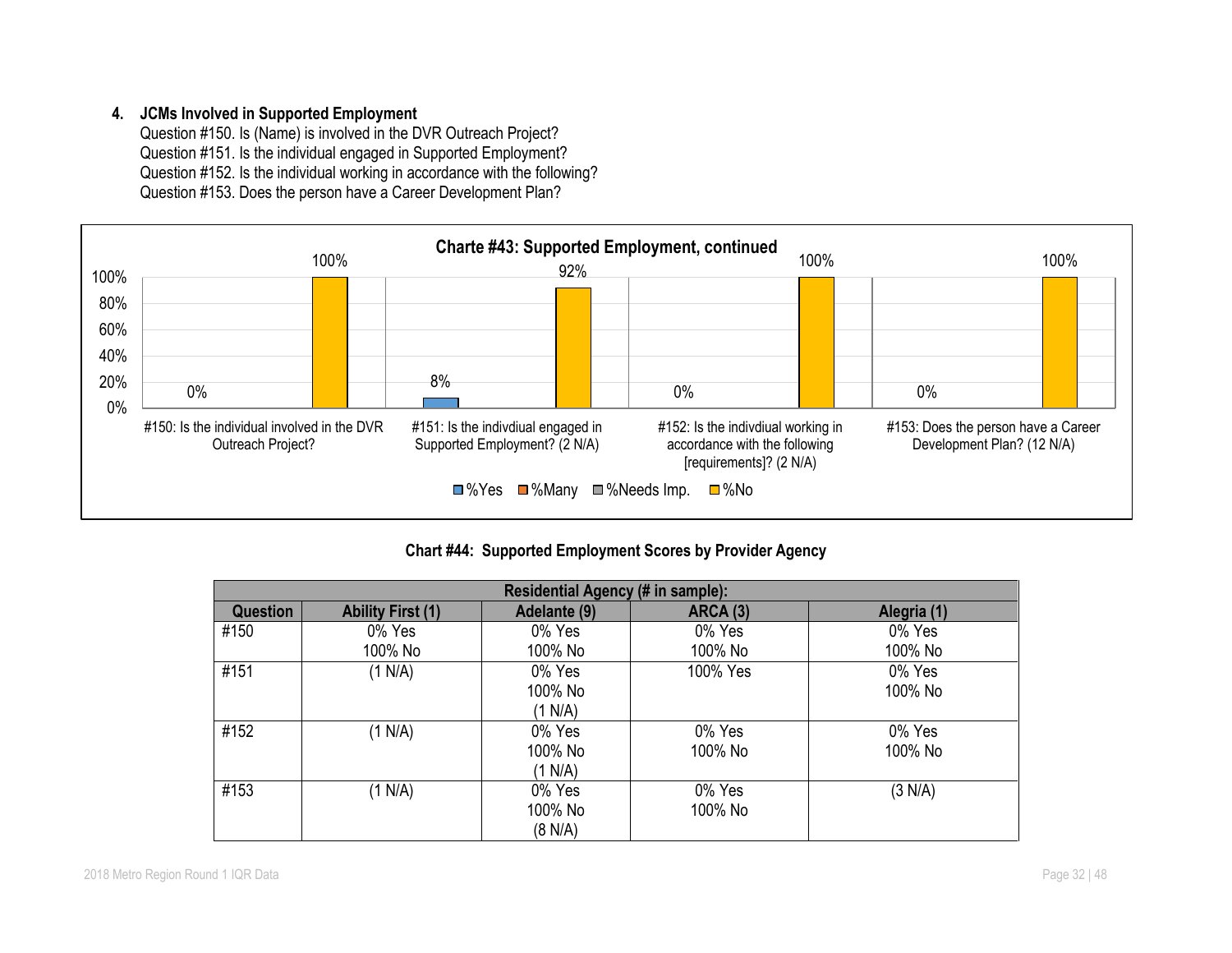| Case Management Agency (# in sample): |                   |                   |                   |                   |                              |                                           |
|---------------------------------------|-------------------|-------------------|-------------------|-------------------|------------------------------|-------------------------------------------|
| Question                              | A New Vision (1)  | A Step Above (4)  | Amigo (2)         | Peak $(2)$        | Unidas (4)                   | <b>Unique</b><br><b>Opportunities (1)</b> |
| #150                                  | 0% Yes<br>100% No | 0% Yes<br>100% No | 0% Yes<br>100% No | 0% Yes<br>100% No | 0% Yes<br>100% No            | 0% Yes<br>100% No                         |
| #151                                  | 0% Yes<br>100% No | 0% Yes<br>100% No | 0% Yes<br>100% No | (2 N/A)           | 25% Yes<br>75% No            | 0% Yes<br>100% No                         |
| #152                                  | 0% Yes<br>100% No | 0% Yes<br>100% No | 0% Yes<br>100% No | (2 N/A)           | 0% Yes<br>100% No            | 0% Yes<br>100% No                         |
| #153                                  | (1 N/A)           | (4 N/A)           | (2 N/A)           | (2 N/A)           | 0% Yes<br>100% No<br>(2 N/A) | (1 N/A)                                   |

# **Chart #45: Supported Employment Scores by Case Management Agency**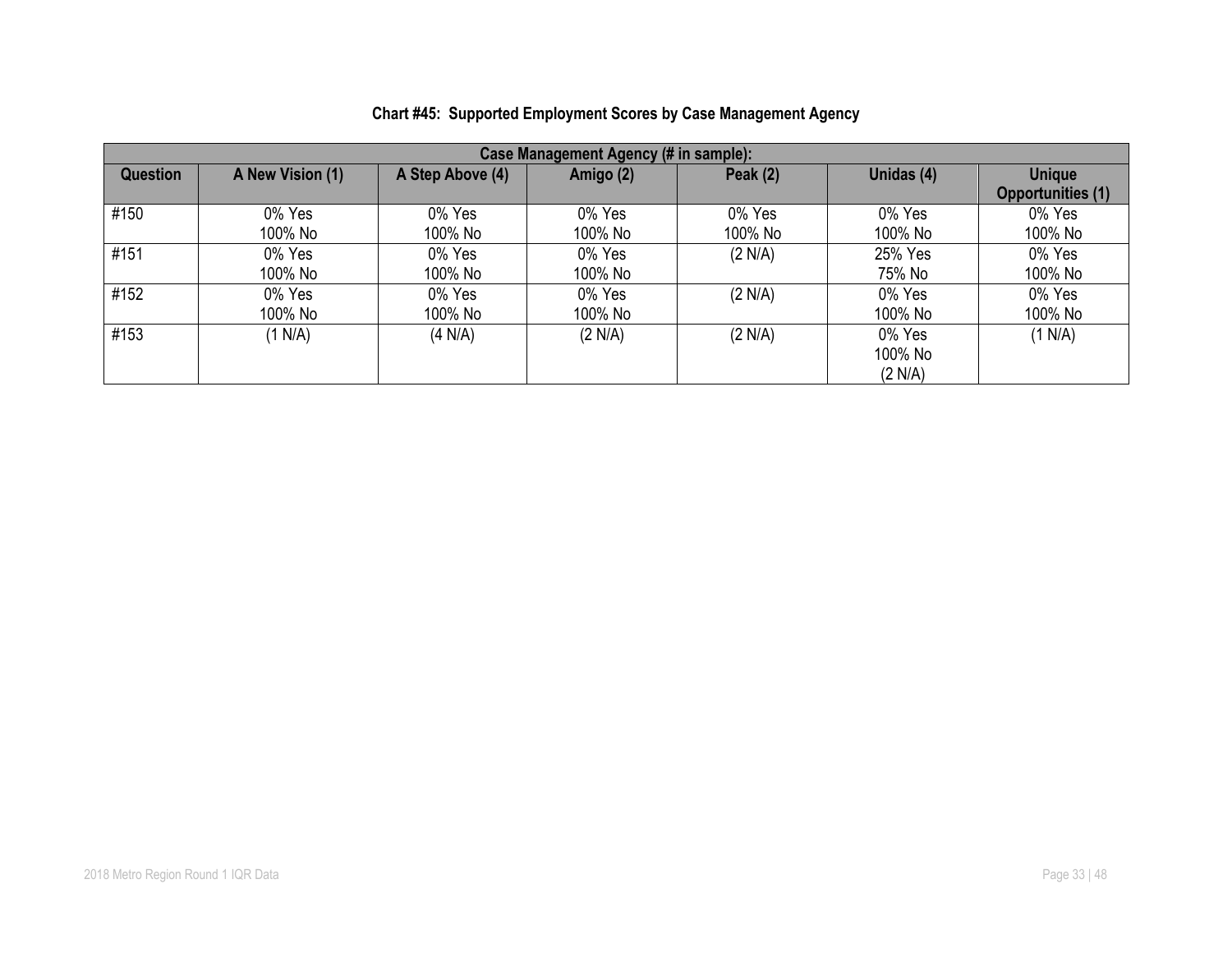# **I. IQR Scored Protocol Questions**

Below are all of the questions in the protocol and the scores of the Metro1 Region Review. The questions that are **highlighted below** are also included in the data above.

| Question                                                                                                                                                                          | 2018<br>(sample=10)                                          |
|-----------------------------------------------------------------------------------------------------------------------------------------------------------------------------------|--------------------------------------------------------------|
| <b>CASE MANAGEMENT</b>                                                                                                                                                            |                                                              |
| 24. Does the case manager "know" the person?<br>CPRQ26; '17IQR#8c                                                                                                                 | 79% Yes (11)<br>$21\%$ Many (3)                              |
| 25. Does the case manager understand his/her role/job?<br>CPRQ27 '17IQR#16                                                                                                        | 36% Yes (5)<br>36% Many (5)<br>29% Need Impv (4)             |
| 26. Did the case manager receive training on the topics needed to assist him/her in meeting the needs of this person? CPRQ28                                                      | 71% Yes (10)<br>$21\%$ Many (3)<br>7% Need Impv (1)          |
| 27. Is the case manager available to the person? CPRQ29; '17IQR#16a                                                                                                               | 64% Yes (9)<br>29% Many (4)<br>7% Need Impv (1)              |
| 28. Was the case manager able to describe the person's health related needs? CPRQ30                                                                                               | 79% Yes (11)<br>21% Many (3)                                 |
| 29. Does the case manager have an appropriate expectation of growth for this person? CPRQ31                                                                                       | 57% Yes (8)<br>29% Many (4)<br>7% Need Impv (1)<br>7% No (1) |
| 30. Does the case management record contain documentation that the case manager is monitoring and tracking the delivery of services<br>as outlined in the ISP? CPRQ32; '17IQR#16b | $0\%$ Yes $(0)$<br>43% Many (6)<br>57% Need Impv (8)         |
| 31. Does the case manager provide case management services at the level needed by this person? CPRQ33; '17IQR#16c                                                                 | 21% Yes (3)<br>29% Many (4)<br>50% Need Impv (7)             |
| 32. Does the case manager receive the type and level of support needed to do his/her job? CPRQ34                                                                                  | 64% Yes (9)<br>29% Many (4)<br>7% Need Impv (1)              |
| <b>EMPLOYMENT AND DAY</b>                                                                                                                                                         |                                                              |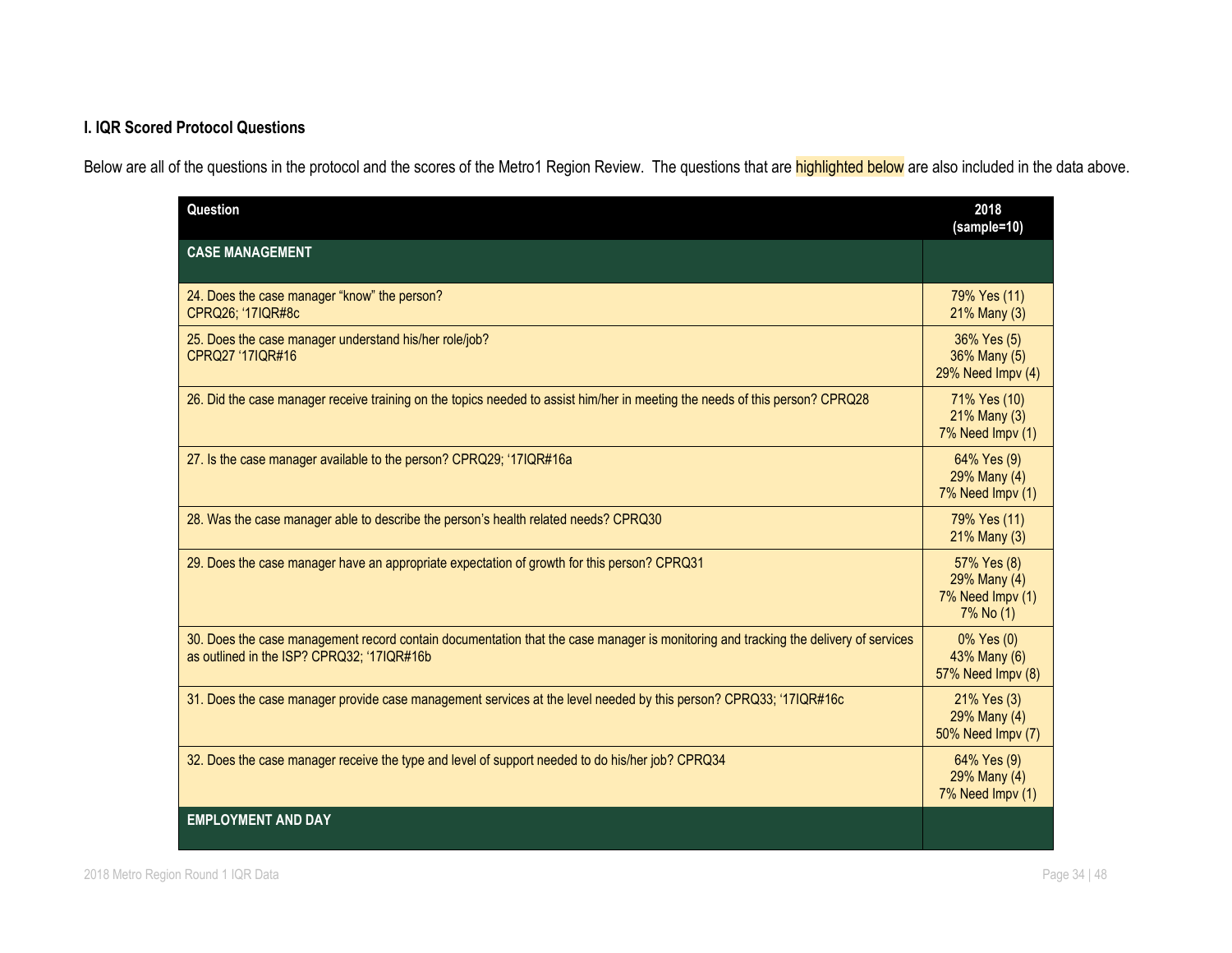| Question                                                                                                                                                       | 2018<br>(sample=10)                                            |
|----------------------------------------------------------------------------------------------------------------------------------------------------------------|----------------------------------------------------------------|
| 33. Does the direct services staff "know" the person?<br>CPRQ35; '17IQR#8a                                                                                     | 90% Yes (9)<br>10% Many (1)                                    |
| 34. Does the direct service staff have input into the person's ISP? CPRQ36                                                                                     | 70% Yes (7)<br>20% Many (2)<br>10% No (1)                      |
| 35. Did the direct service staff receive training on implementing this person's ISP? CPRQ37                                                                    | 60% Yes (6)<br>10% Many (1)<br>30% Needs Imp (3)               |
| 36. Was the direct service staff able to describe this person's health-related needs? CPRQ38                                                                   | 70% Yes (7)<br>10% Many (1)<br>10% Needs Imp (1)<br>10% No (1) |
| 37. Was the direct service staff able to describe his/her responsibilities in providing daily care/supports to the person? CPRQ39                              | 50% Yes (5)<br>40% Many (4)<br>10% Needs Imp (1)               |
| 37a. Was the direct service staff able to provide specific information regarding the person's daily activities? CPRQ39a                                        | 80% Yes (8)<br>20% Many (2)                                    |
| 37b. Can the direct service staff describe his/her responsibilities in implementing this person's ISP, including outcomes, action plans,<br>and WDSIs? CPRQ39b | 60% Yes (6)<br>10% Many (1)<br>30% Needs Imp (3)               |
| 38. Did the direct service staff have training in the ISP process? CPRQ40                                                                                      | 71% Yes (10)<br>7% Many (1)<br>14% Need Impv (2)<br>7% No (1)  |
| 39. Did the direct service staff have training on the provider's complaint process and how to report abuse, neglect and exploitation?<br>CPRQ41                | 64% Yes (9)<br>36% Many (5)                                    |
| 39a. Did the direct service staff have training on the provider's complaint process? CPRQ41a                                                                   | 71% Yes (10)<br>7% Many (1)<br>21% Need Impv (3)               |
| 39b. Did the direct service staff have training on how and to whom to report abuse, neglect and exploitation? CPRQ41b                                          | 93% Yes (13)<br>7% Need Impv (1)                               |
| 40. Does the direct service staff have an appropriate expectation of growth for this person? CPRQ42                                                            | 36% Yes (5)<br>50% Many (7)<br>14% Need Impv (2)               |
| 41. Does the person's day/work environment generally clean, free of safety hazards and conducive to the work/activity intended?<br>CPRQ43                      | 100% Yes (14)                                                  |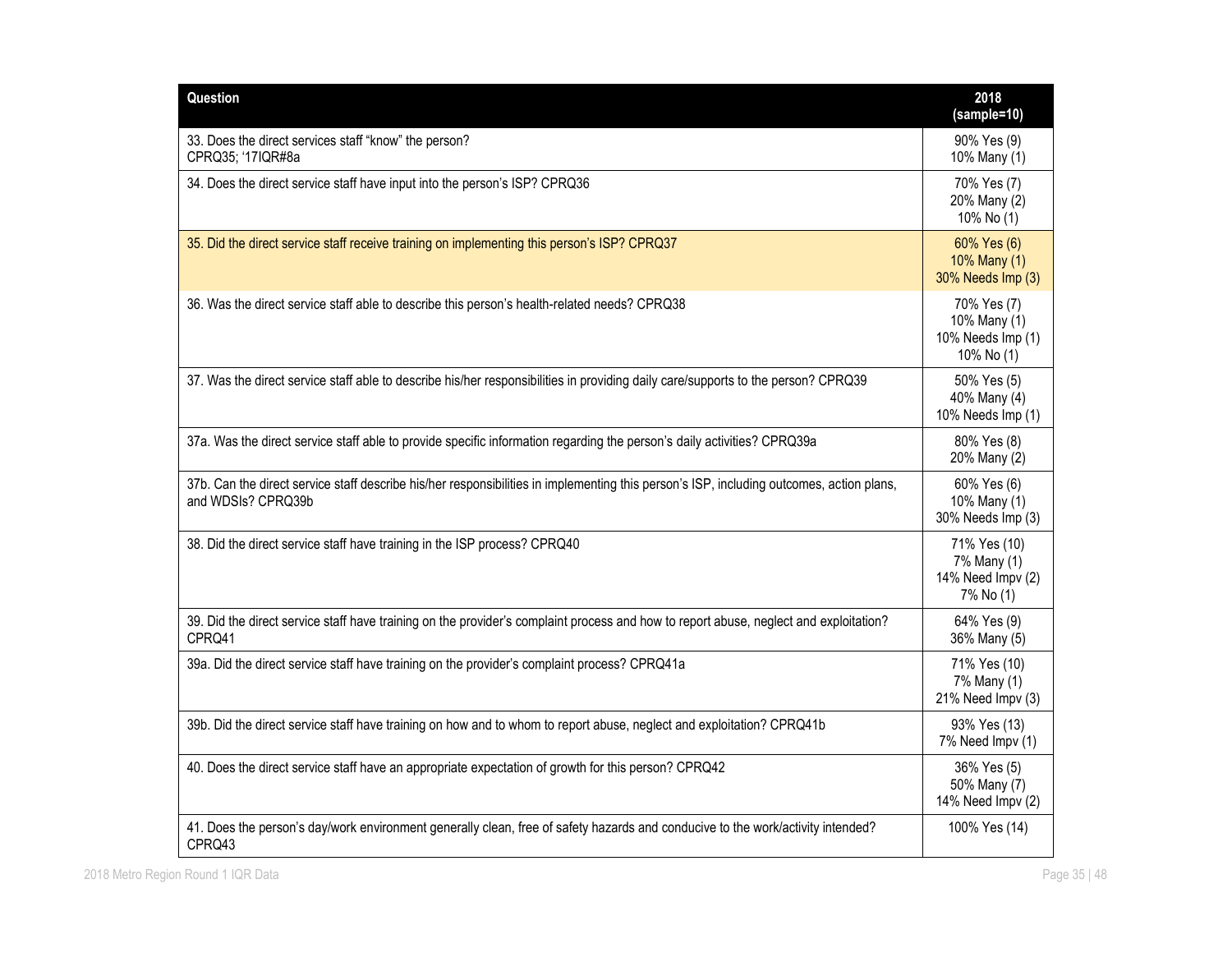| Question                                                                                                                                                       | 2018<br>(sample=10)                                           |
|----------------------------------------------------------------------------------------------------------------------------------------------------------------|---------------------------------------------------------------|
| <b>RESIDENTIAL</b>                                                                                                                                             |                                                               |
| 42. Does the residential direct services staff "know" the person? CPRQ44; '17IQR#8b                                                                            | 86% Yes (12)<br>14% Many (2)                                  |
| 43. Does the direct service staff have input into the person's ISP? CPRQ45                                                                                     | 86% Yes (12)<br>7% Many (1)<br>7% Need Impv (1)               |
| 44. Did the direct service staff receive training on implementing this person's ISP? CPRQ46                                                                    | 79% Yes (11)<br>14% Many (2)<br>7% Need Impv (1)              |
| 45. Is the residence safe for individuals (void of hazards)? CPRQ47                                                                                            | 86% Yes (12)<br>14% Many (2)                                  |
| 46. Was the residential direct service staff able to describe this person's health-related needs? CPRQ48                                                       | 57% Yes (8)<br>29% Many (4)<br>14% Need Impv (2)              |
| 47. Was the direct service staff able to describe his/her responsibilities in providing daily care/supports to the person? CPRQ49                              | 71% Yes (10)<br>29% Many (4)                                  |
| 47a. Was the direct service staff able to provide specific information regarding the person's daily activities? CPRQ49a                                        | 86% Yes (12)<br>14% Many (2)                                  |
| 47b. Can the direct service staff describe his/her responsibilities in implementing this person's ISP, including outcomes, action plans,<br>and WDSIs? CPRQ49b | 64% Yes (9)<br>36% Many (5)                                   |
| 48. Did the residential direct service staff have training in the ISP process? CPRQ50                                                                          | 64% Yes (9)<br>14% Many (2)<br>14% Need Impv (2)<br>7% No (1) |
| 49. Did the direct service staff have training on the provider's complaint process and how to report abuse, neglect and exploitation?<br>CPRQ51                | 93% Yes (13)<br>7% Need Impv (1)                              |
| 49a. Did the direct service staff have training on the provider's complaint process? CPRQ51a                                                                   | 93% Yes (13)<br>7% No (1)                                     |
| 49b. Did the direct service staff have training on how and to whom to report abuse, neglect and exploitation? CPRQ51b                                          | 93% Yes (13)<br>7% Many (1)                                   |
| 50. Does the residential direct service staff have an appropriate expectation of growth for this person? CPRQ52                                                | 57% Yes (8)<br>43% Many (6)                                   |
| 51. Does the person's residential environment offer a minimal level of quality of life? CPRQ53                                                                 | 86% Yes (12)<br>7% Many (1)                                   |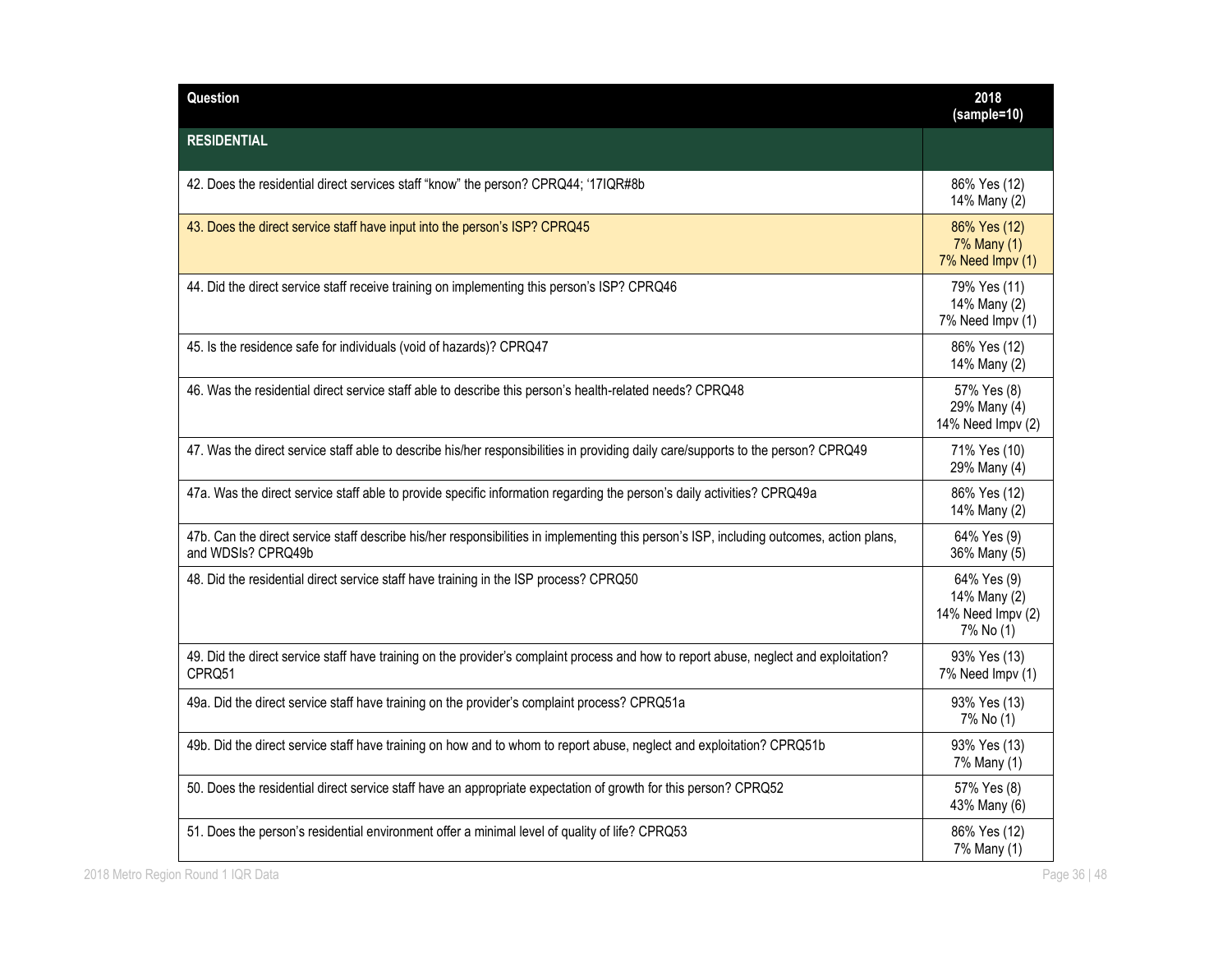| Question                                                                                                                                                                                                           | 2018<br>(sample=10)                                           |
|--------------------------------------------------------------------------------------------------------------------------------------------------------------------------------------------------------------------|---------------------------------------------------------------|
|                                                                                                                                                                                                                    | 7% Need Impv (1)                                              |
| <b>HEALTH</b>                                                                                                                                                                                                      |                                                               |
| 52. Overall, were the team members interviewed able to describe the person's health-related needs? CPRQ54; '17IQR#21b                                                                                              | 29% Yes (4)<br>57% Many (8)<br>14% Need Impv (2)              |
| 53. Is there evidence that the IDT discussed the person's health related issues? CPRQ55; '17IQR#21                                                                                                                 | 36% Yes (5)<br>36% Many (5)<br>29% Need Impv (4)              |
| 54. Was the eChat updated timely? '17IQR#18g                                                                                                                                                                       | 64% Yes (9)<br>14% Many (2)<br>21% Need Impv (3)              |
| 55. Are all of the individual's needed medical treatments timely received? 17IQR#19                                                                                                                                | 29% Yes (4)<br>43% Many (6)<br>29% Need Impv (4)              |
| 56. Does the individual receive routine/scheduled medical treatment? 17IQR#19a                                                                                                                                     | 36% Yes (5)<br>50% Many (7)<br>14% Need Impv (2)              |
| 57. Does the individual receive medication as prescribed? 17IQR#19e                                                                                                                                                | 57% Yes (8)<br>29% Many (4)<br>14% Need Impv (2)              |
| 58. Does my nurse provide oversight of health needs (i.e. weight records, vitals, lab reports, PRN medication use, seizure records) in<br>order to ensure accuracy, identify and respond to new issues? '17IQR#20b | 36% Yes (5)<br>36% Many (5)<br>29% Need Impv (4)              |
| 59. Are nursing services provided as needed by the individual? 17IQR#20                                                                                                                                            | 29% Yes (4)<br>29% Many (4)<br>36% Need Impv (5)<br>7% No (1) |
| 60. Is the CARMP is accurate? '17IQR#21f                                                                                                                                                                           | 38% Yes (5)<br>54% Many (7)<br>8% No (1)<br>(1 N/A)           |
| 61. Is the CARMP consistently implemented as intended?                                                                                                                                                             | 83% Yes (10)<br>8% Many (1)<br>8% Need Impv (1)<br>(2 N/A)    |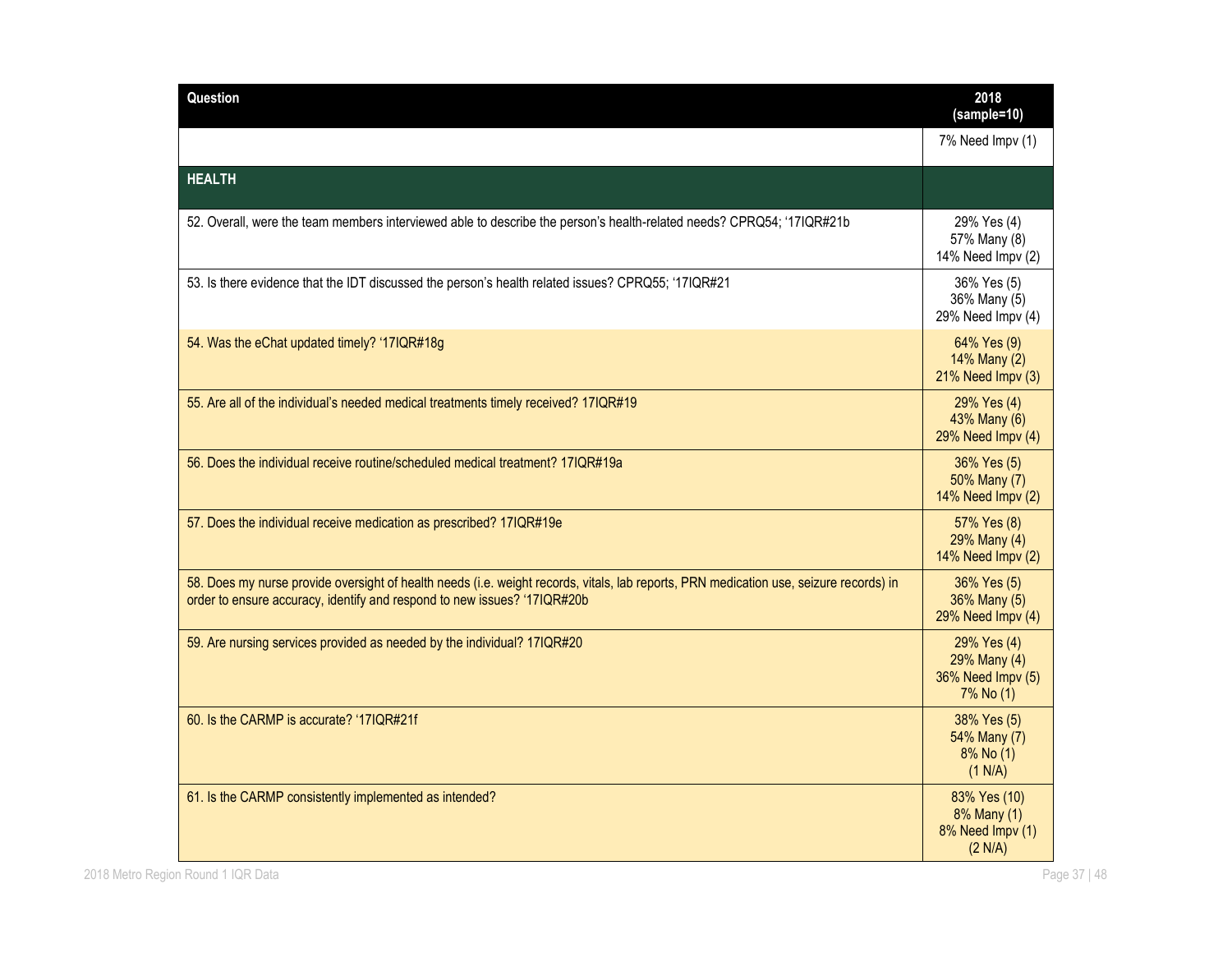| Question                                                                                                                                                                                                                            | 2018<br>(sample=10)                                                |
|-------------------------------------------------------------------------------------------------------------------------------------------------------------------------------------------------------------------------------------|--------------------------------------------------------------------|
| 62. Are the person's health supports/needs being adequately addressed? CPRQ56; '17IQR#19                                                                                                                                            | 7% Yes (1)<br>29% Many (4)<br>64% Need Impv (9)                    |
| <b>ASSESSMENTS</b>                                                                                                                                                                                                                  |                                                                    |
| 63. Did the team consider what assessments the person needs and would be relevant to the team's planning efforts? CPRQ57                                                                                                            | 29% Yes (4)<br>36% Many (5)<br>36% Need Impv (5)                   |
| 64. Has the individual received all age and gender appropriate health screenings, in accordance with national best practice and/or as<br>recommended by his/her PCP or other health care professionals? '17IQR#18a                  | 50% Yes (7)<br>21% Many (3)<br>21% Need Impv (3)<br>7% No (1)      |
| 65. Did the team arrange for and obtain the needed, relevant assessments? CPRQ58; '17IQR#18                                                                                                                                         | 29% Yes (4)<br>36% Many (5)<br>29% Need Impv (4)<br>7% No Comp (1) |
| 66. Are the assessments adequate for planning? CPRQ59; '17IQR#4f                                                                                                                                                                    | 14% Yes (2)<br>29% Many (4)<br>57% Need Impv (8)                   |
| 67. Were the recommendations from assessments used in planning? CPRQ60; '17IQR#5                                                                                                                                                    | 36% Yes (5)<br>21% Many (3)<br>29% Need Impv (4)<br>14% No (2)     |
| 68. For medical, clinical or health related rec's, has a DCF been completed if the individual and/or their guardian/health care decision<br>maker have decided not to follow all or part of an order, rec, or suggestion? '17IQR#5c | 11% Yes (1)<br>22% Many (2)<br>67% No (6)<br>(5 N/A)               |
| ADEQUACY OF PLANNING AND ADEQUACY OF SERVICES                                                                                                                                                                                       |                                                                    |
| 69. Is there a document called an Individual Service Plan (ISP) that was developed within the past year? CPRQ61; '17IQR#9                                                                                                           | 100% Yes (14)                                                      |
| 70. Was the ISP developed by an appropriately constituted IDT? CPRQ62; '17IQR#3                                                                                                                                                     | 36% Yes (5)<br>57% Many (8)<br>7% Need Impv (1)                    |
| 71. For any team members not physically present at the IDT meeting, is there evidence of their participation in the development of the<br>ISP? CPRQ63; '17IQR#3d                                                                    | 64% Yes (9)<br>14% Many (2)<br>14% Need Impv (2)                   |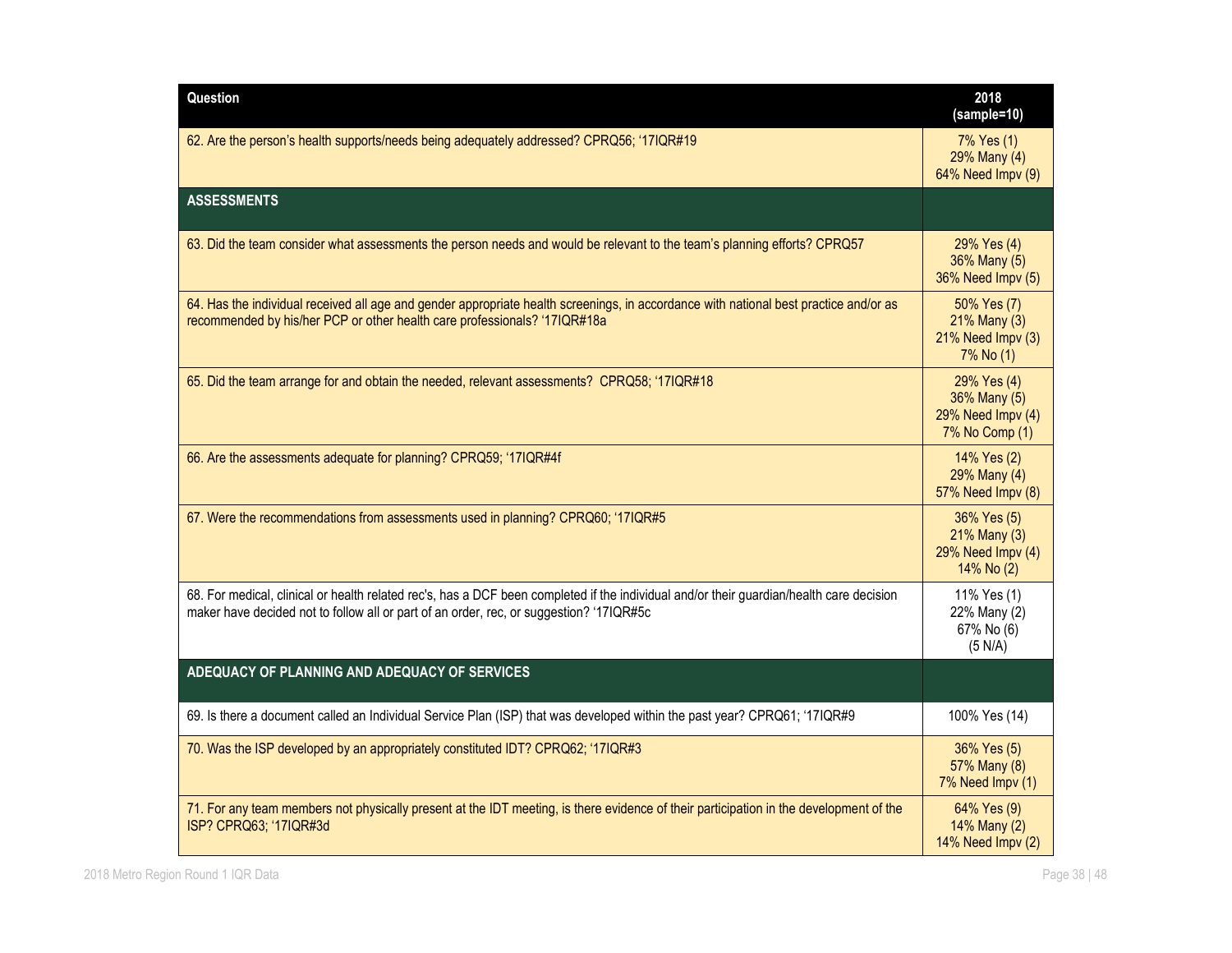| Question                                                                                                                                               | 2018<br>(sample=10)                                            |
|--------------------------------------------------------------------------------------------------------------------------------------------------------|----------------------------------------------------------------|
|                                                                                                                                                        | 7% No (1)                                                      |
| 72. Does my ISP contain current and accurate information? '17IQR#6                                                                                     | 43% Yes (6)<br>21% Many (3)<br>36% Need Impv (5)               |
| 73. Overall, does the long term vision show expectations for growth and skill building? CPRQ64; '17IQR#7b                                              | 50% Yes (7)<br>29% Many (4)<br>14% Need Impv (2)<br>7% No (1)  |
| 74. Overall, does the ISP give adequate guidance to achieving the person's long-term vision? CPRQ65; '17IQR#7c                                         | 50% Yes (7)<br>7% Many (1)<br>29% Need Impv (4)<br>14% No (2)  |
| 75. Is measurable data kept which verifies the consistent implementation of each of the action steps? '17IQR#12a                                       | 7% Yes (1)<br>21% Many (3)<br>64% Need Impv (9)<br>7% No (1)   |
| 76. Does the data kept identify what the person does so a determination regarding progress/lack of progress? '17IQR#12b                                | 7% Yes (1)<br>14% Many (2)<br>50% Need Impv (7)<br>29% No (4)  |
| 77. Is each action step in the ISP implemented at a frequency that enables the person to learn new skills? '17IQR#12c                                  | 7% Yes (1)<br>29% Many (4)<br>43% Need Impv (6)<br>21% No (3)  |
| 78. If the person is not successful in achieving actions steps, has the team tried to determine why, and change their approach if<br>needed? 17IQR#12d | 50% Yes (7)<br>36% Need Impv (5)<br>14% No (2)                 |
| 79. If the person achieves action steps, does the team move to the next in the progression of steps or develops a new one?<br>'17IQR#12e               | 14% Yes (2)<br>14% Many (2)<br>29% Need Impv (4)<br>43% No (6) |
| 80. Has the person made measurable progress on actions steps during this past year?'17IQR#13b                                                          | 14% Yes (2)<br>7% Many (1)<br>57% Need Impv (8)<br>21% No (3)  |
| 81. Overall, do the outcomes in the ISP include criteria by which the team can determine when the outcome(s) have been achieved?<br>CPRQ67; '17IQR#7e  | 21% Yes (3)<br>7% Many (1)                                     |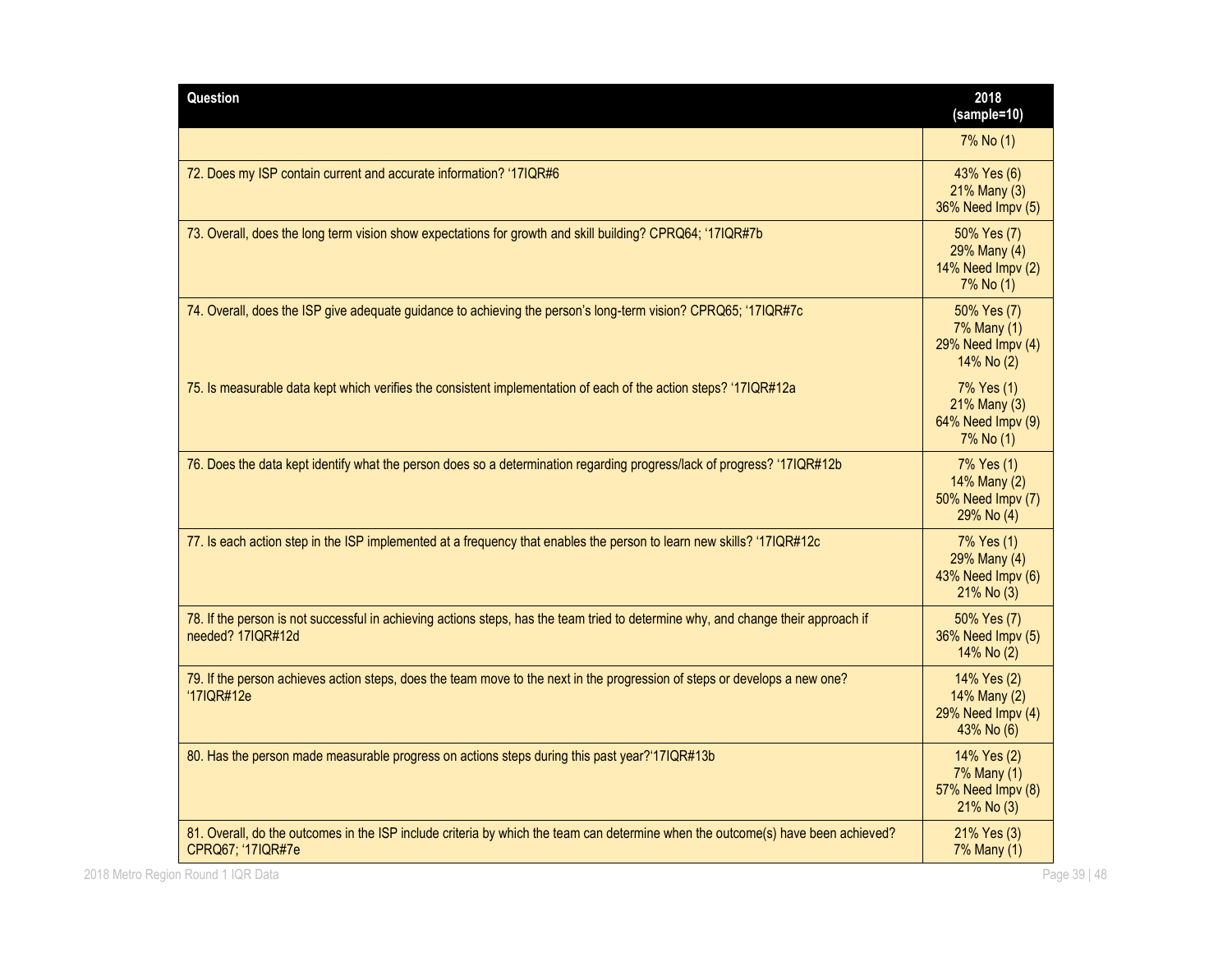| Question                                                                                                                                          | 2018<br>(sample=10)                                            |
|---------------------------------------------------------------------------------------------------------------------------------------------------|----------------------------------------------------------------|
|                                                                                                                                                   | 29% Need Impv (4)<br>43% No (6)                                |
| 82. Overall, are the ISP outcomes related to achieving the person's long-term vision? CPRQ68; '17IQR#7d                                           | 57% Yes (8)<br>14% Many (2)<br>21% Need Impv (3)<br>7% No (1)  |
| 83. Overall, do the ISP outcomes address the person's major needs? CPRQ69; '17IQR#7g                                                              | 50% Yes (7)<br>14% Many (2)<br>36% Need Impv (5)               |
| 84. Overall, are the Teaching and Support Strategies sufficient to ensure consistent implementation of the services planned? CPRQ71;<br>'17IQR#7i | 14% Yes (2)<br>21% Many (3)<br>50% Need Impv (7)<br>14% No (2) |
| 85. Overall, are the recommendations and/or objectives/strategies of ancillary providers integrated into the ISP? CPRQ72; '17IQR#7m               | 14% Yes (2)<br>36% Many (5)<br>36% Need Impv (5)<br>14% No (2) |
| 86. Has the person made measurable progress in therapy this year? '17IQR#13a                                                                      | 14% Yes (2)<br>36% Many (5)<br>43% Need Impv (6)<br>7% No (1)  |
| 87. If needed, does the ISP contain a specific Medical Emergency Response Plan (MERP)? CPRQ73b '17IQR#20c                                         | 71% Yes (10)<br>14% Many (2)<br>14% Need Impv (2)              |
| 88. Does the ISP contain information regarding primary health (medical) care? CPRQ74                                                              | 79% Yes (11)<br>14% Many (2)<br>7% Need Impv (1)               |
| 88a. Does the ISP face sheet contain contact information for the PCP? CPRQ74a                                                                     | 86% Yes (12)<br>14% Many (2)                                   |
| 88b. Is the Healthcare coordinator's name and contact information listed in the ISP? CPRQ74b                                                      | 93% Yes (13)<br>7% Many (1)                                    |
| 89. Does the ISP reflect how the person will obtain prescribed medications? CPRQ76                                                                | 100% Yes (14)                                                  |
| 90. Does the ISP reflect how the person will get to work/day activities, shopping, and social activities? CPRQ75                                  | 36% Yes (5)<br>43% Many (6)<br>14% Need Impv (2)<br>7% No (1)  |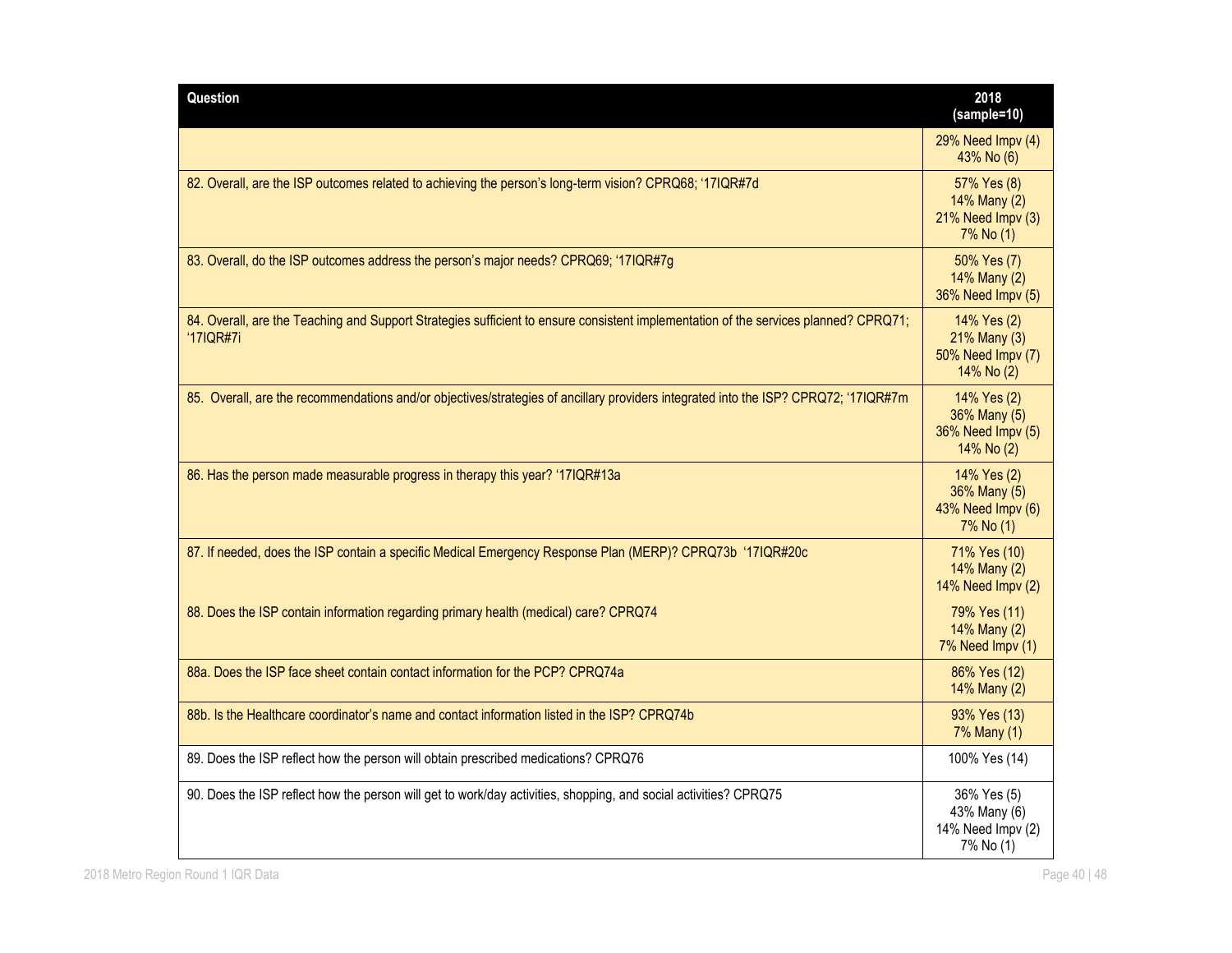| Question                                                                                                                                                                   | 2018<br>(sample=10)                                           |
|----------------------------------------------------------------------------------------------------------------------------------------------------------------------------|---------------------------------------------------------------|
| 91. Does the ISP contain a list of adaptive equipment needed and who will provide it? CPRQ77; '17IQR#25a                                                                   | 36% Yes (5)<br>57% Many (8)<br>7% Need Impv (1)               |
| 92. Overall, is the ISP adequate to meet the person's needs? CPRQ78; '17IQR#7                                                                                              | 0% Yes<br>43% Many (6)<br>57% Need Impv (8)                   |
| 93. Is the ISP being implemented? (If 92 is "3")<br>CPRQ79 '17IQR#12                                                                                                       | (14 N/A)                                                      |
| 94a. Is the ISP being implemented? (If 92 is "0", "1", or "2") CPRQ80a '17IQR#12                                                                                           | 7% Yes (1)<br>36% Many (5)<br>57% Need Impv (8)               |
| 94b. Are current services adequate to meet the person's needs? CPRQ80b '17IQR#11                                                                                           | 7% Yes (1)<br>36% Many (5)<br>57% Need Impv (8)               |
| 95. Overall, was the direct service staff trained on the implementation of this person's ISP? CPRQ81                                                                       | 64% Yes (9)<br>29% Many (4)<br>7% Need Impv (1)               |
| 96. Overall, were the direct service staff able to describe their responsibilities in providing daily care/supports to the person? CPRQ82;                                 | 64% Yes (9)<br>36% Many (5)                                   |
| 97. Overall, do the progress notes or other documentation in the record reflect the status of the outcomes and services of the key life<br>areas stated in the ISP? CPRQ83 | 0% Yes<br>21% Many (3)<br>57% Need Impv (8)<br>21% No (3)     |
| EXPECTATION OF GROWTH AND QUALITY OF LIFE, SATISFACTION                                                                                                                    |                                                               |
| 98. Based on all of the evidence, has the person achieved progress in the past year? CPRQ84; '17IQR#13                                                                     | 14% Yes (2)<br>43% Many (6)<br>36% Need Impv (5)<br>7% No (1) |
| 99. Overall, does the IDT have an appropriate expectation of growth for this person? CPRQ85; '17IQR#8d                                                                     | 14% Yes (2)<br>79% Many (11)<br>7% Need Impv (1)              |
| 100. Was the person provided the assistance and support needed to participate meaningfully in the planning process? CPRQ86;<br>'17IQR#1b                                   | 71% Yes (10)<br>21% Many (3)<br>7% No (1)                     |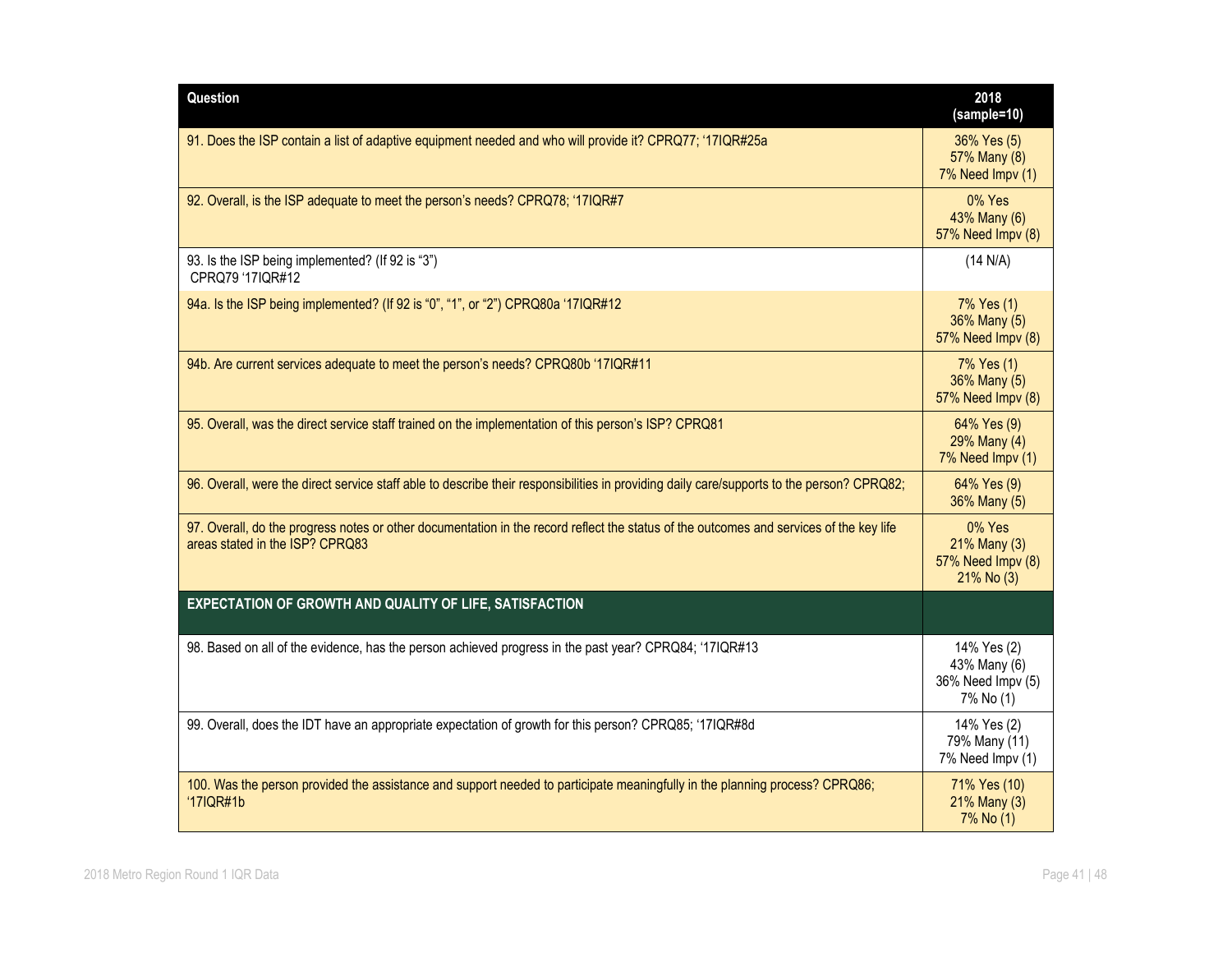| Question                                                                                                                                                                              | 2018<br>(sample=10)                                            |
|---------------------------------------------------------------------------------------------------------------------------------------------------------------------------------------|----------------------------------------------------------------|
| 101. Is the person offered a range of opportunities for participation in each life area? CPRQ87                                                                                       | 50% Yes (7)<br>21% Many (3)<br>21% Need Impv (3)<br>7% No (1)  |
| 102. Does the person have the opportunity to make informed choices? CPRQ88; '17IQR#30                                                                                                 | 50% Yes (1)<br>50% Many (1)<br>$(12$ CND)                      |
| 102a. About where and with whom to live? CPRQ89; '17IQR#23c                                                                                                                           | $(14$ CND)                                                     |
| 102b. About where and with whom to work/spend his/her day? CPRQ90; '17IQR#23d                                                                                                         | 33% Yes (1)<br>33% Many (1)<br>33% Need Impv (1)<br>$(11$ CND) |
| 102c. About where and with whom to socialize/spend leisure time? CPRQ91                                                                                                               | 100% Yes (2)<br>$(12$ CND)                                     |
| 103. Does the evidence support that providers do not prevent the person from pursuing relationships and are respecting the rights of<br>this person? CPRQ92; '17IQR#31f               | 93% Yes (13)<br>7% Need Impv (1)                               |
| 104. Overall, were the direct service staff interviewed trained on the provider's complaint process? CPRQ93*                                                                          | 71% Yes (10)<br>21% Many (3)<br>7% Need Impv (1)               |
| 105. Overall, were all team members interviewed trained or knowledgeable on how to report abuse, neglect and exploitation? CPR 93*;<br>'17IQR#35a                                     | 71% Yes (10)<br>29% Many (4)                                   |
| 106. Does this person and/or guardian have access to the complaint processes/procedures? CPRQ94                                                                                       | 71% Yes (10)<br>14% Many (2)<br>14% No (2)                     |
| 107. Does the individual have restrictions that should be reviewed by a Human Rights Committee? '17IQR#34h                                                                            | 57% Yes (8)<br>43% No (6)                                      |
| 108. If there are restrictions that should be reviewed by HRC, have the restrictions been reviewed (quarterly) and approved (annually)<br>by the HRC? If no, describe why. '17IQR#34i | 38% Yes (3)<br>50% Need Impv (4)<br>13% No (1)<br>(6 N/A)      |
| 109. If there are restrictions that should be reviewed by HRC, is a plan to enable the individual to regain his/her rights and reduce or<br>eliminate these restrictions? '17IQR#34j  | 0% Yes<br>100% No (8)<br>(6 N/A)                               |
| 110. Is the person protected from abuse, neglect and exploitation? '17IQR#35                                                                                                          | 64% Yes (9)<br>29% Many (4)                                    |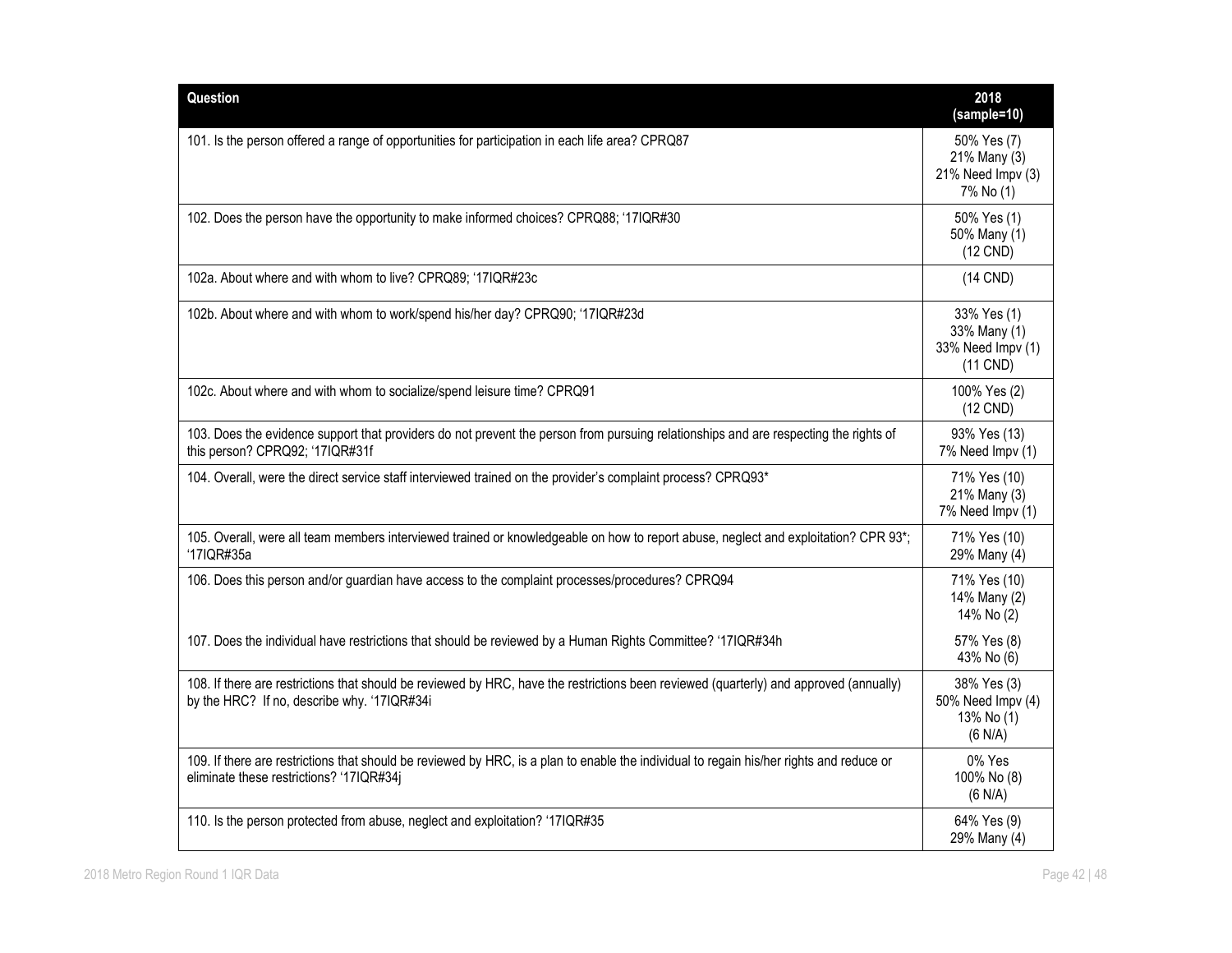| Question                                                                                                                                     | 2018<br>(sample=10)                                                       |
|----------------------------------------------------------------------------------------------------------------------------------------------|---------------------------------------------------------------------------|
|                                                                                                                                              | 7% No (1)                                                                 |
| 111. Have all incidents of suspected abuse, neglect and exploitation been reported and investigated? '17IQR#35b                              | 50% Yes (4)<br>13% Many (1)<br>38% Need Impv (3)<br>13% No (1)<br>(6 N/A) |
| 112. Is the individual safe? '17IQR#24                                                                                                       | 86% Yes (12)<br>14% Need Impv (2)                                         |
| 113. What is the level of participation of the legal guardian in this person's life and service planning? CPRQ 97; '17IQR#15a                | 14% Active (2)<br>50% Moderate (7)<br>36% Limited (5)                     |
| 114. If the person is retired, does he/she have opportunities to engage in activities of interest during the day? CPRQ 100; '17IQR#29b       | 50% Yes (1)<br>50% Need Impv (1)<br>(12 N/A)                              |
| 115. Does the person have daily choices/appropriate autonomy over his/her life? CPRQ101 '17IQR#30                                            | 93% Yes (13)<br>7% Many (1)                                               |
| 116. Have the person's cultural preferences been accommodated? CPRQ102; '17IQR#31e                                                           | 93% Yes (13)<br>7% Many (1)                                               |
| 117. Is the person treated with dignity and respect? CPRQ103; '17IQR#34c                                                                     | 43% Yes (6)<br>43% Many (6)<br>14% Need Impv (2)                          |
| 118. Does the person have food and drink available according to their specific nutritional needs and recommendations? CPRQ108;<br>'17IQR#23e | 100% Yes (14)                                                             |
| 119. Does the person have sufficient personal money? CPRQ110 '17IQR#34f                                                                      | 93% Yes (13)<br>7% Many (1)                                               |
| 120. Does the person get along with their day program/employment provider staff? CPRQ111                                                     | 100% Yes (9)<br>$(5$ CND)                                                 |
| 121. Does the person get along with their residential provider staff? CPRQ112                                                                | 100% Yes (11)<br>$(3$ CND)                                                |
| <b>TEAM PROCESS</b>                                                                                                                          |                                                                           |
| 122. Are the individual members of the IDT following up on their responsibilities? CPRQ 114; '17IQR#10                                       | 21% Yes (3)<br>36% Many (5)<br>43% Need Impv (6)                          |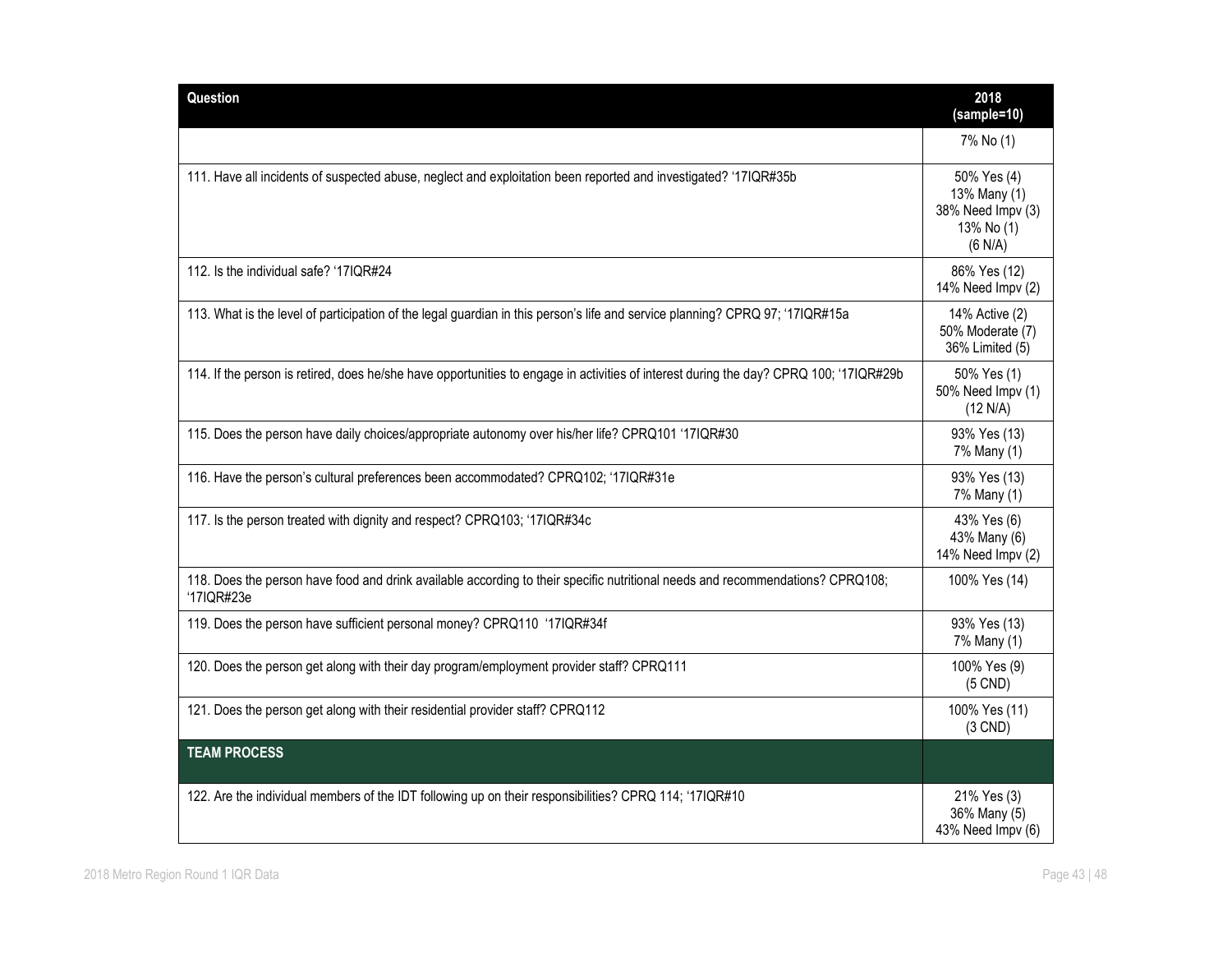| Question                                                                                                                                                                                               | 2018<br>(sample=10)                                           |
|--------------------------------------------------------------------------------------------------------------------------------------------------------------------------------------------------------|---------------------------------------------------------------|
| 123. If there is evidence of situations in which the team failed to reach a consensus on the person's service and support needs, has the<br>team made efforts to build consensus? CPRQ 115; '17IQR#17c | 100% Yes (4)<br>(10 N/A)                                      |
| 124. Do records or facts exist to indicate that the team convened meetings as needed due to changed circumstances and/or needs?<br>CPRQ 116; '17IQR#17d                                                | 57% Yes (8)<br>21% Many (3)<br>14% Need Impv (2)<br>7% No (1) |
| 125. Is there adequate communication among team members between meetings to ensure the person's program can be/is being<br>implemented? CPRQ117                                                        | 86% Yes (12)<br>7% Many (1)<br>7% Need Impv (1)               |
| 126. Do you recommend Dispute Resolution for this IDT? CPRQ118                                                                                                                                         | 0% Yes<br>100% No (14)                                        |
| 127. Is there evidence or documentation of physical regression in the last year? CPRQ119 '17IQR#14a                                                                                                    | 29% Yes (4)<br>71% No (10)                                    |
| 128. Is there evidence or documentation of behavioral or functional regression in the last year? CPRQ120; '17IQR14c                                                                                    | 21% Yes (3)<br>79% No (11)                                    |
| 129. If #127 OR #128 is scored "Yes", is the IDT adequately addressing the regression? CPRQ121;                                                                                                        | 50% Yes (3)<br>50% No (3)<br>(8 N/A)                          |
| 130. Has the person changed residential/day services in the last year? CPRQ122                                                                                                                         | 21% Yes (3)<br>79% No (11)                                    |
| 131. If #130 is Yes, was the change Planned by the IDT? CPRQ122a                                                                                                                                       | 100% Yes (3)<br>(11 N/A)                                      |
| 132. If #130 is Yes, did the change meet the person's needs and/or preferences? CPRQ122b                                                                                                               | 100% Yes (3)<br>(11 N/A)                                      |
| 133. Has the IDT process been adequate for assessing, planning, implementing and monitoring of services for this person? CPRQ123;<br>'17IQR#7n                                                         | 0% Yes<br>36% Many (5)<br>64% Need Impv (9)                   |
| <b>SUPPORTED EMPLOYMENT</b>                                                                                                                                                                            |                                                               |
| 134. Does (Name) have a current Person Centered Assessment?                                                                                                                                            | 14% Yes (2)<br>7% Many (1)<br>79% Need Impv (11)              |
| 135. Did this assessment address vocational interests, abilities and needs? CPRQ126; '17IQR#26a                                                                                                        | 0% Yes<br>33% Need Impv (4)<br>67% No (9)                     |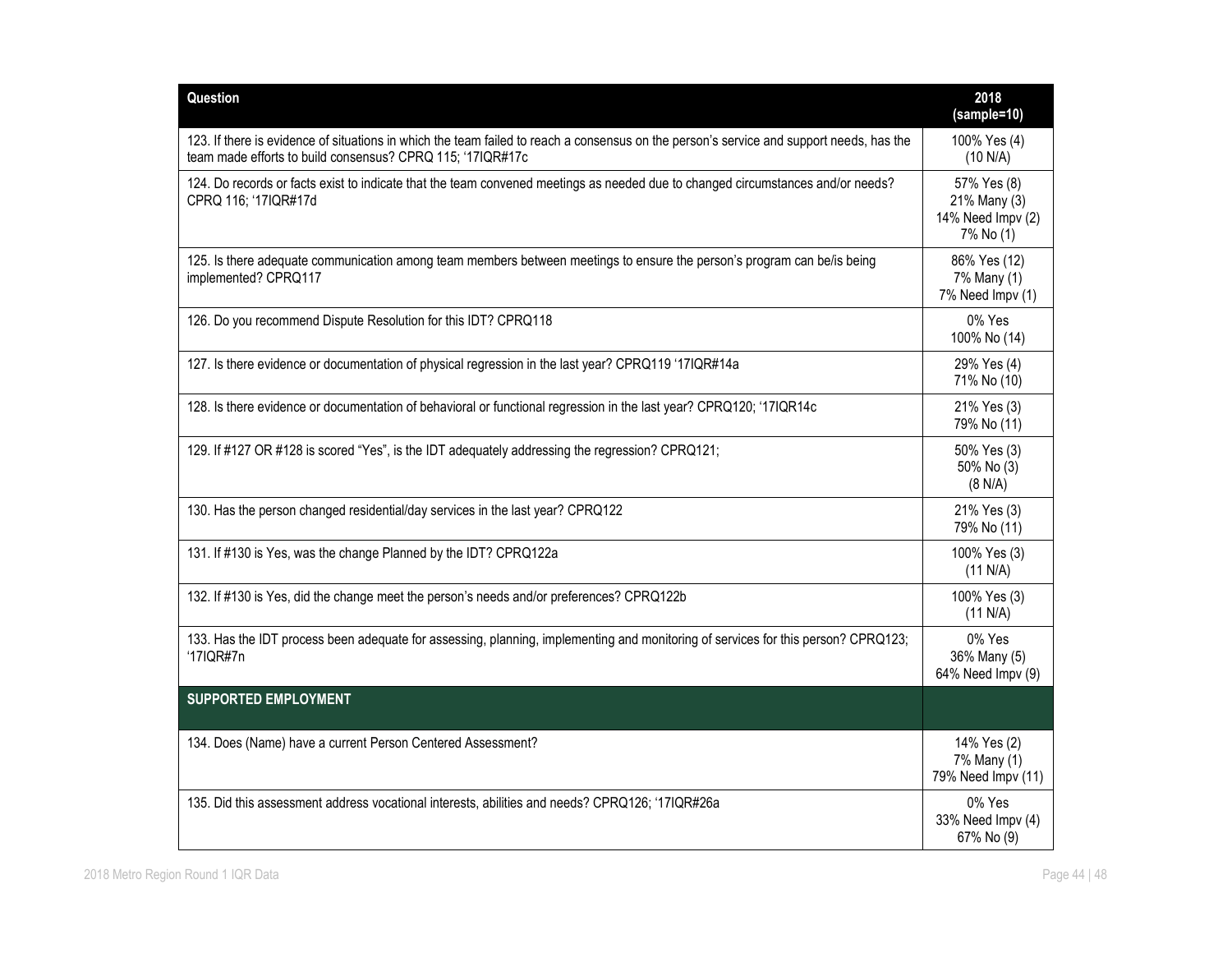| Question                                                                                                                                                                                                             | 2018<br>(sample=10)                                                 |
|----------------------------------------------------------------------------------------------------------------------------------------------------------------------------------------------------------------------|---------------------------------------------------------------------|
|                                                                                                                                                                                                                      | (1 N/A)                                                             |
| 136. Did the individual participate personally in the Person Centered Assessment?                                                                                                                                    | 7% Yes (1)<br>93% No (13)                                           |
| 137. Did the Guardian participate in the Person Centered Assessment?                                                                                                                                                 | 14% Yes (2)<br>86% No (12)                                          |
| 138. Is the individual engaged in the Informed Choice Project?                                                                                                                                                       | 0% Yes<br>100% No (14)                                              |
| 139. Has the individual been offered the opportunity to participate in work or job exploration including volunteer work and/or trial work<br>opportunities? '17IQR#26e                                               | 25% Yes (3)<br>75% No (9)<br>(2 N/A)                                |
| 140. If #139 is Yes, are these new experiences clearly documented in the ISP Work, Education and/or Volunteer History section?                                                                                       | 0% Yes<br>67% Need Impv (2)<br>33% No (1)<br>(11 N/A)               |
| 141. If #139 is No, is the individual trying new discovery experiences in the community to determine interests, abilities, skills and<br>needs?                                                                      | 0% Yes<br>100% No (10)<br>(4 N/A)                                   |
| 142. Has the Guardian had the opportunity to gain information on how the individual responded during job exploration activities such as<br>volunteering and/or trial work experiences?                               | 0% Yes<br>8% Many (1)<br>17% Need Impv (2)<br>75% No (9)<br>(2 N/A) |
| 143. Has the individual received information regarding the range of employment options available to him/her? '17IQR#26c                                                                                              | 0% Yes<br>8% Need Impv (1)<br>92% No (11)<br>(2 N/A)                |
| 144. Has the Guardian received information regarding the range of employment options available for the individual?                                                                                                   | 0% Yes<br>25% Need Impv (3)<br>75% No (9)<br>(2 N/A)                |
| 145. If there are barriers to employment, has the Team, including the individual, addressed how to overcome those barriers to<br>employment and integrating clinical info., AT, & therapies as necessary  '17IQR#27b | 0% Yes<br>8% Need Impv (1)<br>92% No (11)<br>(2 N/A)                |
| 146. If there are barriers to employment, has the Team addressed with the Guardian how to overcome those barriers to employment<br>and integrating clinical info., AT, & therapies as necessary ?                    | 0% Yes<br>8% Many(1)                                                |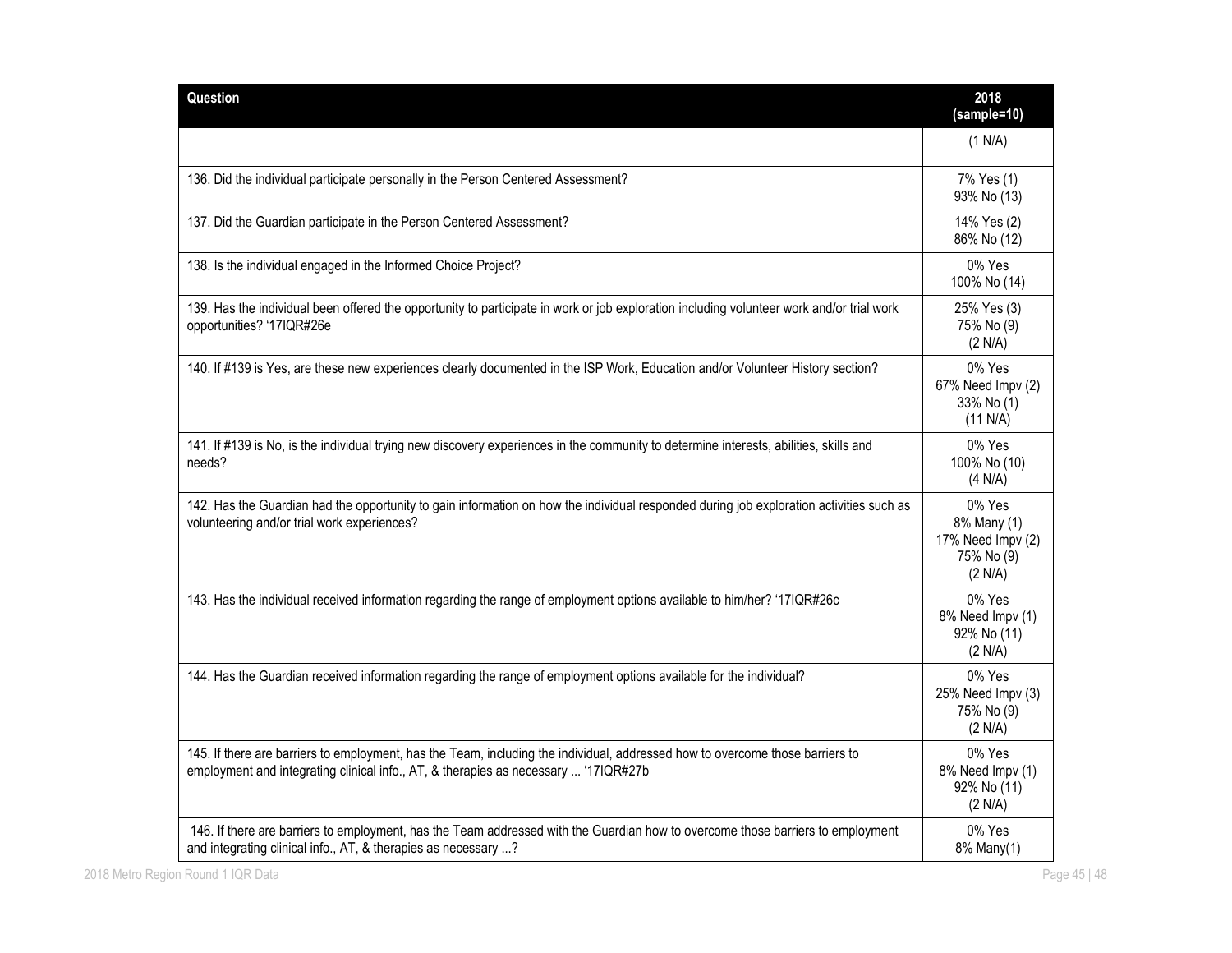| Question                                                                                              | 2018<br>(sample=10)                                                       |
|-------------------------------------------------------------------------------------------------------|---------------------------------------------------------------------------|
|                                                                                                       | 92% No (11)<br>(2 N/A)                                                    |
| 147. Has the individual participated in work or volunteer activities during the past year?            | 8% Yes (1)<br>75% Need Imp (9)<br>17% No (2)<br>(2 N/A)                   |
| 148. Has the individual identified what type of work or volunteer activities he/she would like to do? | 0% Yes<br>8% Many (1)<br>25% Need Impv (3)<br>67% No (8)<br>(2 N/A)       |
| 149. Does the Guardian support him/her working?                                                       | 50% Yes (6)<br>50% No (6)<br>(2 N/A)                                      |
| 150. Is (Name) is involved in the DVR Outreach Project?                                               | 0% Yes<br>100% No (14)                                                    |
| 151. Is the individual engaged in Supported Employment? CPRQ129                                       | 8% Yes (1)<br>92% No (11)<br>(2 N/A)                                      |
| 152. Is the individual Working in accordance with the following: CPRQ 130 '17IQR#28                   | 0% Yes<br>100% No (12)<br>(2 N/A)                                         |
| 153. Does the person have a Career Development Plan? CPRQ128                                          | 0% Yes<br>100% No (2)<br>(12 N/A)                                         |
| <b>BEHAVIOR</b>                                                                                       |                                                                           |
| 154. Is the person considered by the IDT to need behavior services now? CPRQ131; '17IQR#5d            | 43% Yes (6)<br>57% No (8)                                                 |
| 155. Does the person need behavior services now? CPRQ132<br>'17IQR#11e                                | 50% Yes (7)<br>50% No (7)                                                 |
| 156. Have behavioral assessments been completed? CPRQ133                                              | 29% Yes (2)<br>29% Many (2)<br>14% Need Impv (1)<br>29% No (2)<br>(7 N/A) |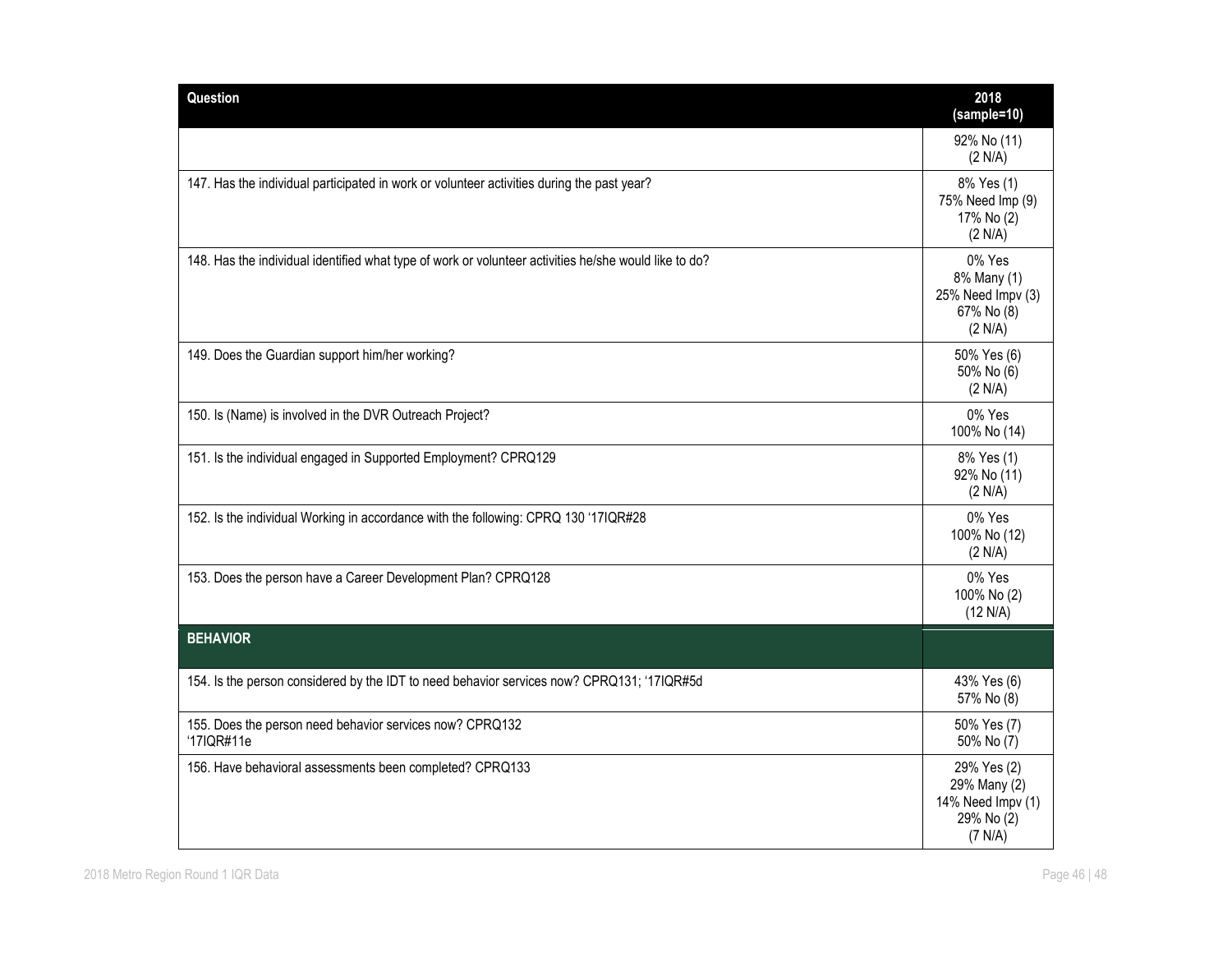| Question                                                                                                                                                 | 2018<br>$(sample=10)$                                       |
|----------------------------------------------------------------------------------------------------------------------------------------------------------|-------------------------------------------------------------|
| 157. Does the person have a positive behavior support plan developed out of the behavior assessments that meets the person's<br>needs? CPRQ134 '17IQR#5g | 67% Yes (4)<br>33% No (2)<br>(8 N/A)                        |
| 158. Has the staff been trained on the Positive Behavior Support Plan? CPRQ135; '17IQR#10d                                                               | 60% Yes (3)<br>20% Many (1)<br>20% Need Impv (1)<br>(9 N/A) |
| 159. If needed, does the person have a Behavior Crisis Intervention Plan that meets the person's needs? CPRQ 73a; '17IQR#5h                              | 75% Yes (3)<br>25% No (1)<br>(10 N/A)                       |
| 160. Does the person receive behavioral services consistent with his/her needs? CPRQ 136 '17IQR#5i                                                       | 29% Yes (2)<br>29% Many (2)<br>43% No (3)<br>(7 N/A)        |
| 161. Are behavior support services integrated into the ISP? CPRQ 137; '17IQR#11d                                                                         | 29% Yes (2)<br>14% Need Impv (1)<br>57% No (4)<br>(7 N/A)   |
| <b>ADAPTIVE EQUIPMENT / AUGMENTATIVE COMMUNICATION</b>                                                                                                   |                                                             |
| 162. Has the person received all adaptive equipment needed? CPRQ138; '17IQR#25b                                                                          | 57% Yes (8)<br>29% Many (4)<br>14% Need Impv (2)            |
| 163. Has the person received all assistive technology needed? CPRQ139; '17IQR#25c                                                                        | 75% Yes (9)<br>8% Many (1)<br>17% Need Impv (2)<br>(2 N/A)  |
| 164. Do direct care staff know how to appropriately help the person use his/her equipment? '17IQR#25f                                                    | 93% Yes (13)<br>7% Many (1)                                 |
| 165. Is the person's equipment and technology in good repair?'17IQR#25d                                                                                  | 64% Yes (9)<br>21% Many (3)<br>14% Need Impv (2)            |
| 166. Is the person's equipment/technology available in all appropriate environments? '17IQR#25e                                                          | 64% Yes (9)<br>36% Many (5)                                 |
| 167. Has the person received all communication assessments and services? CPRQ140; '17IQR#10b                                                             | 64% Yes (9)<br>36% Many (5)                                 |